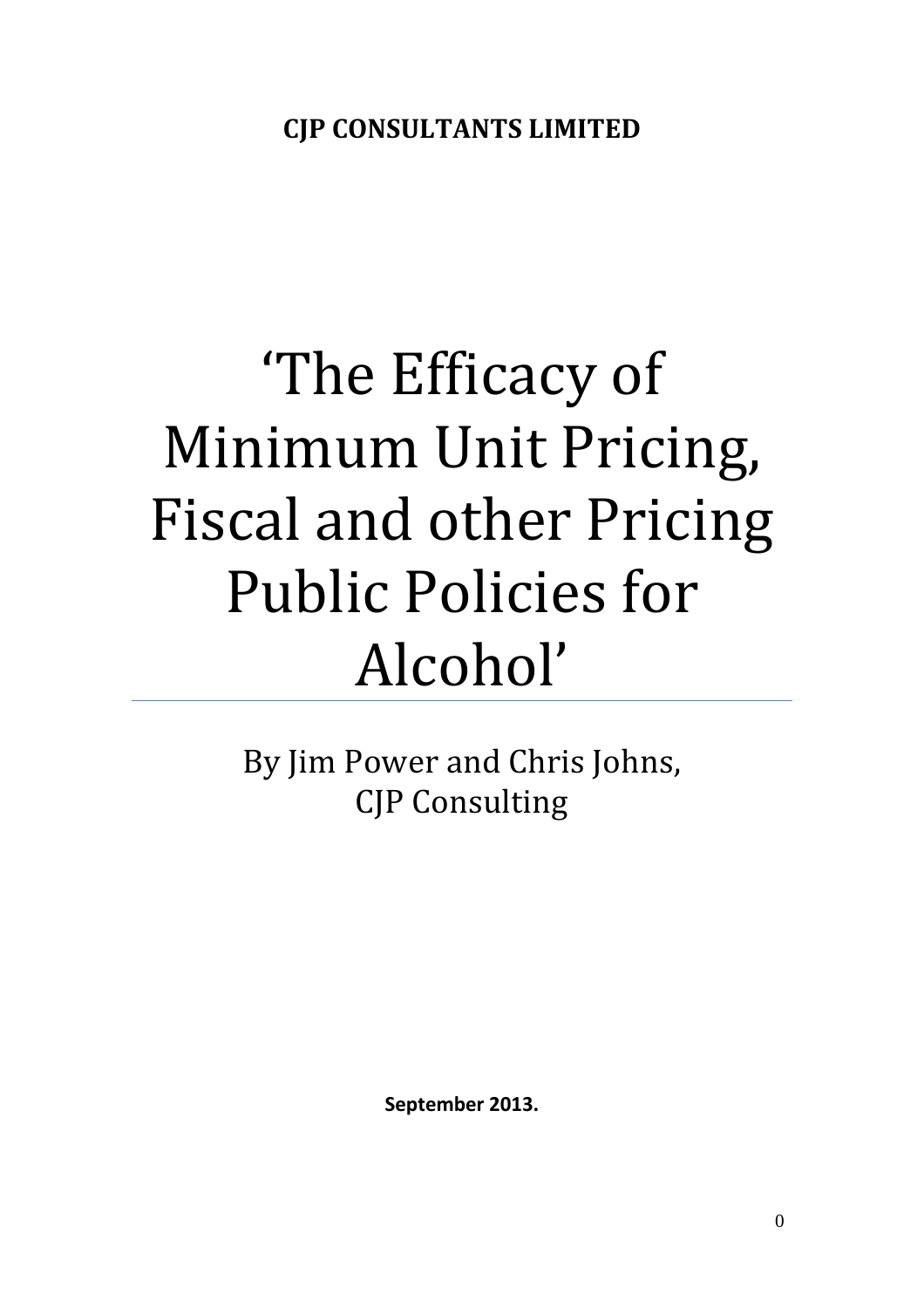**This report was commissioned from CJP Consultants Limited by the Department of Health. It sets out the issues relating to hazardous and harmful consumption of alcohol in Ireland. It looks at the international experience and policy response; and makes recommendations about how the problems caused by hazardous alcohol consumption can and should be tackled in Ireland.**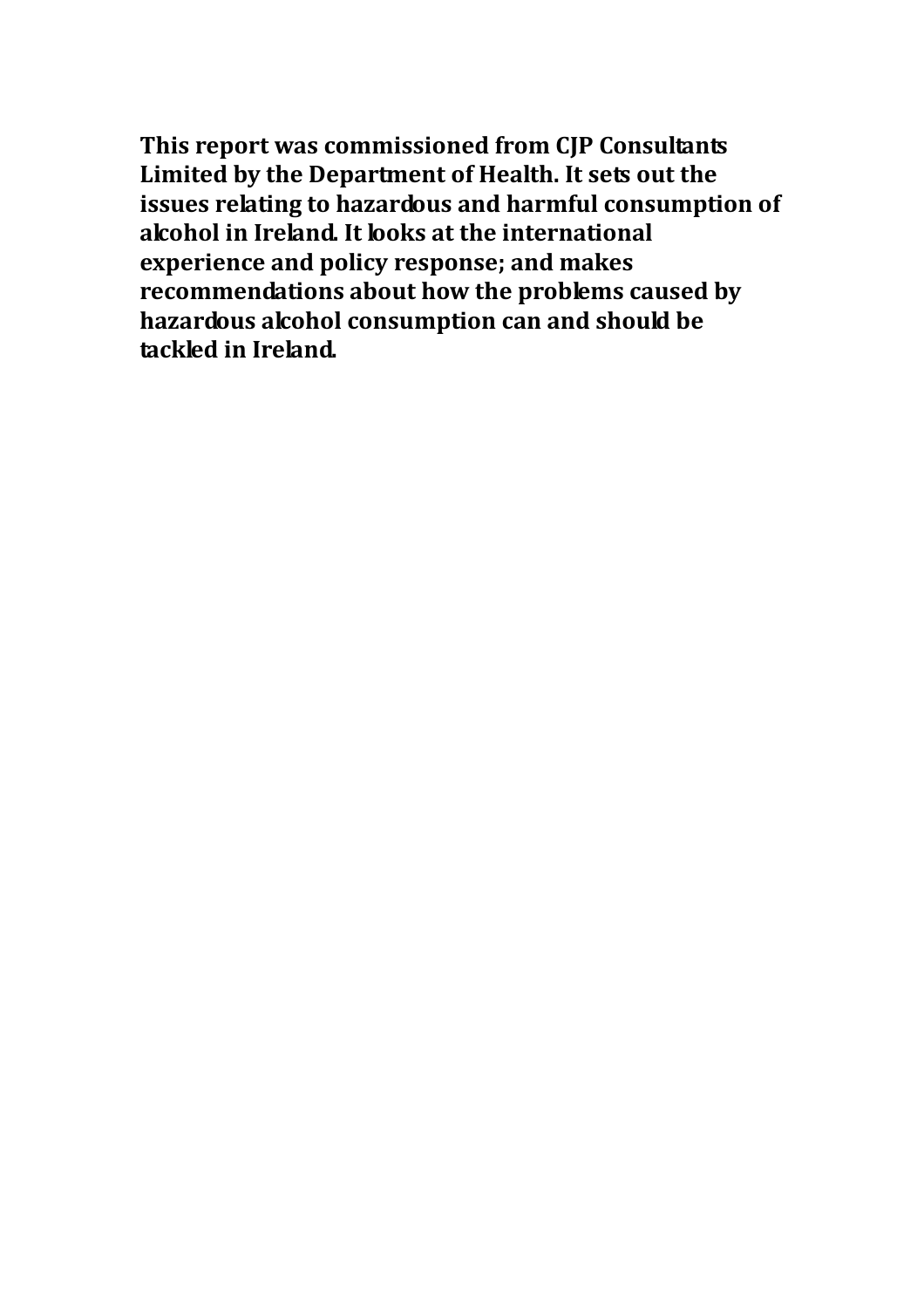## **MAIN POINTS**

- $\triangleright$  There is some evidence that there are modest health benefits from low alcohol consumption. However, there is compelling evidence, built up over many decades of research, that alcohol mostly causes harm. The quantity of harm is proportional to the amount of alcohol consumed.
- $\triangleright$  The societal costs of existing levels of alcohol consumption in Ireland far outweigh the employment, trade and tax benefits.
- $\triangleright$  There is strong international evidence to suggest that reduced consumption of alcohol reduces societal harms.
- $\triangleright$  The most powerful weapon to reduce consumption is to increase price.
- $\triangleright$  Excise taxes per unit of alcohol, is an effective way to get alcohol prices up. The fiscal consequences of such measures are usually positive.
- $\triangleright$  But even this measure is not without problems, not least of which is that it enables retailers to 'give away' alcohol, should they so choose.
- $\triangleright$  Minimum prices and/or below cost selling bans are also policy options. Inflation indexation of duties is often called for, as are tax rises to prevent alcohol affordability rising with incomes.
- $\triangleright$  Minimum price legislation might violate EU competition law, but the Scottish Court has convincingly argued that it does not. This has been appealed by the alcohol industry. We believe that a policy of MUP in Ireland would not violate EU Competition Law and would prove very beneficial as a public health measure.
- $\triangleright$  This is one reason, apparently, why the UK (in England and Wales) has opted for a below cost selling ban. However, the UK Government has not rejected outright the use of MUP; it remains a policy under consideration but it will not be taken forward at present.
- $\triangleright$  Cross border selling and smuggling is a real issue. Data on the impact are scarce.
- $\triangleright$  Fraud is also an issue: again data are (naturally) scarce.
- $\triangleright$  Employment consequences of price and tax reform are likely to be small.
- $\triangleright$  The growing gap between on and off-licence alcohol prices is stark. It explains at least part of why drinking patterns are shifting so radically. If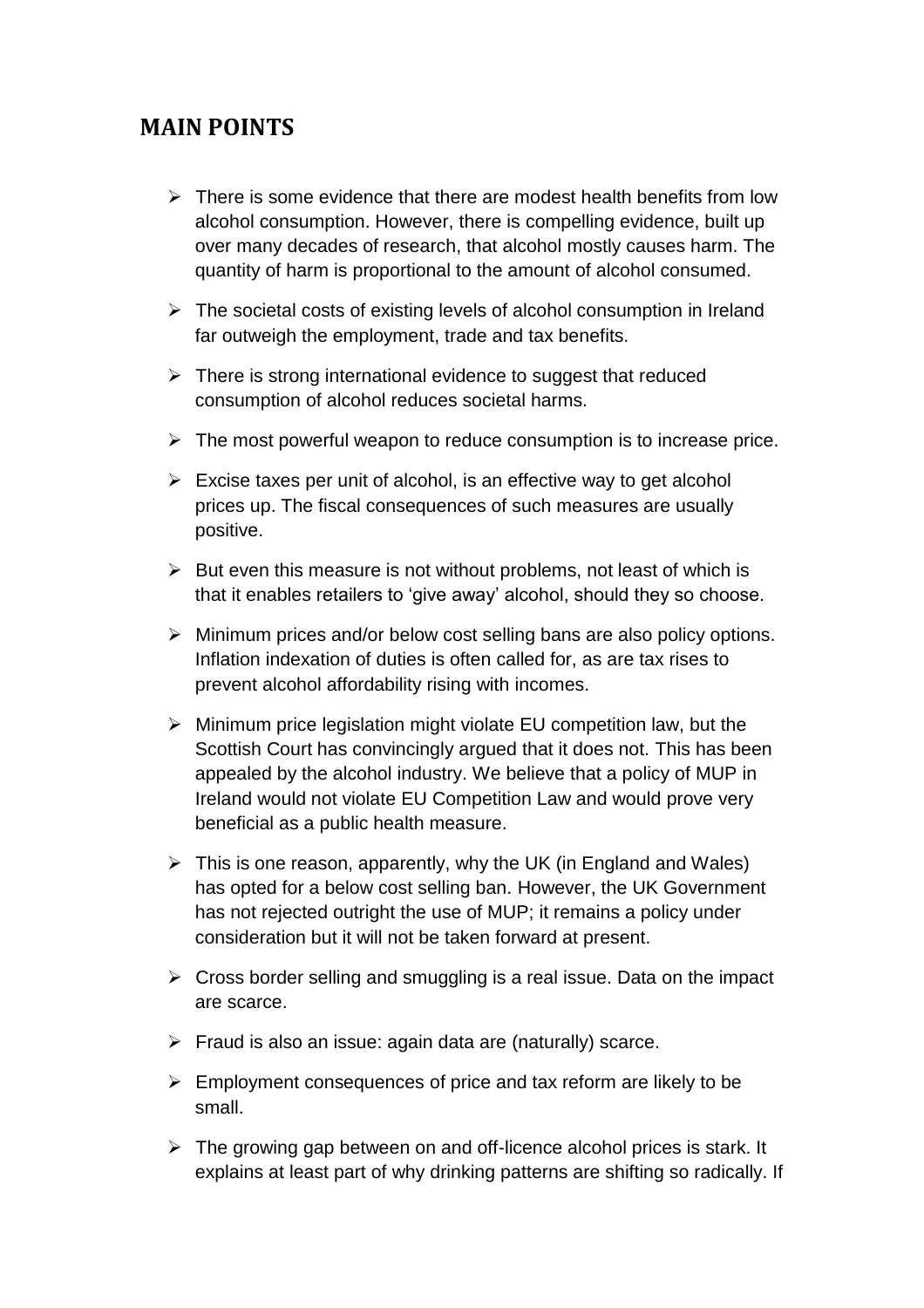there is a health and/or social benefit from encouraging people to drink in licenced premises rather than at home, then measures need to be adopted that will close this gap.

- $\triangleright$  The increased purchasing of alcohol in the off-trade is having a detrimental impact on the pub trade. The pub is a safer and more controlled environment for alcohol consumption. Any policy that would tilt the balance back towards the on-trade would be desirable from both a social and health perspective.
- $\triangleright$  The beneficial effects of pricing and taxation policies are likely to be maximised only as part of a much broader alcohol strategy.
- $\triangleright$  Saskatchewan's decision to set minimum prices for alcohol content has been very successful in reducing harmful consumption of alcohol. It was politically unpopular when it was first taken ten years ago. After the extensions and price rises on 1 April 2010, total annual per capita consumption fell by 3.5% at the same time as the value of the alcohol sold increased by 4.3% per capita; the public was drinking less, but spending more. It was calculated that a 10% increase in minimum price across all beverages was associated with an 8.4% reduction in total consumption.
- The Centre of Addiction Research of British Columbia (BC) looked at the implementation in BC of minimum alcohol prices. They found that a 10% increase in minimum price reduces consumption of spirits by 6.8%, wine by 8.9%, coolers and cider by 13.9%, beer by 1.5% and all alcoholic drinks combined by 3.4%. This research in British Columbia represents the first empirical verification that minimum price policies reduce alcohol consumption at the population level.

## **POLICY OPTIONS AND RECOMMENDATIONS**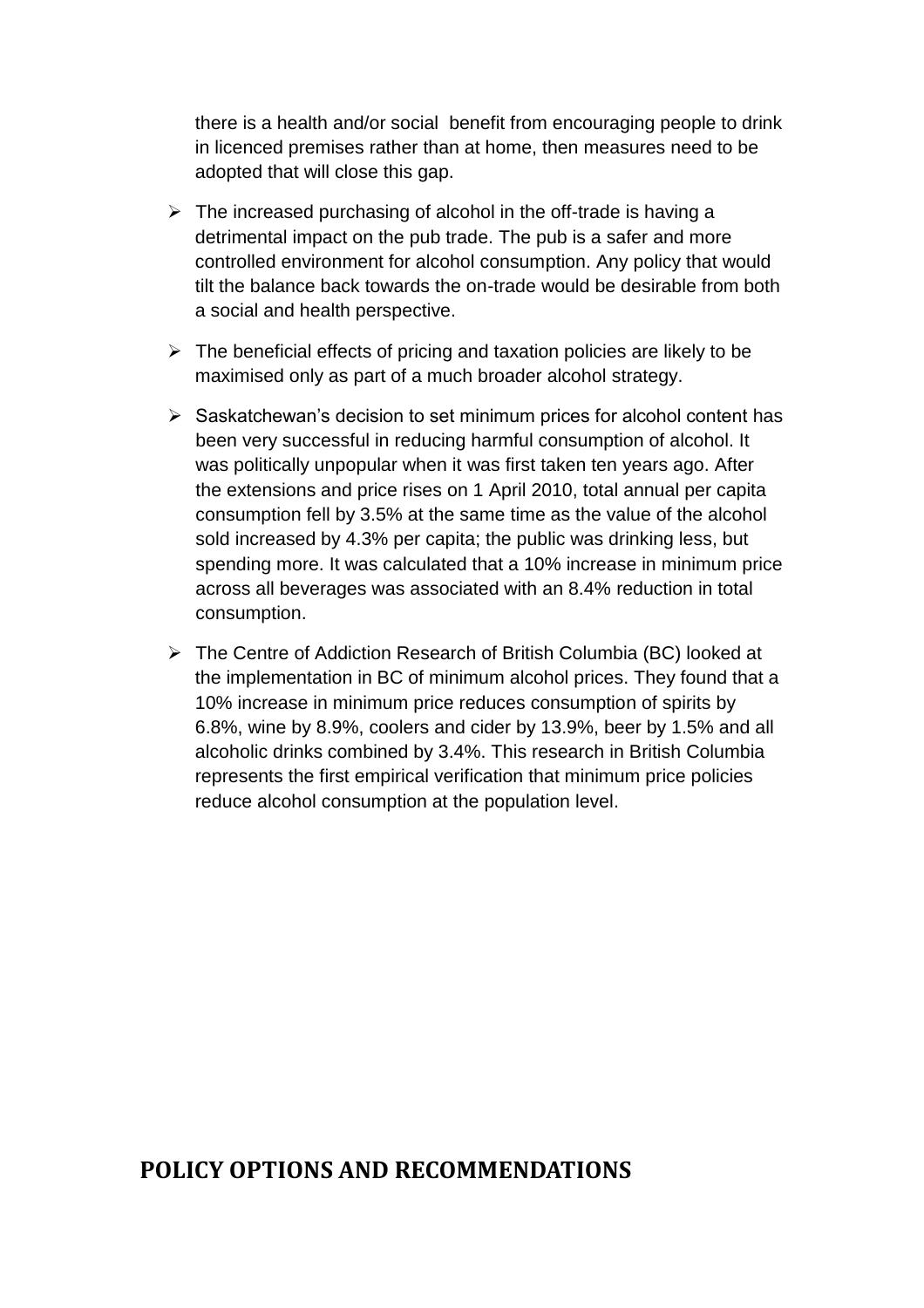After a thorough examination of the theoretical literature and its associated evidence base the reader is left with a singular impression: harmful alcohol consumption has to fall.

The debate then starts over how best to achieve this: a broad strategy that encompasses pricing, education, availability, advertising and other factors is always recommended. But pricing gives the biggest bang for the buck: if we can do one thing only out of all the policy choices, then get the price of alcohol up.

How best to achieve this? Again, there is near unanimity on this: put excise taxes up. This first-best choice immediately runs into the practical problem of below cost selling: retailers can virtually give alcohol away, so the effects of higher taxation can, to an extent, be mitigated by the behaviour of some retailers. Furthermore, increasing excise duty across the board would not be as effective in targeting harmful and hazardous drinkers. It would penalize the on-trade and the off-trade indiscriminately, whereas it seems that the problem with cheap alcohol arises in the off-trade. It may not be necessary to make higher price alcohol more expensive than it is. It is not an aim to make it cost prohibitive for all drinkers. More generally, in Ireland and the UK, pricing at the retail level over the past decade has led to a stark and growing gap between the price of alcohol purchased either on or off-licence. It has become very cheap to drink at home relative to the pub or restaurant. The lack of an external social setting may have contributed to problem drinking. The pub is also a more controlled and safer environment.

The policy instruments available are volumetric pricing (minimum prices per unit of alcohol), bans on below cost selling, setting a floor price equal to excise duties plus VAT (a particular type of below cost ban) and other fiscal/excise measures. The experience of other countries points to a number of strong conclusions:

- 1. Do something. The health costs of alcohol consumption are large and growing, almost to the point where it is as big a problem as tobacco.
- 2. Do more than one thing: there is a menu of policy choices. There are benefits and risks associated with each choice. Sometimes it seems there is a tendency in policy making circles to imagine that only one lever at a time should be pulled.
- 3. Minimum unit pricing should be a key part of reform. The risk here is that government revenues fall with reduced alcohol consumption. We think this effect is likely to be small. But this risk can be mitigated by a dual policy: minimum unit pricing and higher excise taxes. This can be done, if desired, to achieve tax revenue neutrality. Or it can be part of a revenue raising package.
- 4. A simple ban on below cost selling has clearly been attractive to the UK government. It is a blunt instrument that, with alcohol, seems to be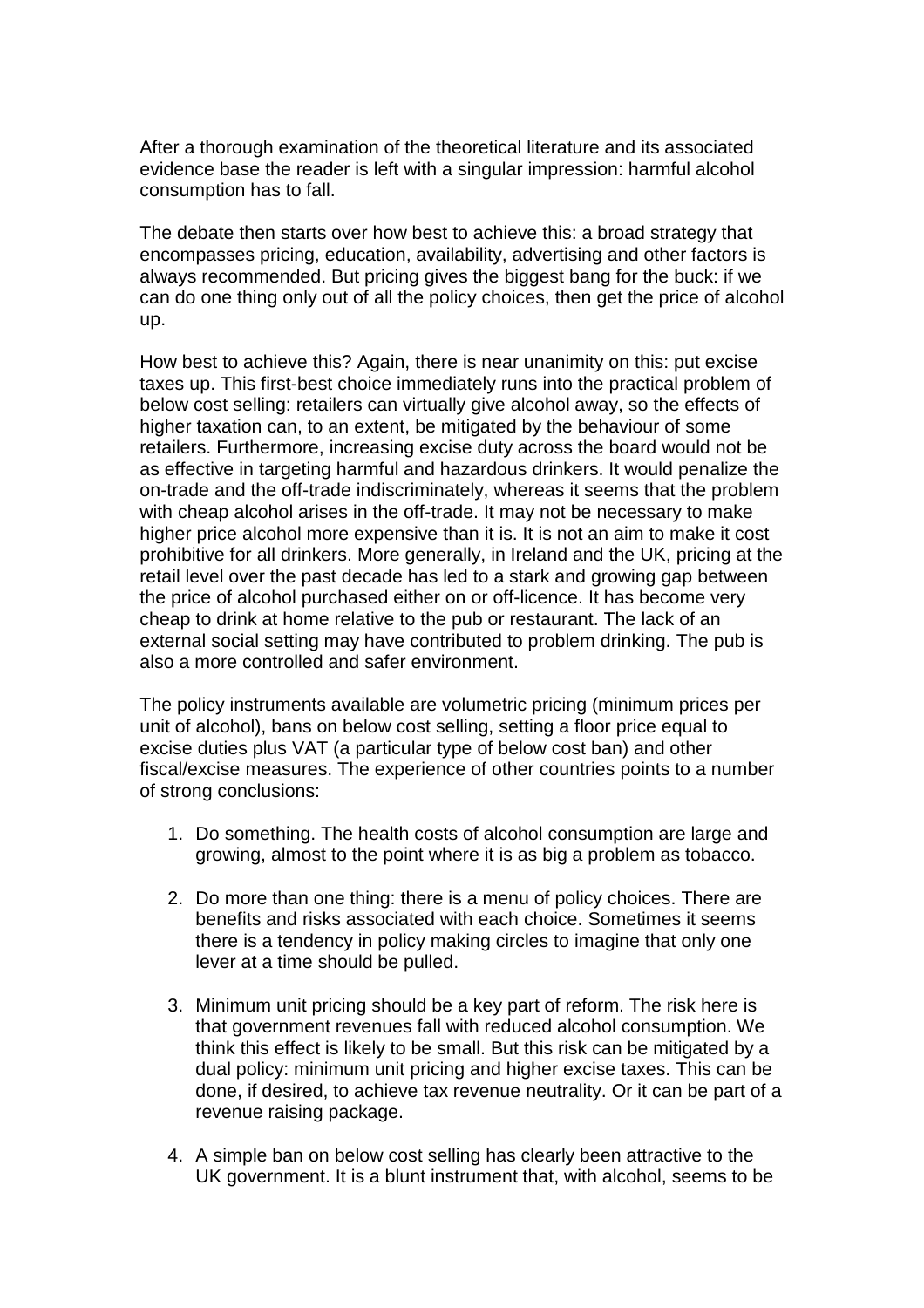a unique experiment. It is a free gift to retailers' profit margins. A special tax levied on the industry to capture potential 'supernormal profits' is a possibility, but this would be a cumbersome policy that would likely be very difficult to administer and would not find favour with tax collection agencies. The likely effects on consumption and health are somewhat unknown. If it is to be tried it would seem better to combine it with other measures, such as the ones we recommend, above.

- 5. Other countries have been slow to reform. This is just politics; it is linked to the power, in some cases, of the alcohol industry. Sometimes it seems to be simple inertia in the face of uncertainty: the long run effects of radical tax reform are never fully foreseeable.
- 6. Other measures could include the inflation indexing of excise duties, minimum drinks prices, policies particularly targeted at problem drinkers and bans on promotions such as 2-for-1 and happy hours. All of these have benefits but should be thought of as secondary to the main options, above and, if they are to be tried, should only be part of a wider package.
- 7. As a public health policy, any measures that would succeed in reducing the harmful consumption of alcohol should be considered very carefully. In the short term there is an obvious risk that reduced alcohol consumption would undermine employment in the alcohol industry and undermine tax revenues. We do not believe that either of these effects would be significant and in the longer-term would be totally surpassed by the positive economic, financial and social effects of a reduction in harmful and hazardous consumption of alcohol.
- 8. A Minimum Unit Price looks like the best policy option, but would need to be accompanied by other measures to make it most effective in switching consumption from high alcohol content drinks to lower content alcoholic drinks, and in reducing harmful and hazardous consumption by drinkers who are most at risk.
- 9. A Minimum Pricing Order would inevitably be challenged in the courts, as was the case in Scotland. Indeed, that judgment is subject to appeal. The Court of Session in Scotland rejected the appeals on the basis that none of the challenges to the MUP measure were well founded. In its judgment it stated that alternative measures such as excise duty increases, would be less effective in achieving the legitimate aims which the minimum pricing measures pursue. Furthermore it observed that there is literature and oral evidence that excise duty rises might not be passed on (or not passed on in full) to consumers. The potential problem does not arise under minimum pricing'.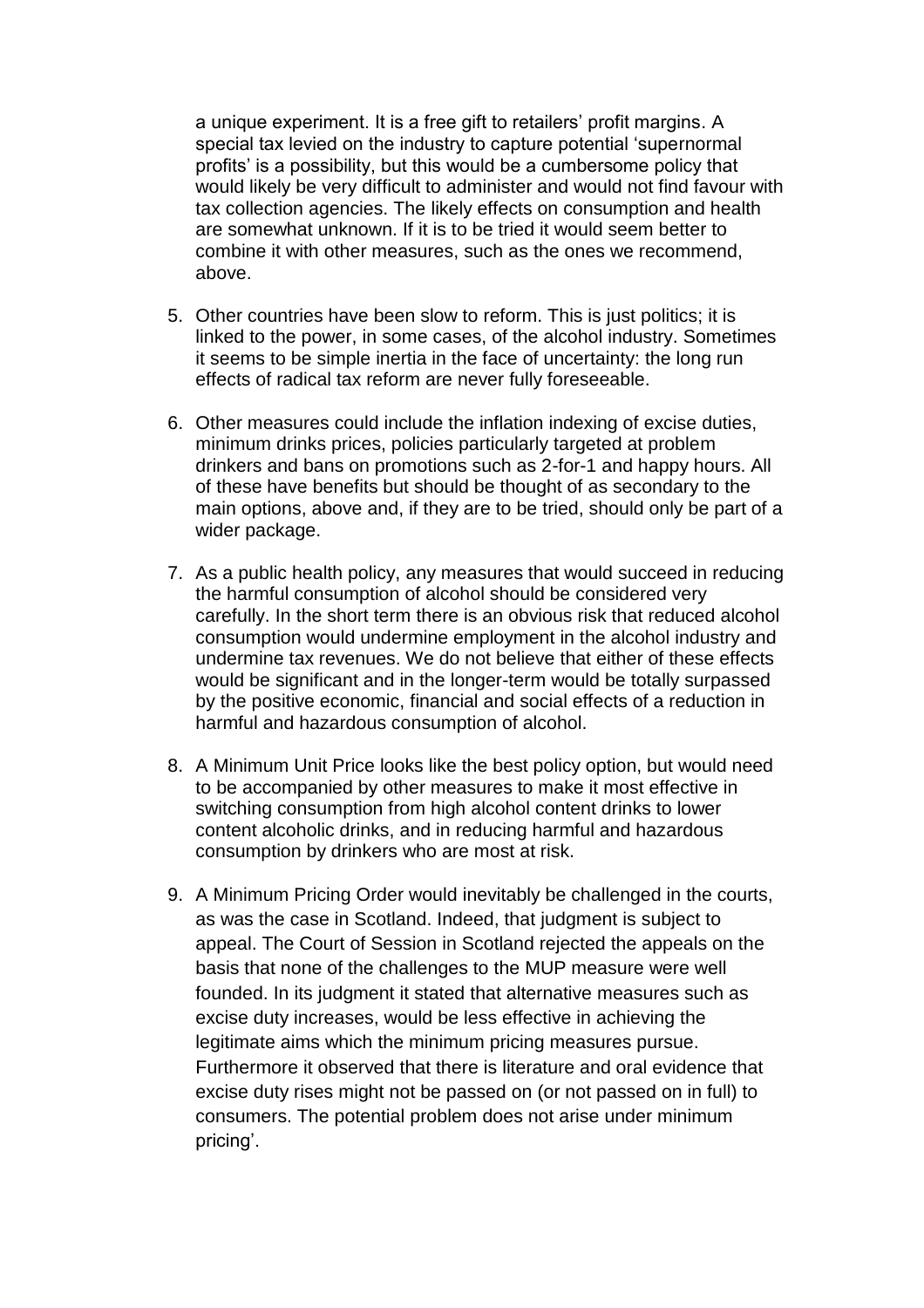## **EXECUTIVE SUMMARY**

Several themes are common across countries. To a greater (mostly) or lesser extent, policy is based on evidence. There is a common evidence base in the academic literature where many of the most recent and most thorough studies look at international data sources (where 'international' in practice mostly means English speaking countries). There are, of course, many country specific studies. Data depth, breadth and quality do vary across countries. The academic literature is extensive and goes back many years. Statistical and methodological issues common to research of this kind are problematic but the accumulated evidence is such that reasonably robust conclusions can nevertheless be drawn.

'*There is indisputable evidence that the price of alcohol matters. If the price of alcohol goes up, alcohol-related harm goes down. Younger drinkers are affected by price and heavy drinkers are more affected than light drinkers.'*  $(WHO, 2009)^1$ .

These conclusions of the World Health Organisation are based on research conducted over many years: there is accumulated evidence that unambiguously supports these (and other) findings. As we will see, researchers around the world consistently arrive at qualitatively similar results. Anyone used to the robust debates often sparked by statistical and econometric enquiries in other disciplines (such as economics) cannot fail to be struck by the consistency of the findings of alcohol researchers.

Policy initiatives differ across countries but there are common threads. Governments typically partner with various stakeholders to review the evidence, explore options, commission research and undertake often extensive (and sometimes prolonged) consultation exercises. Polices towards alcohol have, as a result, sometimes changed. In many cases, the changes have not been as far reaching, or indeed occurred as quickly, as many national reports and studies have advocated; health lobbies have often been disappointed. The Alcohol industry appears to lobby well. Nevertheless, the trend towards policies that incentivise 'responsible' drinking is clear. This is a process rather than a discrete event, not unlike the one that has been under way for the fast five decades since the health consequences of smoking first received attention.

The definition of responsible drinking varies across countries and is not the focus of this report. We are interested in policies, evidence and experience of pricing and taxation measures that produce the desired outcome of less drinking amongst high risk groups. At a societal level that almost certainly means less drinking, as well as a compositional shift towards low-strength products.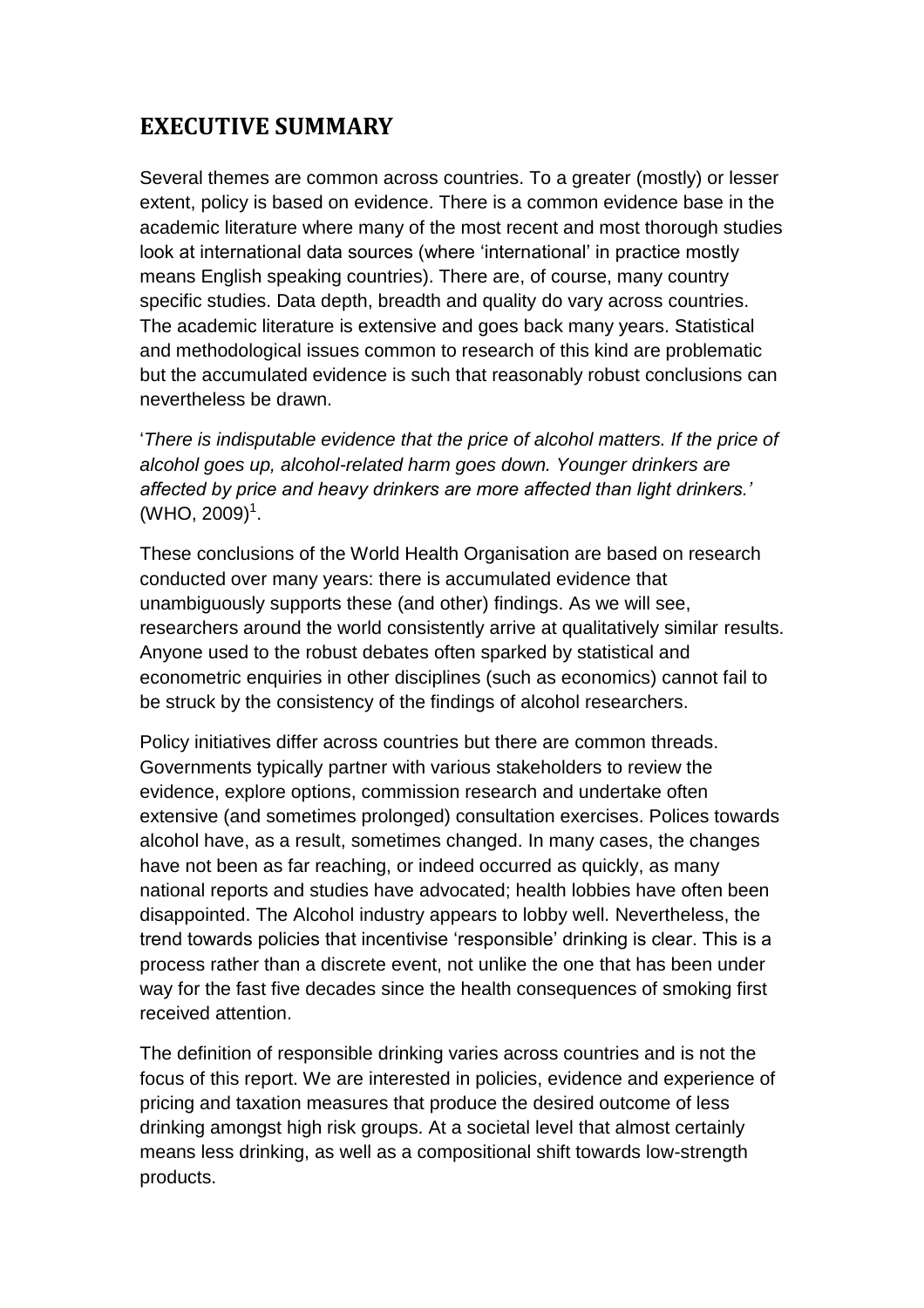We are also interested in the economic consequences of alcohol tax reform. There, the literature is far less extensive, as we shall note at several points in this report. Researchers in this area are typically convinced by the accumulated evidence and are therefore focused on the best or most efficient ways to get alcohol prices up; the best ways to target problem drinkers; the best ways to get alcohol harm down. It is also true that disentangling the short and long run economic effects of alcohol reform is not easy. In the first instance, there isn't that much actual reform to study; the data just are not there. Second, the most likely long run economic and employment consequences are believed by some researchers to be marginal. Employment, for example, is likely to be unchanged in aggregate, although there may well be some compositional shifts between the alcohol industry and elsewhere. Arguably, exports are a priority in the Irish case and these should not be affected by domestic tax and price reform, so the associated output and employment consequences could be negligible, even in the short run. We review the economic evidence, where it exists.

The evidence base around Cross Border Shopping is also scarce. Where there are estimates available, it does suggest that there is an issue, but one that can only ultimately be served by tax harmonisation, something that looks a long way off in Europe. Not surprisingly; estimates of the amount of fraud (illegal imports and unlicenced domestic production) is also thin on the ground. As taxes rise, the incentive for all these activities also rises, although precise quantification is extremely problematic. A rare estimate by the WHO has suggested that Fraud costs the EU around 8% of alcohol excise duties.

The economic consequences will depend on the type of reform adopted and its quantum. We suspect that one of the reasons why there is relatively little focus in the literature on the output, jobs, cross border, fraud and fiscal consequences is that they are thought either to be minimal (or even positive, in the case of tax revenues when excise duties are raised) or will be swamped by the elimination of just some of the social costs of alcohol.

Saskatchewan's decision to set minimum prices for alcohol content has been very successful in reducing harmful consumption of alcohol. It was politically unpopular when it was first taken ten years ago. It was calculated that a 10% increase in minimum price across all beverages was associated with an 8.4% reduction in total consumption. The Centre of Addiction Research of British Columbia (BC) looked at the implementation in BC of minimum alcohol prices. They found that a 10% increase in minimum price reduces consumption of spirits by 6.8%, wine by 8.9%, coolers and cider by 13.9%, beer by 1.5% and all alcoholic drinks combined by 3.4%.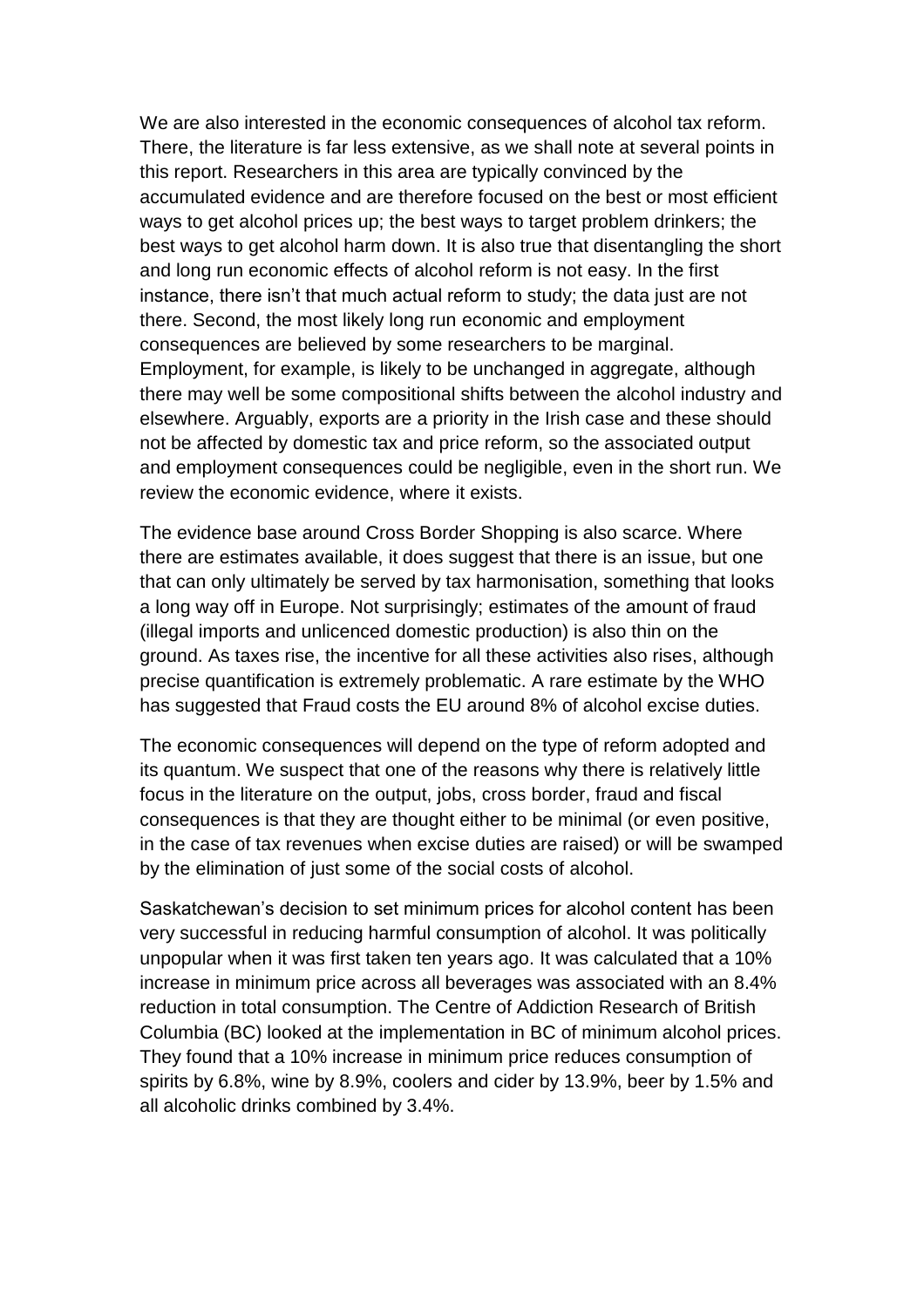## **ECONOMICS OF ALCOHOL**

Research often begins with attempts to estimate price and income elasticities. For example, a rule of thumb based on many different studies is that when alcohol prices rise by 10%, demand falls by 5% (a price elasticity of -0.5). Gallet<sup>2</sup> (2007) conducted a meta-analysis of 132 studies and found a median price elasticity for all beverage types of -0.52 in the short term and -0.82 in the long term. Some further discussion of elasticities is to be found later in this report.

Relatively little formal work exists that addresses the purely economic consequences of alcohol tax reform. Simple narratives do suggest that employment in the alcohol industry, for example, falls when taxes rise. But the World Health Organisation, and some other researchers (Baumberg, 2006) $^3$  argue that this is too simplistic. "In the long run, the evidence suggests that the effect of alcohol policy on employment would be zero" (WHO, 2009) (Essentially because less money spent on alcohol will still be spent elsewhere.) Equally, there is little formal work on the long run fiscal consequences of tax reform, one exception being IFS<sup>4</sup>, 2012, who suggest they are likely to be small. Beyond simple 'ready-reckoner' estimates there is a dearth of evidence when it comes to Government finances. Again, we suspect that this is because most researchers assume that higher taxes will lead to a positive outcome for the Government and the societal savings via reduced healthcare, crime and other costs are so well identified, if indirect.

In terms of pure theory, a small number of economic studies have tried to complement the orthodox approach (as discussed below) with a research strategy that appeals to 'consumer sovereignty'. For example, Cnossen<sup>5</sup>, 2006, sees 'a rational, fully informed consumer should be allowed to drink whatever and as much as he likes as long as he does not bother other people'. Such a perspective can be traced back through various economists to the writings of John Stuart Mill when, in 1869, he wrote his famous essay on paternalism 'On Liberty'. The upshot of this line of thinking is that alcohol excise taxes should compensate for the 'externality' of societal harm. Although work in this area is noticeable by its absence, it would seem uncontroversial to suggest that for most, if not all, countries alcohol taxation does not meet this definition of optimality. At this stage of the discussion we could delve further into the economics of optimal taxation but this would be beyond the remit of this study.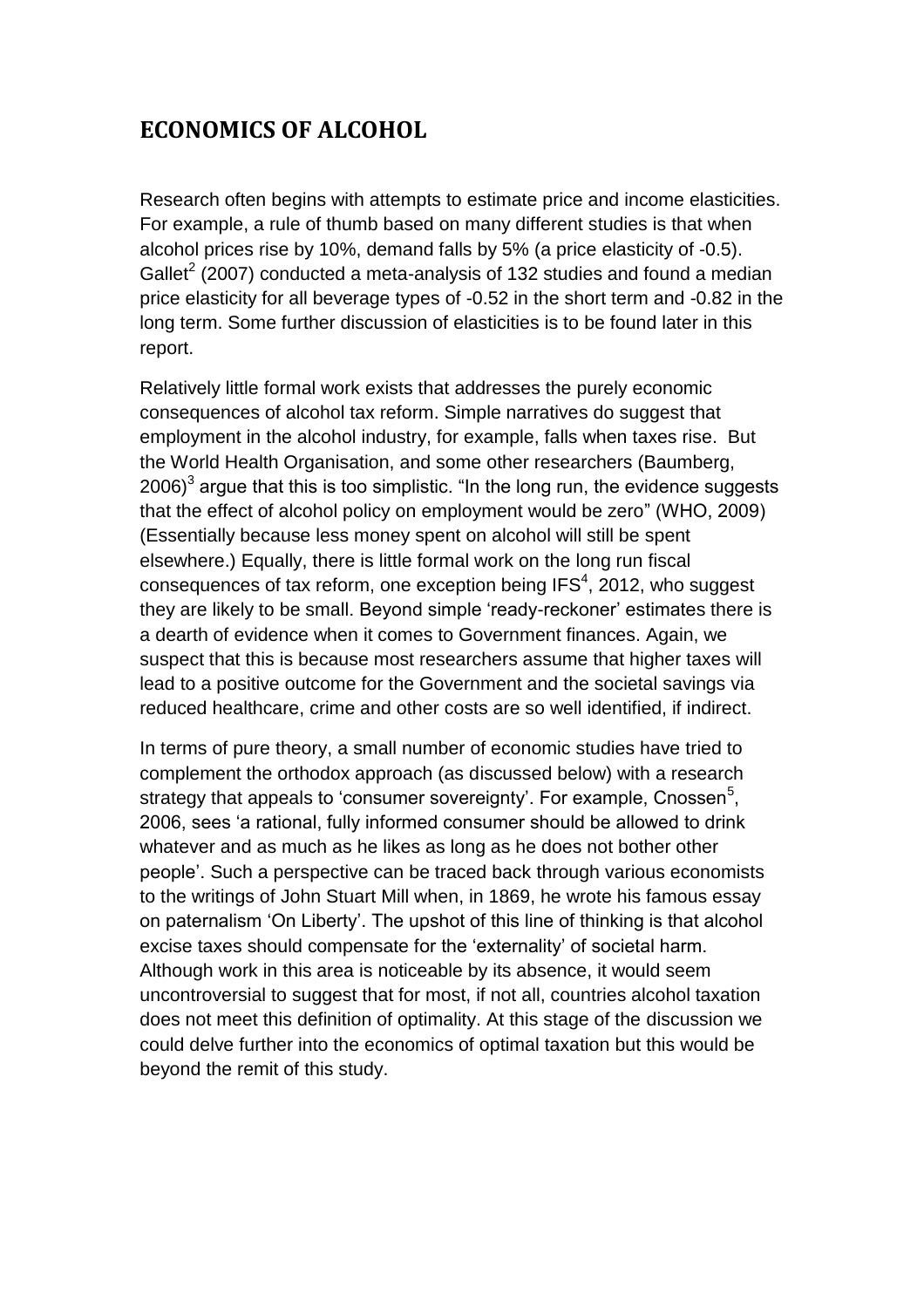# **LITERATURE REVIEW**

#### **CANADA**

#### **Policy Practice and Evidence in Canada**

The Canadian literature – and associated policy response – is extensive. Considerable resources have been devoted to the issues at both the Federal and Provincial/Territorial level. Great care has been taken to understand the nature of the problem and to propose robust, evidence-based policy responses. Nevertheless, as in other jurisdictions, the strength and weaknesses of the evidence base are both obvious and widely acknowledged. The research effort is far from complete and is an on-going project. Data limitations and unresolved issues around scientific methodology are always going to be part of a debate of this nature.

#### **Canadian Background**

In August 1988, legislation was passed in Parliament, with support from all parties, which led to the creation of the Canadian Centre on Substance Abuse (CCSA). This was the 'national focus' of Canada's Drug Strategy which itself was launched in 1987. Canada's approach to alcohol was nested, in large part, within this drug strategy.

Canada views the issues associated with alcohol abuse as part of a wider problem and, therefore, involves a broad strategic response. For the purposes of this report we are concerned solely with policy, practice and evidence with regard to alcohol. In practice, the CCSA has to a considerable extent itself prioritised alcohol abuse. Indeed, it's 'mission statement' reads 'CCSA has a legislated mandate to provide national leadership and evidence-informed analysis and advice to mobilise collaborative efforts to reduce alcohol - and other drug related -harm'. There are no doubt many drivers of the focus on alcohol; not least must be the finding, common across most jurisdictions where evidence is available, that the societal costs of alcohol abuse far exceed the costs of the use of illegal drugs and is only slightly less than the costs of tobacco consumption. The most recent data for Canada suggest that tobacco comprises 42.7% of societal costs, alcohol 36.6% and illegal drugs 20.7%. (Those total costs were estimated at C\$ 14.6bn, C\$ 463 per capita, at 2002 prices) We suspect that this quite fundamental research finding is somewhat underappreciated in some other jurisdictions.

In 2005, Canada embarked on a series of cross-country consultations as part of the *National Framework for Action to Reduce the Harms Associated with Alcohol and Drugs and other Substances<sup>6</sup> .* Much prior data gathering, research and consultation (prompted in part by the prior launch in 2003 of a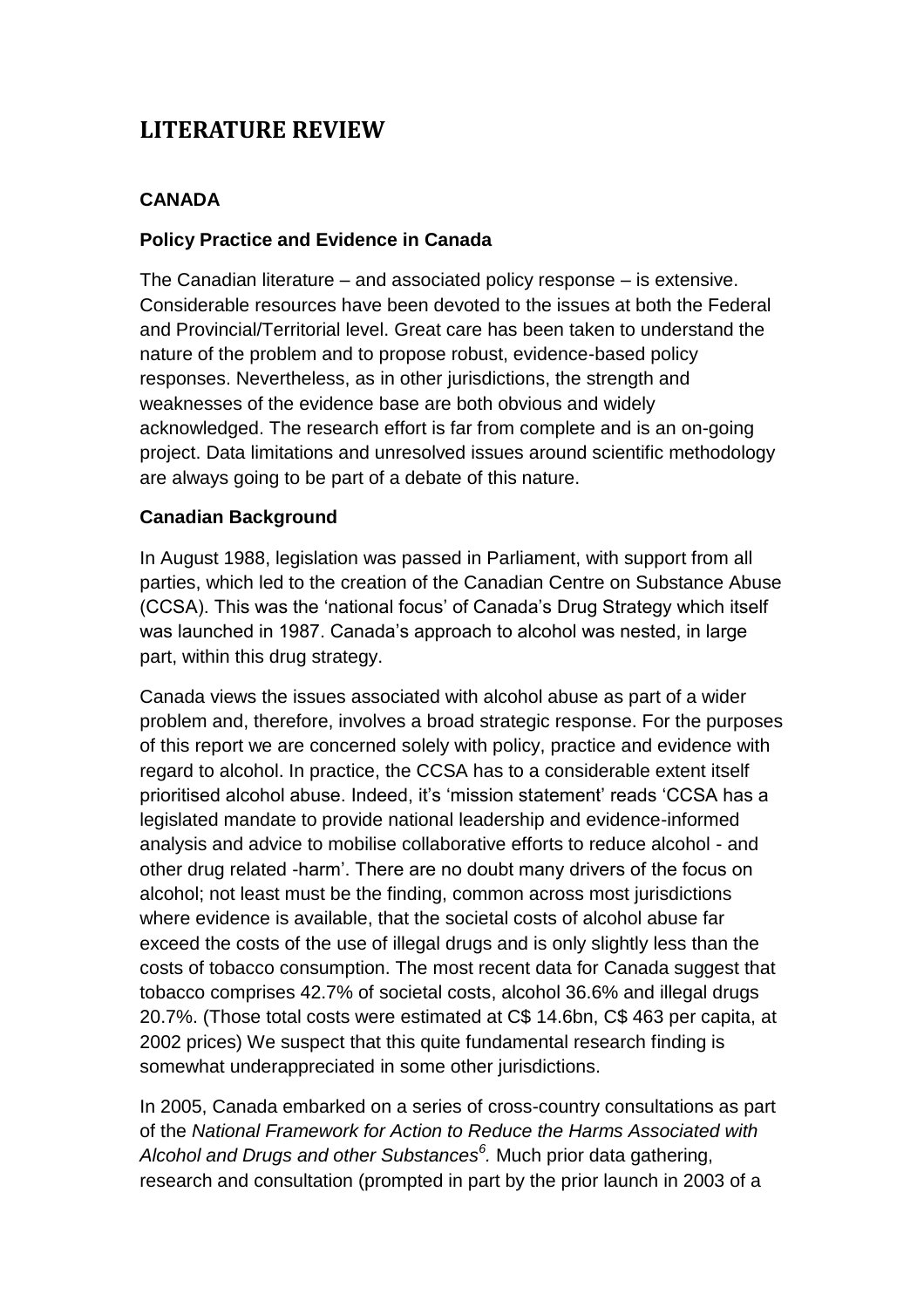new Federal drug strategy) led up to the creation of this National Framework, which itself had many different strands, the most relevant of which, for the purposes of this report, is the National Alcohol Strategy (NAS). 'Partners and Stakeholders' in this initiative include the CCSA, the Brewers Association of Canada, Health Canada (their equivalent of the Irish Department of Health) and MADD Canada (a lobby group with a focus on drink driving).

The NAS culminated in a major report published in 2007 '*Reducing Alcohol-Related Harm in Canada: Toward a Culture of Moderation, 7 .* Nested within this report is a set of recommendations that refer to the availability of alcohol (which is where pricing and taxation policies are discussed). It should be stressed that the report embraces health promotion, prevention and education, health impacts and treatment and safer communities, as well as alcohol availability: this is important because the effectiveness of pricing and taxation initiatives are almost certainly best maximised as part of a broader strategy.

The report contained 41 recommendations, 16 of which relate to availability, 3 of which refer to pricing and taxation. (It is worth noting that many of the recommendations are essentially calls for further research to explore identified knowledge gaps). The recommendations on pricing were as follows:

- 1. Adopt minimum retail social-reference prices for alcohol and index these prices, at least annually, to the Consumer Price Index (CPI). A competent body should review alcohol pricing throughout Canada, at least annually, and publish a report recommending increases where prices are not keeping pace with inflation.
- 2. Create incentives, whether through tax or price adjustments, to promote the production and marketing of lower alcohol content beers and coolers, with the overall goal of reducing the volume of absolute alcohol consumed per capita in Canada.
- 3. Move towards alcohol volumetric pricing (based on the volume of ethyl alcohol in alcohol products) within each beverage class.

Subsequently, a new advisory committee (the National Alcohol Strategy Advisory Committee, NASAC) was established in 2008 with the aim of implementing, monitoring and evaluating the 41 recommendations of the 2007 NAS report. The 'availability' subset of recommendations saw a focus on pricing and taxation, culminating in three new reports published late last year under the heading *[Alcohol Price Policy in Canada.](http://www.ccsa.ca/Eng/Priorities/Alcohol/Alcohol-pricing-in-Canada/Pages/default.aspx)<sup>8</sup>*

The self-described aim of these latest reports is 'to provide context and evidence to support the price policy recommendations contained in the National Alcohol Strategy'. Clearly not all of the recommendations of the 2007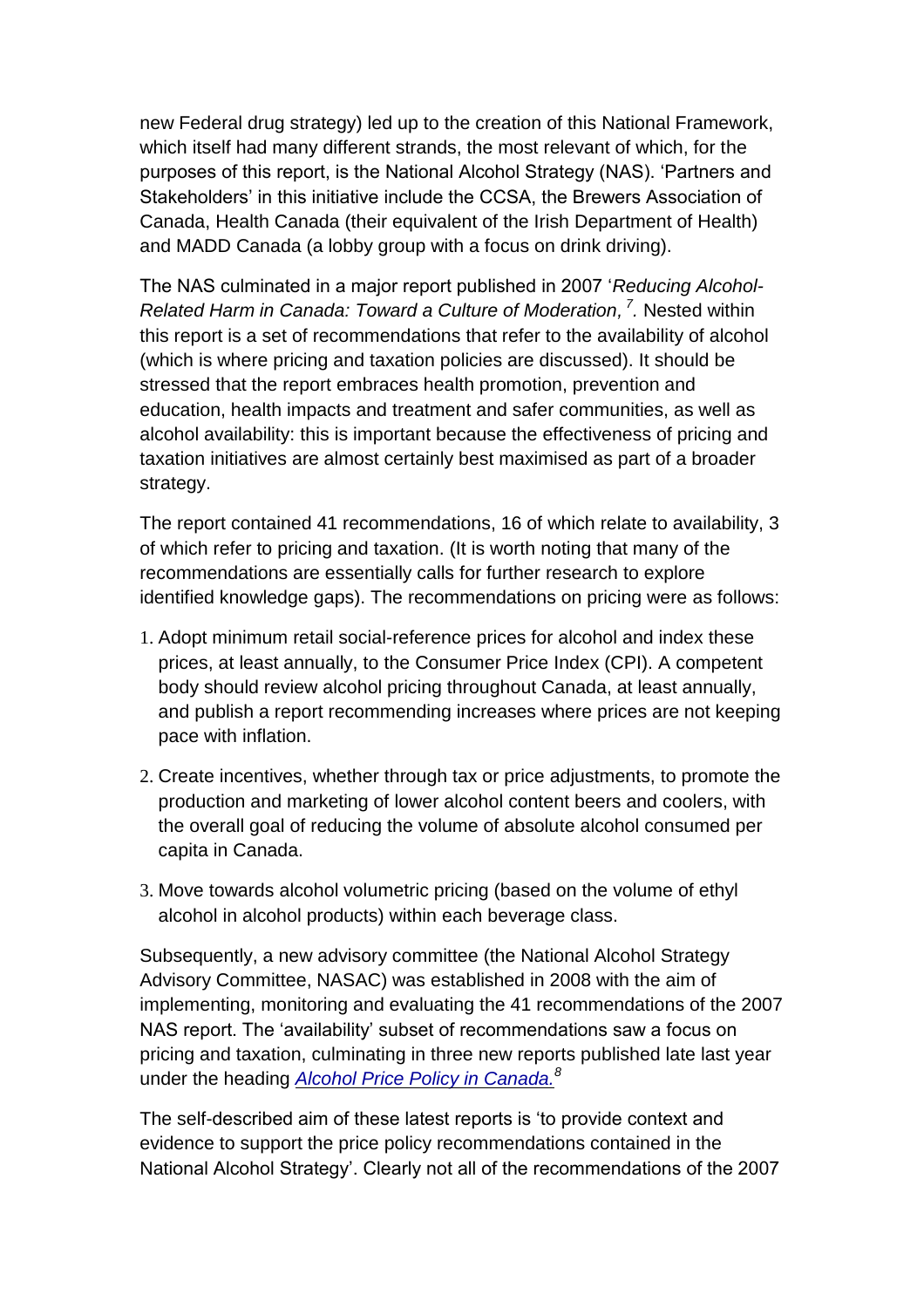report have been fully implemented. But context is needed here: there has been at least partial implementation across Canada (see below).

The 2012 pricing study reiterates and refines the earlier recommendations. It now describes them as 'principles':

- 1. Inflation indexing.
- 2. Base prices (including minimum prices) on alcohol content to incentivise a switch from high to low strength products.
- 3. Minimum prices to remove inexpensive products.

#### **The Canadian Evidence Base**

The evidence base cited in the Canadian literature is also, in part at least, often cited in other jurisdictions. It can be summarised as follows.

- 1. Simple economics: other things being equal, alcohol consumption is inversely related to price. Decades of research support this conclusion: one of the most commonly cited studies, itself a 'meta study' is that of Wagenaar, Salois & Komro, 2009,<sup>9</sup> which looked at 112 previous studies of alcohol tax or price effects, containing 1003 estimates of the tax/price-consumption relationship. A Meta study of this type is motivated in part by the need to mitigate the statistical and other methodological problems that can often affect the results of any one individual study. If similar results are obtained using different data sets and/or different methodologies there is, provided certain conditions are met, reason to believe that those results are reasonably robust.
- 2. Different studies produce different results for the sensitivity the elasticity - of alcohol demand to its price. The results can be very different, at least in terms of size of the effect, but the bulk of the evidence is consistent on the sign: if price goes up, demand falls. The results - the size - vary across countries, time periods and type of alcohol being studied, but the direction of the effect is, for the most part, always negative. Data are supportive of both intuition and economic theory.
- 3. The conclusions of Wagenaar et al are worth quoting: "A large literature establishes that beverage alcohol prices and taxes are related inversely to drinking. Effects are large compared to other prevention policies and programs. Public policies that raise prices of alcohol are an effective means to reduce drinking".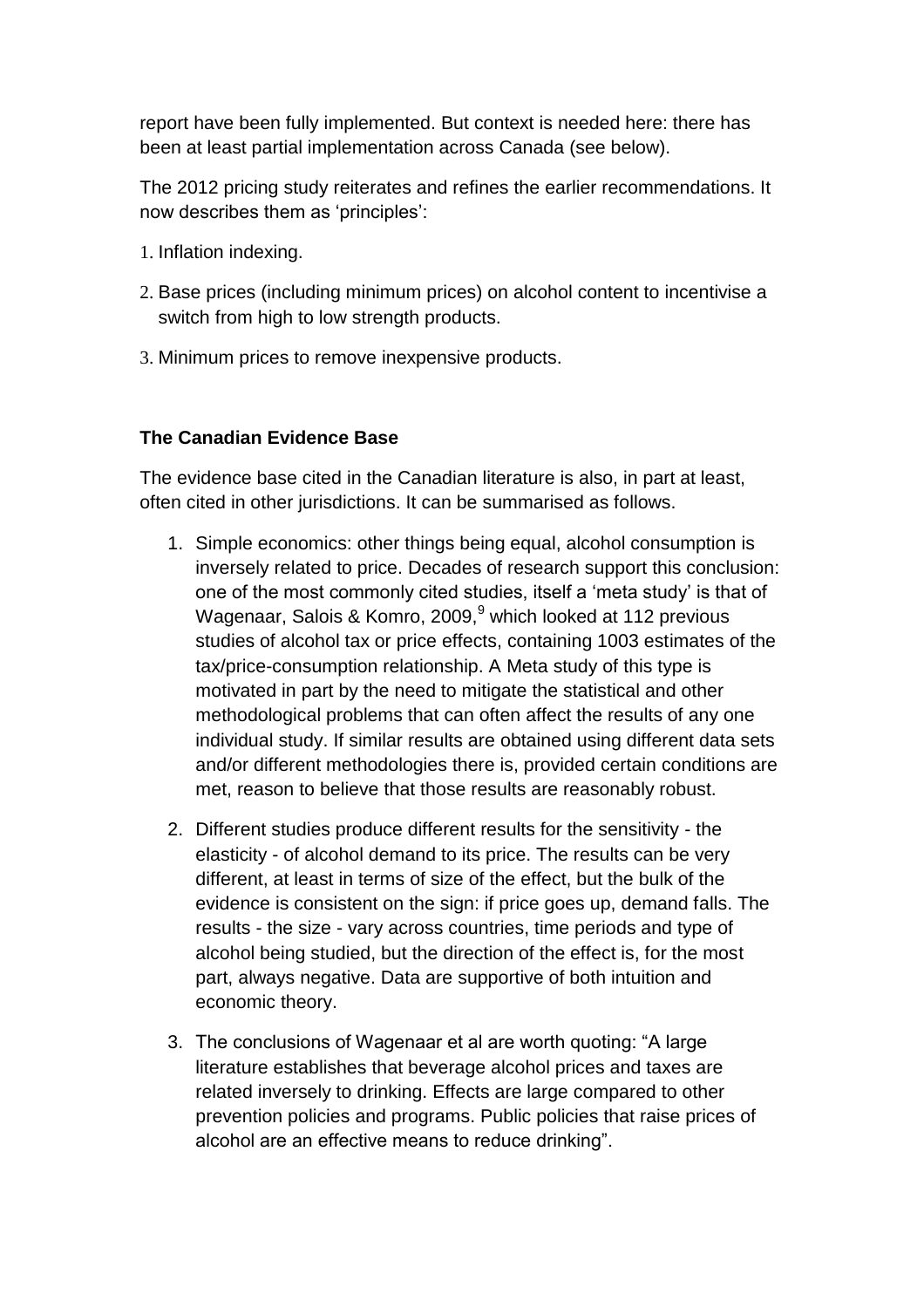- 4. The data are also consistent with the proposition that those who spend the most on alcohol are affected - and respond - the most by/to price changes. Regular drinkers are a principal target of price policy interventions.
- 5. When light drinkers observe that they are being unfairly penalised because of the actions of problem drinkers, it is possible to argue that they benefit, indirectly, from the reduced societal costs of problem drinking. The evidence base for this proposition is not extensive, but does seem logical: if the societal costs are large, as they seem to be, everyone benefits when they are reduced.
- 6. Recent research<sup>10,11,12,13</sup> suggests that 'efficiency' of policy means that risky drinkers can be successfully targeted using appropriate price policies. There is international evidence that suggests risky drinkers are price sensitive and tend to buy lower priced products. But the Canadian data suggest that only roughly half of the societal costs of alcohol will be so targeted. Policy also has to target those moderate drinkers who 'occasionally' drink in risky ways. The Canadian response to this is embodied in the recommendation of complementary policies of indexation and minimum prices. The latter targets problem drinkers, the former targets the whole population of drinkers. Indexation has been adopted, in 2010, by the provincial government of Ontario.
- 7. Another Canadian body, the Centre of Addiction Research of British Columbia (BC) looked at the implementation in BC of minimum alcohol prices. They found that a 10% increase in minimum price reduces consumption of spirits by 6.8%, wine by 8.9%, coolers and cider by 13.9%, beer by 1.5% and all alcoholic drinks combined by 3.4%. "this research represents the first empirical verification that minimum price policies reduce alcohol consumption at the population level"<sup>8</sup>.
- 8. The Province of Saskatchewan is interesting in a number of regards, in terms of both the actions it has taken and the time it took to implement them. As the World Health Organisation has stressed<sup>14</sup>, Saskatchewan's decision to set minimum prices for alcohol content was politically unpopular when it was first taken ten years ago. "After the extensions and price rises on 1 April 2010, total annual per capita consumption fell by 3.5% at the same time as the value of the alcohol sold increased by 4.3% per capita; the public was drinking less, but spending more. It was calculated that a 10% increase in minimum price across all beverages was associated with an 8.4% reduction in total consumption."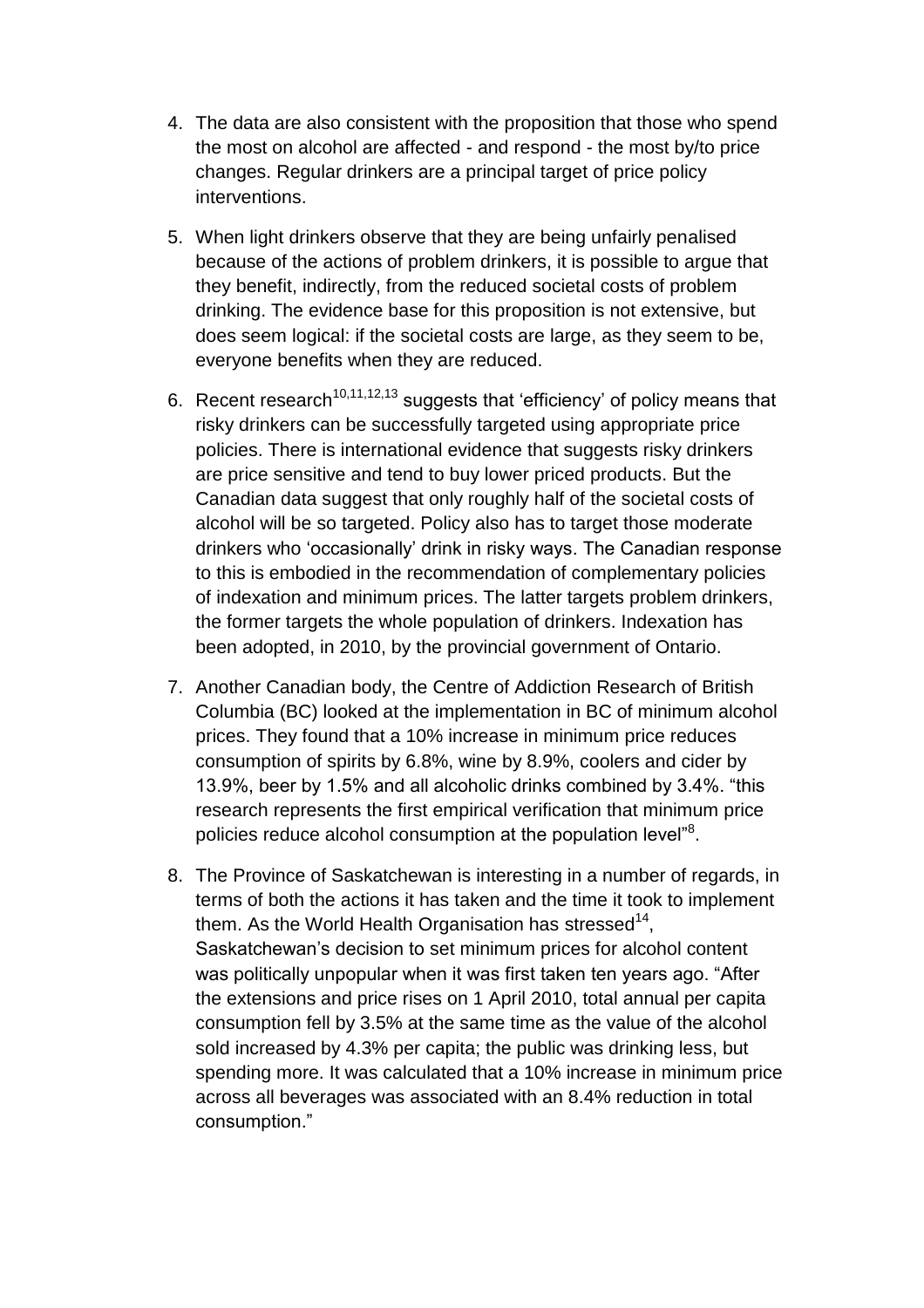- 9. In terms of the evidence of actual alcohol related harm, research<sup>8</sup> cited by the Canadians includes studies from various countries that suggest alcohol price increases can reduce disease, road accidents, sexually transmitted diseases, and suicides, domestic and other violence and work-place accidents.
- 10.Data on who (by sex and age) drinks what are extensive. But less so in Canada. The Canadians draw on data from the US and UK to illustrate the possible/probable harm being done by different patterns of alcohol consumption. The data are suggestive, for example, of the need to reduce the availability of cheap alcohol to young males. This is one of many areas that see calls for further research.
- 11. There is Canadian evidence that suggests most drinkers cannot actually tell the difference between low and high strength beers. The Canadians refer to the success of Australian initiatives in the 1980s to incentivise the production and consumption of low to mid-strength beer. While sales volumes are unchanged, per capita alcohol consumption can fall. Such policies, it is asserted (not quite proved) produce 'winwin….options that simultaneously meets the goals of public finance, public health and public safety'<sup>8</sup>.

#### **Summary of the Canadian Experience**

As with many other countries, Canada's attempts to limit alcohol consumption can be traced back to the 19th century, if not before. Those early attempts were largely the efforts of various Temperance movements. There are certainly links between those early efforts and more modern attempts to encourage either abstinence or responsible drinking. Those recent efforts really began a quarter of a century ago, have involved a broad collaboration between government (at both Federal and Provincial levels), NGOs, health lobbies, academics and the drinks industry itself. Most of the initiatives related to pricing of alcohol have come at the provincial level. The coordinated response that began in the 1980s has elicited change but not as much as most of the various stakeholders have asked for; this is still an on-going project. The reasons for the less than instantaneous implementation of the various (and repeated) recommendations can only be a matter of conjecture. Radical change always takes time, vested interests do obviously exist and the fiscal consequences of lower alcohol consumption are often hard to predict in advance. It is worth noting that the Canadian experience has been drawn upon in many other countries.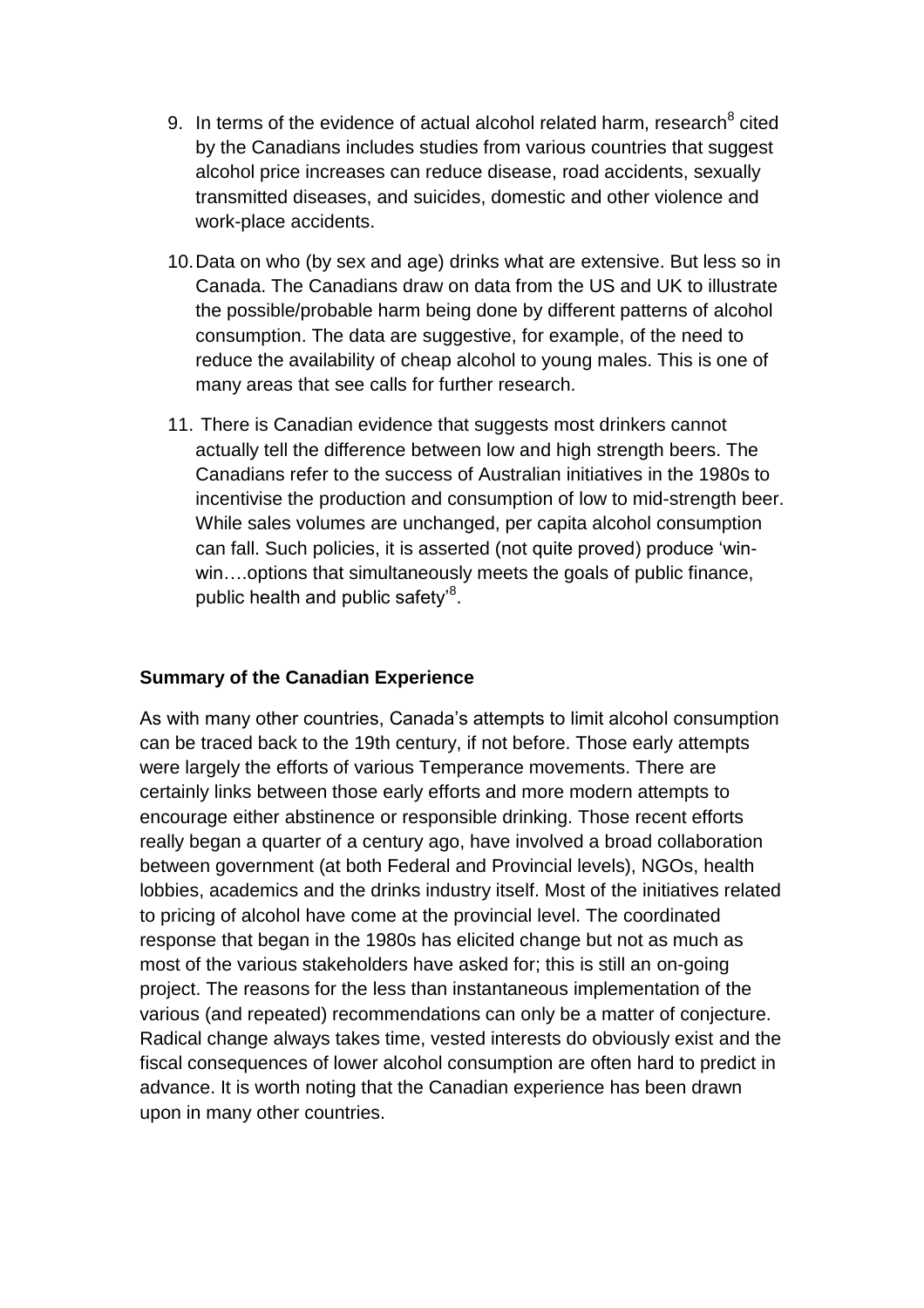The current state of play with regard to pricing is described in the following table, itself derived from materials presented in the recent reports outlined above.

| <b>Province</b> | <b>Minimum Prices?</b>           | <b>Adjusted for</b><br><b>Alcohol content?</b> | Indexed? |
|-----------------|----------------------------------|------------------------------------------------|----------|
| BC              | In govt. stores only<br>$(-55%)$ | No                                             | No       |
| Alberta         | On-sales only                    | Yes                                            | No       |
| Sask.           | Yes                              | Yes                                            | Yes      |
| Ontario         | Yes                              | Partial                                        | Yes      |
| Quebec          | Beer only                        | No                                             | Yes      |
| New B.          | Partial                          | No                                             | No       |

#### **Table 1: Pricing Policies in Canada**

So, from the perspective of the authors of the NAS and its stakeholders, there is demonstrable progress but with some way still left to travel. As we have stated, this is a process.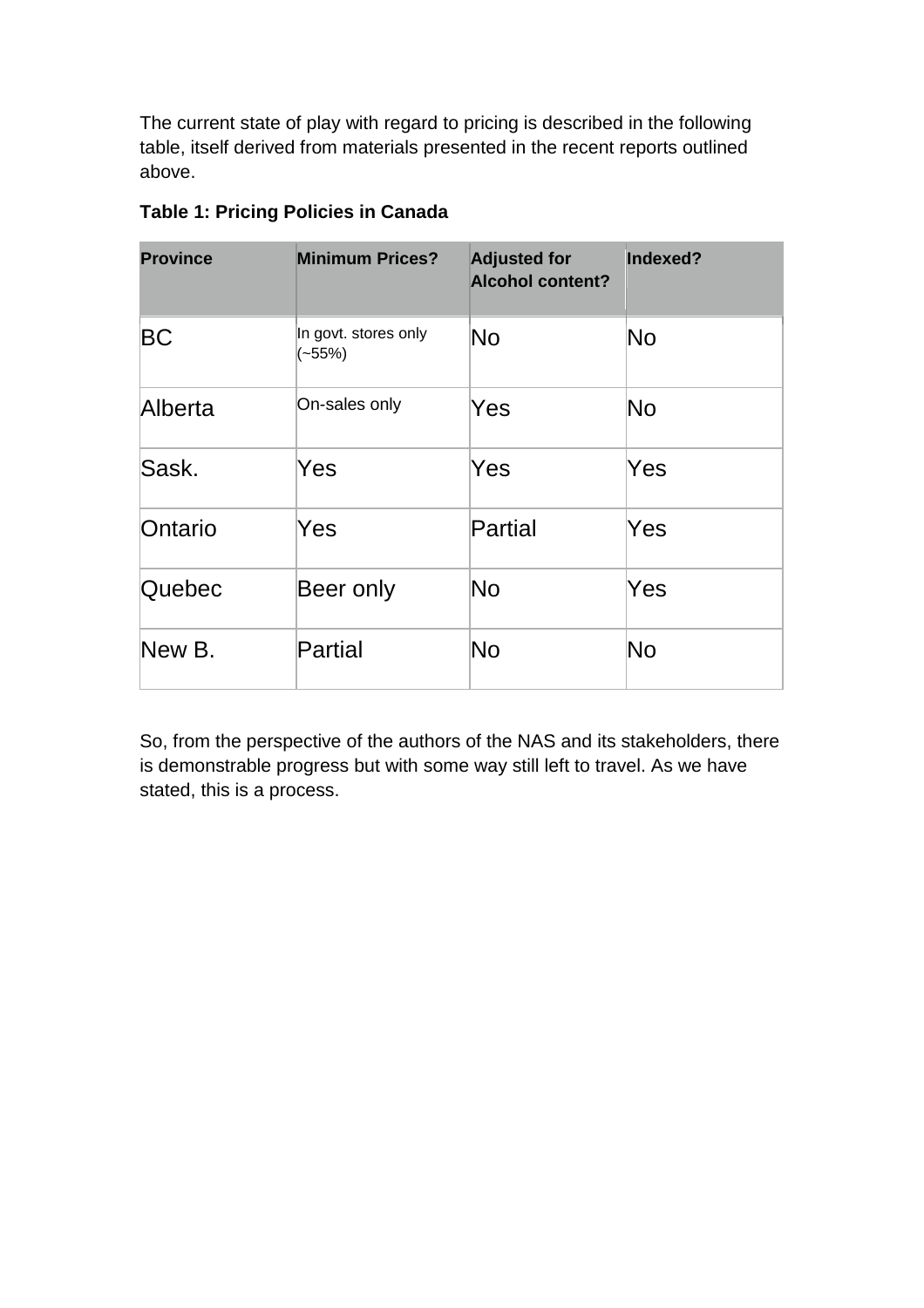#### **AUSTRALIA**

#### **Background**

Many researchers acknowledge the significant role that alcohol plays in Australia. For example, a recent major survey<sup>15,16</sup> of pricing and taxation options begins with words "Alcohol has played an integral role in the social and cultural fabric of Australian society since the early days of colonialisation". Analysts have estimated the social cost of alcohol abuse to amount to A\$ 15.3 bn in 2004-05. Cross country comparisons of these kinds of statistics need to be handled with care, but this suggests higher per capita social costs in Australia compared to Canada.

Official concerns have been expressed about a "binge drinking epidemic"<sup>17</sup> with the Australian government calling one of its drinking awareness websites *[www.drinkingnightmare.gov.au](http://www.drinkingnightmare.gov.au/)*.

The literature<sup>18-24</sup> within Australia and across different countries often refers to the same baseline studies and surveys. There is an accumulated evidence base around two key propositions. The data strongly suggest a direct link between reduced alcohol consumption, and alcohol prices and taxes; reduced alcohol consumption leads directly to reduced associated harms

There are many similarities between the Canadian and Australian experiences (as there are overlaps across many other jurisdictions). Various academics, research institutes, consumer groups, the alcohol industry and Federal and Local governments have all contributed to a large and growing literature. While we have not spent time on the ground in either Canada or Australia, our impression from our desk based research is that the debate in Australia has been a noisy one, if not actually more fractious than the Canadian discussion. As with Canada, it seems, on one level at least, that a reasonable consensus has emerged from a broad cross section of stakeholders (with the unsurprising exception of parts of the alcohol industry) but progress in implementing the various recommended reforms has, on the whole, been slower. There is, however, a slightly nuanced, alternative view on this seeming consensus.

Australia's alcohol priorities have been laid out by the National Preventative Health Task Force<sup>25</sup>. The recommendations of this group, made in 2009, echo similar findings in other countries, not least in Canada, as discussed above. The focus should be on alcohol availability, taxation and pricing, drink-driving, treatment services, drinking contexts, regulation of advertising and education.

In an interesting - and unique - study, Fogerty and Chapman<sup>24</sup> start from the basic proposition that '...significant reform has not occurred. News media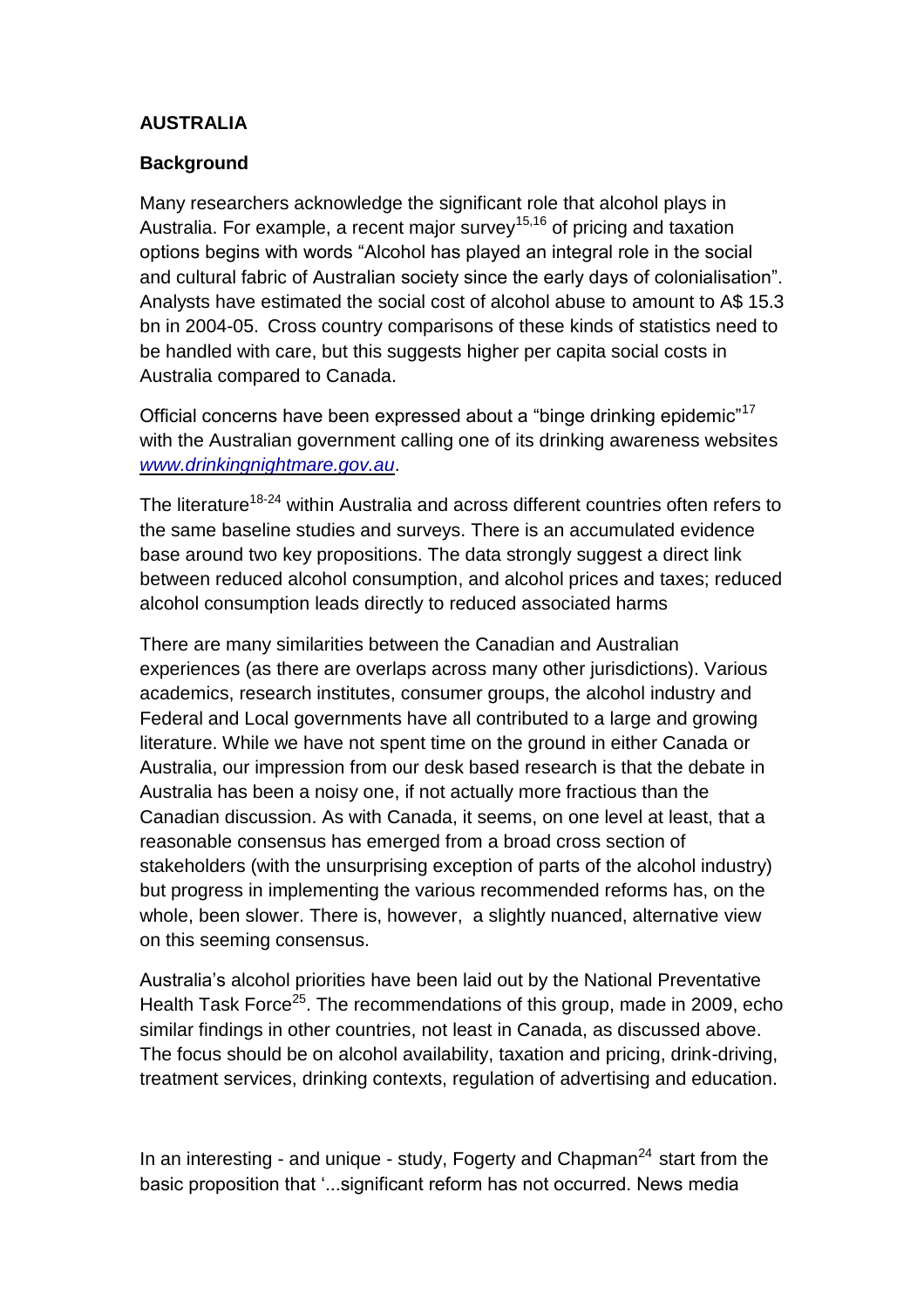coverage of these priorities has not reported public health experts as in agreement and Government has not acted upon the legislative recommendations made'. This study is marked out from the usual more formal statistical reviews and reports: it asks experts their opinions. The insights gained from this exercise are fascinating and potentially very useful. We explore them in greater depth below.

A parallel set of recommendations on alcohol taxation is nested within the broad 2008 Henry review<sup>26</sup> of Australia's tax system. This report concluded that "all alcoholic beverages should be taxed on volumetric basis, which, over time, should converge to a single rate, with a low-alcohol threshold introduced for all products". Volumetric, or unit, pricing is the nearest thing we have found in the literature that amounts to a consensus: almost all stakeholders agree that it is the most effective way to reduce consumption and harm. Notwithstanding this consensus, volumetric pricing is not without controversy. For example, 'tiering' attracts much analysis and disagreement. Tiering involves different minimum unit alcohol prices for different strength drinks with the aim of switching consumption away from high to low alcohol-by-volume drinks. It is also claimed that tiering could target specific groups of problem drinkers, although the evidence for this is thin and the policy has not, to our knowledge, been tried anywhere. The Henry proposals on volumetric pricing were rejected by the Australian government, mostly because of concerns about the possible consequences for the domestic wine industry (tiering would raise the price of wine relative to most other major drinks groups).

Two important Australian agencies have also proposed volumetric pricing, the National Preventative Health Taskforce<sup>27</sup> (NPHT) and the National Alliance for Action on Alcohol<sup>28</sup> (NAAA); the NAAA is an umbrella body for over 50 leading Australian health organisations. Both agencies also argue for tiered pricing. The most common reason for tiering is that there are concerns that simple volumetric pricing could lead to a switch in consumption patterns towards higher strength products. This is partly due to the complexities of the Australian tax system which currently levies very low taxes, relatively at least, on low priced wine. Volumetric taxation, it is feared, could lead to rising relative prices of cheap wine and low-strength beers.<sup>29</sup> But these concerns should not detract from the universality of the calls for volumetric pricing and, not least the international and Australia-specific research that has concluded that the health benefits from volumetric pricing are considerable.

What are typically called alcohols in Britain and Ireland are (formally) called RTDs (ready-to-drink) in Australia. These have attracted specific taxation measures to try and curb associated binge drinking, particularly amongst younger people.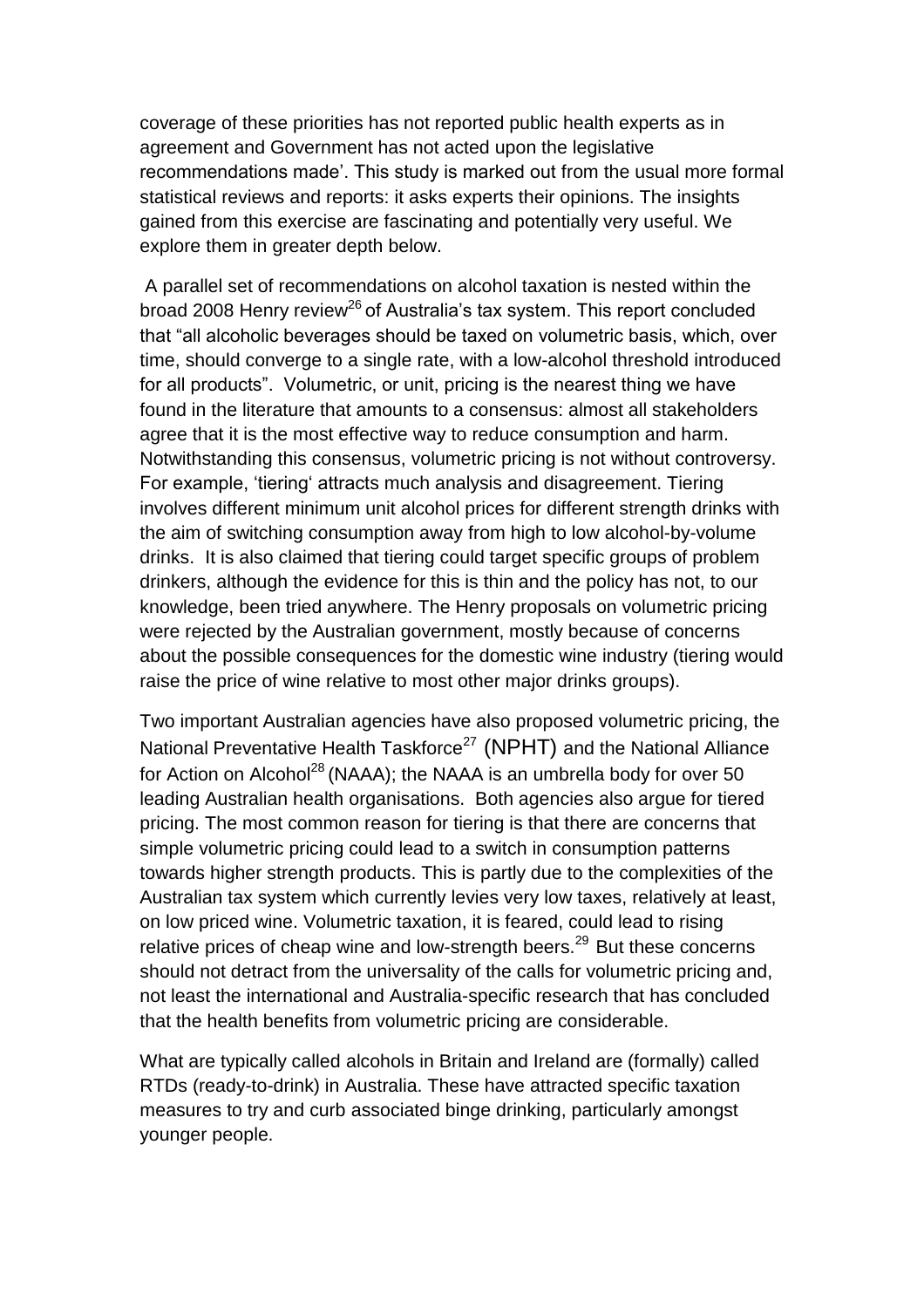At this stage we hope we have outlined the complexity of the Australian alcohol tax system; it is worth noting that the Henry review called it "incoherent". The President of the Public health association of Australia has labelled it "a dog's breakfast"<sup>30</sup>.

| <b>Body</b>            | <b>Volumetric</b> | taxation   | Increase tax Trend real<br>rate | price<br><i>increase</i> | <b>Floor price</b> |
|------------------------|-------------------|------------|---------------------------------|--------------------------|--------------------|
|                        | Tiered            | Not tiered |                                 |                          |                    |
| <b>Henry</b><br>review |                   | Yes        |                                 |                          |                    |
| <b>NAAA</b>            | Yes               |            | Yes                             | Yes                      | Yes                |
| <b>NPHT</b>            | Yes               |            |                                 |                          | Yes                |
| <b>DSICA*</b>          |                   | Yes        |                                 |                          |                    |

## **Table 2 : Australian Public Health Organisation & Industry Recommendations**

\*Distilled Spirits Industry Council Australia

As noted, relatively little policy action has resulted from all of these different studies, reports and recommendations "...the government rejected the volumetric tax proposal, citing a wine glut and possible industry restructuring. Likewise $31$ , the government opted to only note recommendations regarding setting a minimum price for alcohol and restricting advertising through legislation, without committing to introduce the proposals"<sup>24</sup>.

The Fogarty & Chapman<sup>24</sup> study mentioned above is essentially a recent attempt to understand why things have developed in this way and tries to suggest a way forward for those still seeking to reform Australia's alcohol tax system. This qualitative - but nevertheless quite systematic - study is, in a sense, an exercise in realpolitik with some important insights. Its broad conclusions/insights can be summarised as follows.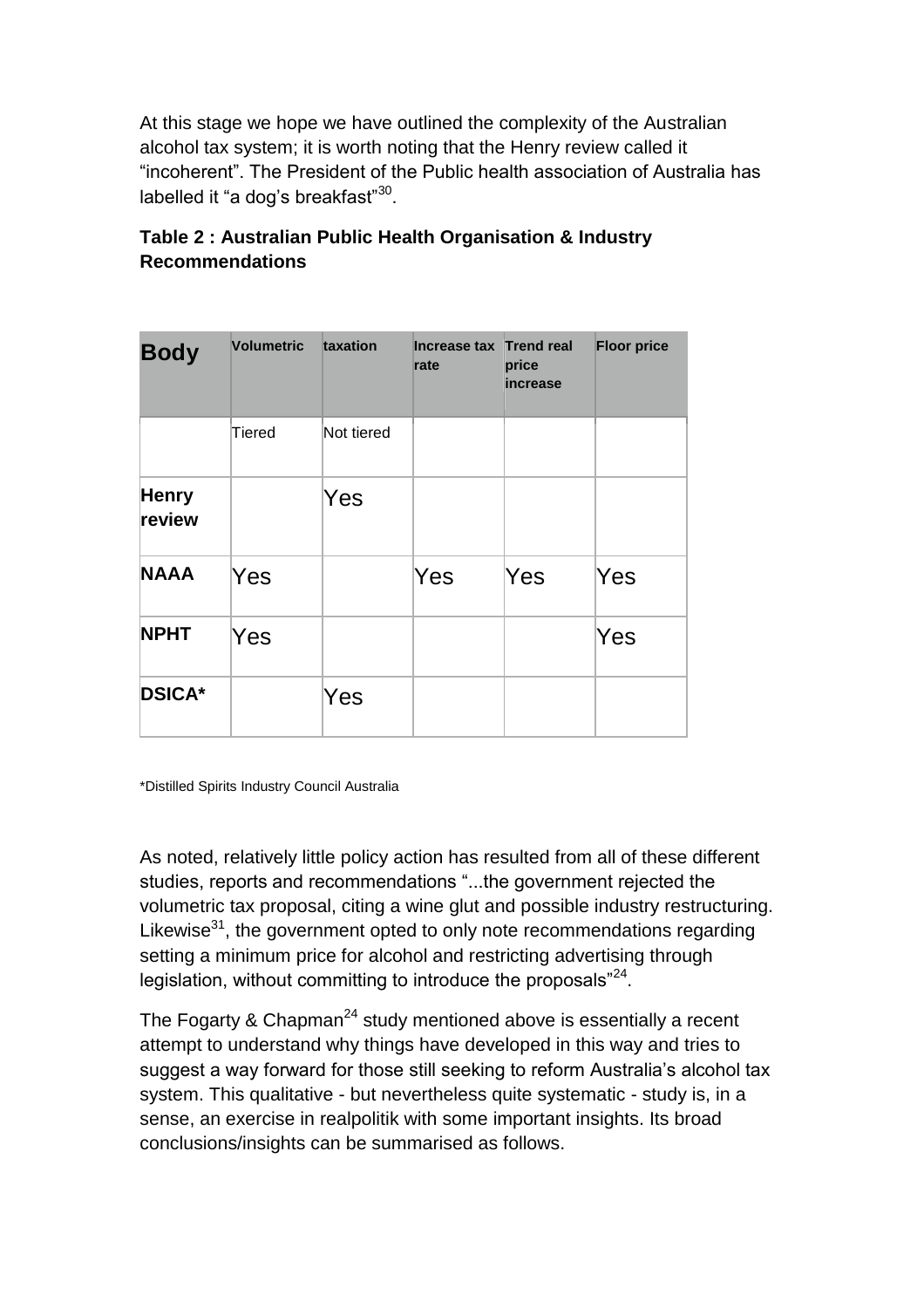- 1. Any one policy change is likely to have small effects. Proposals are best thought of as a package. Serious reform can only come about this way. "Taxation is the most cost effective, but taxation doesn't work in isolation".
- 2. The three policy areas universally deemed to be crucial were
	- a. price
	- b. availability
	- c. marketing (but see 4, below)
- 3. Real world policy constraints have to be acknowledged: by all means prioritise but be 'opportunistic' - do what you can when you can.
- 4. The positive effects of taxation reform are real and uncontroversial. Policy proposals in this area are firmly evidence based. This cannot be said, at least as strongly, when it comes to advertising reforms.
- 5. Volumetric pricing is universally acknowledged to be the most effective reform, usually in a tiered fashion (again, tiering did not meet with universal agreement).
- 6. The adoption of minimum prices is the next best reform, either alongside volumetric pricing or instead of it: this latter option is pure realpolitik, mentioned by those who think it politically difficult for the government to introduce another 'big tax'.

We hope we have conveyed the sense of disappointment that the various stakeholders have demonstrated since the rash of reports published over the last few years have largely failed to alter policies. If anything, this disappointment has encouraged some agencies to redouble their efforts. For example, the Foundation for Alcohol research and Education (FARE) recently criticised<sup>32</sup> the Government for ignoring the Henry Review ("..and the seven government reviews before it") and commissioned Marsden Jacob Associates (MJA), a consultancy, to produce a major cost benefit analysis of alcohol taxation reform<sup>33</sup>. The MJA report is interesting: it is very recent and its methodology is relatively unusual in that it attempts a comprehensive cost benefit analysis from a proper economic perspective. It is an explicit attempt to extend the preliminary analysis presented in the Henry Report; the authors suggest that it is the first such cost benefit analysis of Australian alcohol taxation and policy. The MJA study's main conclusions are: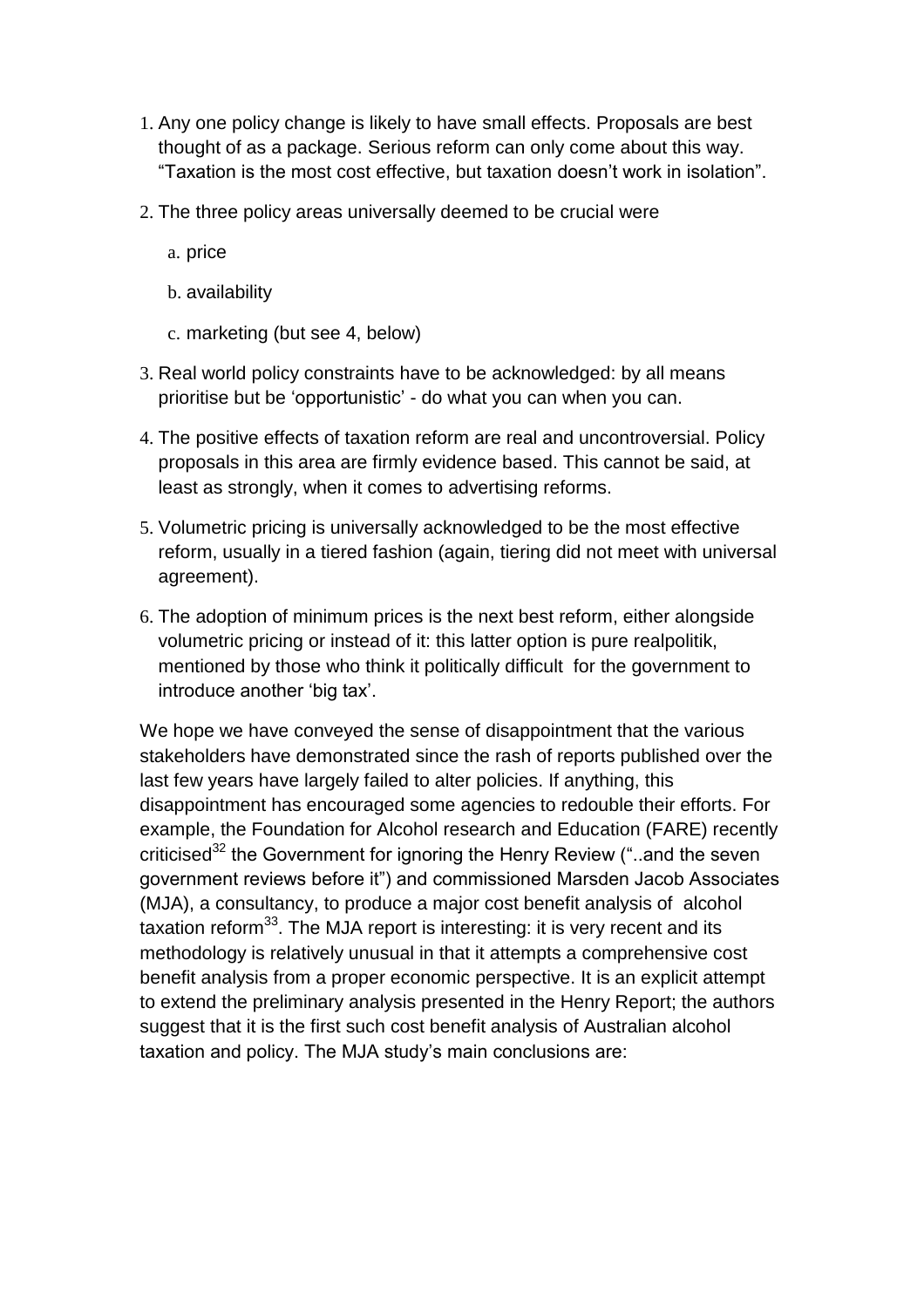- 1. The 'harms to others' (a *minimal* definition of the costs of alcohol abuse) amount to A\$15 bn per annum.
- 2. Abolition of the Wine Equalisation Tax (an ad valorem tax that is an embedded part of the system) and replace it with volumetric tax
- 3. Higher tax revenues should be given back to consumers via a reduction in other (inefficient) taxes
- 4. Two model simulations were performed
	- a. WET abolished, A\$29.05 new tax per litre of alcohol, all other excise duties unchanged: net public benefit of A\$230m
	- b. WET abolished, A\$29.05 new tax per litre of alcohol, all excise duties other than wine increased by 50%: net public benefit of A\$250m
- 5. Minimum prices are viewed very negatively: the authors see these as a gift to producers and/or retailer's profit margins. 'The option of minimum prices is highly regressive.'
- 6. The modelling is done under conservative assumptions; 'realistic' estimates of the benefits are probably higher
- 7. The model is not country specific: the authors claim general applicability across the UK and elsewhere.

While the MJA report is the most comprehensive we have seen, there have been other responses of a similar absence of reform. For example, the Alcohol Education and Rehabilitation Foundation (AER) commissioned the Allen Consulting Group to model three alternatives to the current system $^{34}$ . Qualitatively the conclusions and results are similar to the MJA study: reform of the tax system based on volumetric pricing reduces harmful drinking (and in the case of this study, unlike the MJA report, raises tax revenues).

Australia has produced research and evidence consistent with the experience of other countries. The conclusions are the same: if the price of alcohol is raised, consumption and harm will fall. There is debate over the best way to raise prices but a broad consensus is agreed over some form of volumetric pricing. Minimum price advocates acknowledge the implicit free gift to alcohol retail profits but point to the mixed evidence on pass-through of tax changes: volumetric pricing without minimum retail prices could, theoretically, still allow retailers to give alcohol away, or at least sell below cost, as part of a lossleading strategy. Most stakeholders also agree that pricing and taxation should form part of an overall strategy designed to reduce alcohol consumption. Nevertheless, higher alcohol prices are likely to be the most important component of such a strategy.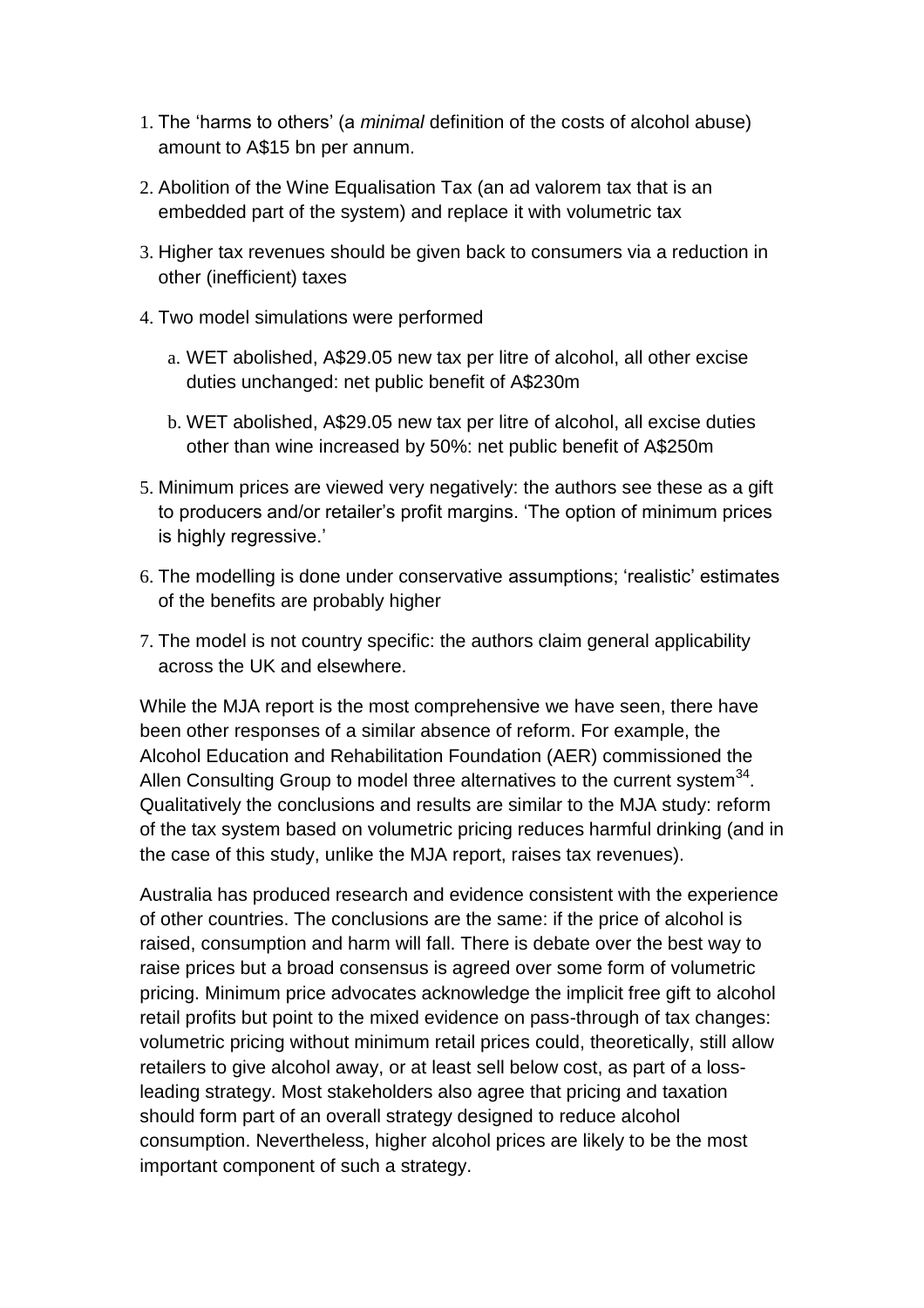#### **EUROPE**

The World Health Organisation (2005) estimates that harmful drinking is responsible for 10.8% of the disease burden across the EU. Adding up the health care, lost output and criminal justice system costs led Anderson and Baumberg (AB, 2006) to conclude that alcohol costs the EU  $\epsilon$ 125 bn a year, four times the total collection of alcohol excise duties.<sup>35</sup>

The AB, 2006 study was written on behalf of the UK's Institute of Alcohol Studies and was prepared under a contract with the European Commission, who requested and paid for the report. In terms of breadth and depth (and also, at 446 pages, length) it is probably the most comprehensive study of alcohol in a European context. It is, in part, an exhaustive survey of a massive literature base. In AB's words, their report 'is an expert synthesis of published reviews, systematic reviews, meta-analyses and individual papers, as well as an analysis of data made available by the European Commission and the World Health Organisation'.

The pricing and taxation options considered by AB reach familiar conclusions. They estimate that a 10% rise in EU alcohol prices would prevent over 9,000 deaths occurring in the following year. Approximately €13bn of additional tax revenues would result. AB reflect on this in a number of ways, not least by looking at the paradox involved in calling for higher alcohol taxes while at the same time observing significant production subsidies via the Common Agricultural Policy (worth around €1.5bn per annum to alcohol producers).

#### AB conclude:

*Minimum tax rates for all alcoholic beverages should be increased in line with inflation, should be at least proportional to the alcoholic content of all beverages and should at least cover the external costs of alcohol as determined by an agreed and standardised methodology. Member states should retain the flexibility to use taxes to deal with specific problems that may arise with specific alcoholic beverages, such as those that prove to be appealing to young people.*

The pan-European approach to alcohol policy has, unsurprisingly, been led by the European Commission. Many of the reports and studies submitted to the commission, like the AB analysis (many of which have been at the request of the Commission) have studied and reached orthodox and consistent conclusions about pricing and taxation (as well as comprehensively covering many or all of the non-price and taxation aspects). Clearly, this is a sensitive area for the Commission: alcohol pricing and taxation are, for the most part, the responsibility of national governments. The EU has set minimum excise rates but this amounts to the limit of its policy reach in this area. It is worth noting that the minimum excise duty on wine is 0%: along with the other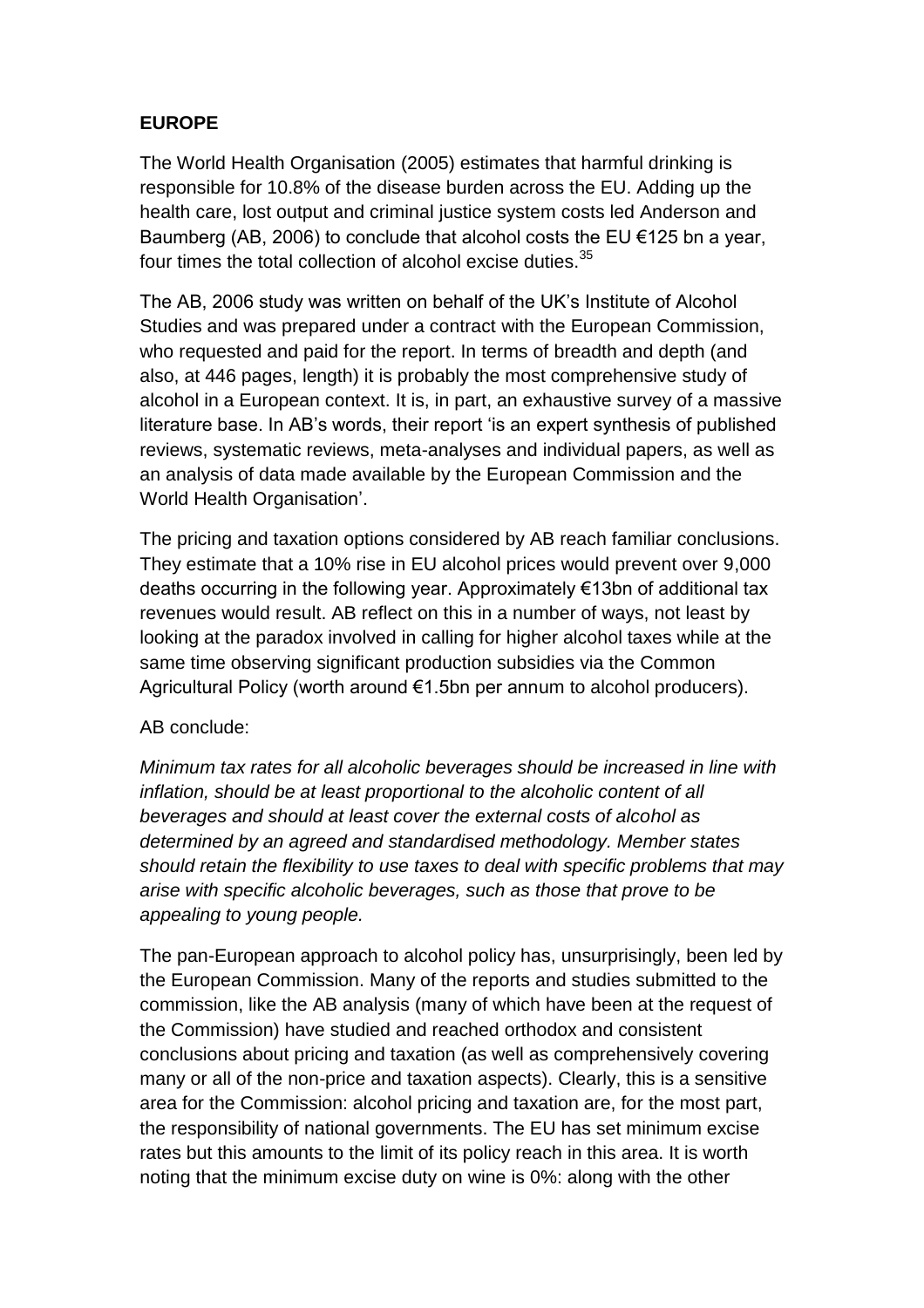minimum excise duties this was first set in 1992. The Commission has tried to revisit these rates but has not, for the most part, been successful. It has, for example, tried but failed to inflation index excise duties. Harmonisation of excise duties has also been a long standing goal of the EU (not least because cross-border shopping represents an obvious problem when taxes vary). The 1992 minimum duties were the result of efforts that can be traced back to the 1970s; full harmonisation has yet to take place. Hence much of the Commission's - extensive - work is focused on non-tax and price policies.

One controversial area has been minimum or social reference prices. As discussed above, the debate in countries like Australia has focused on the free gift to retailers' profit margins that is explicit in any move to set minimum prices. In Europe, similar concerns have been evident but there has tended to be a greater focus on competition law. There is some concern that minimum prices could violate European law, but the ruling by the Scottish Court has ruled that this is not the case.

Precedent, some claim, has been set by the Commission and European Court of Justice which ruled that minimum prices for cigarettes (in Austria and Ireland) were contrary to competition law. The European Court of Justice (ECJ) case of Commission v Ireland found that the pricing policy operated by Ireland for tobacco products was capable of undermining competition by preventing producers/importers from taking advantage of lower cost prices so as to offer more attractive retail selling prices and, therefore, was not compatible with EU law.

The Scottish High Court judgment referred to this given that the petitioners (Scottish Whiskery Association, etc) relied on it in their challenge to MUP: "The recent tobacco cases (Commission v France, Commission v Austria, and Commission v Ireland) are not authority for the petitioners' primary proposition. The issue in each case was whether the national provisions were contrary to Article 9(1) of Council Directive 95/59/EC. The court held that Article 36 TFEU provided no defence to the breach of Article 9(1) of the Directive. Article 36 could be relied upon only to justify a contravention of Article 34 or 35. It could not be relied upon to justify breaches of other provisions. There was no scope for it to justify breach of a provision such as Article 9(1) (which dealt with a matter in relation to which there had been harmonization)".

This suggests that the Irish ECJ Tobacco case held that Irish legislation imposing a minimum cigarette price was unlawful. This is because the ECJ Irish tobacco case was based on a specific directive concerning excise duties on tobacco which provided that the maximum retail price was to be set by manufacturers. The ECJ's objection then was not to the interference with the free movement of goods but that the Irish system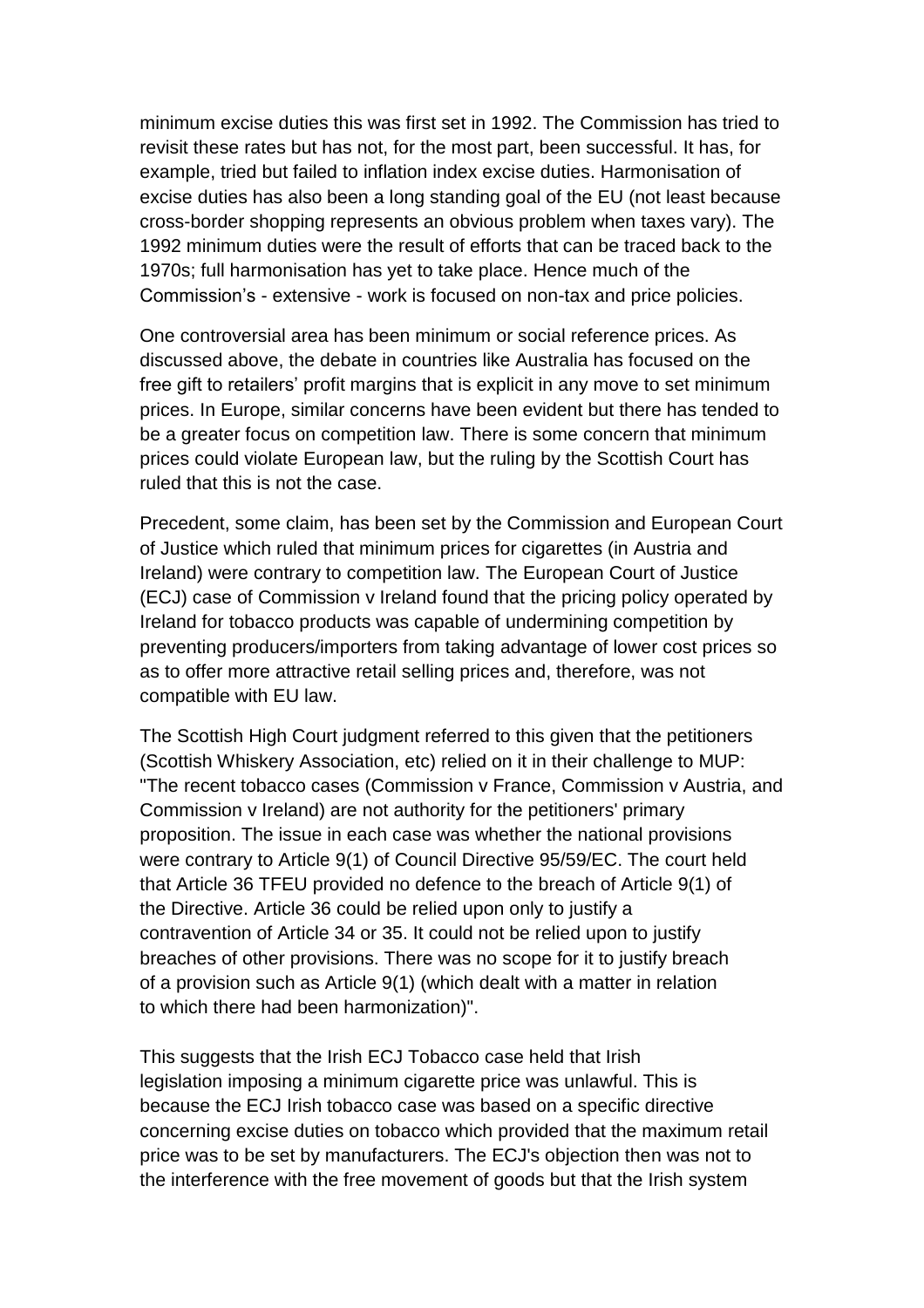undermined "the freedom of producers and importers to determine their maximum retail price, guaranteed by the second paragraph of Article 9(1) of Directive 95/59".

Interestingly, one of the judgements of the ECJ ruled that while public health considerations were clearly important, they could be achieved via taxation, rather than minimum prices. The UK has nevertheless recently flirted with the idea of minimum prices for alcohol products (see below).

If the EU has been unable to make progress on tax raising and harmonisation, many of the reports that it has commissioned continue to make recommendations. For example, a (relatively) recent RAND (2009) $^{36}$  study draws familiar conclusions and makes equally familiar recommendations:

- 1. The RAND report explores the '...extensive evidence, built over decades of scientific research, that alcohol taxation can be an effective policy measure to curb harmful and hazardous alcohol consumption'.
- 2. The real value of alcohol taxation has fallen in many member states.
- 3. Alcohol excise duty rates should rise by at least the level of inflation and incomes.
- 4. Cross border shopping is a real problem. Ideally, taxes have to converge from the bottom up.
- 5. Significant EU-wide tax increases are politically unlikely.
- 6. Competition concerns lead to a preference for a ban on below cost selling (although the long term consequences of such a move for alcohol have not been studied in any great depth).

Europe is mostly a story about the impasse between the Commission and member states, between what the Commission would like to do, given the evidence, and what it is able to do, given that taxation powers lie, for the most part, with member states - who have displayed a marked reluctance to do very much.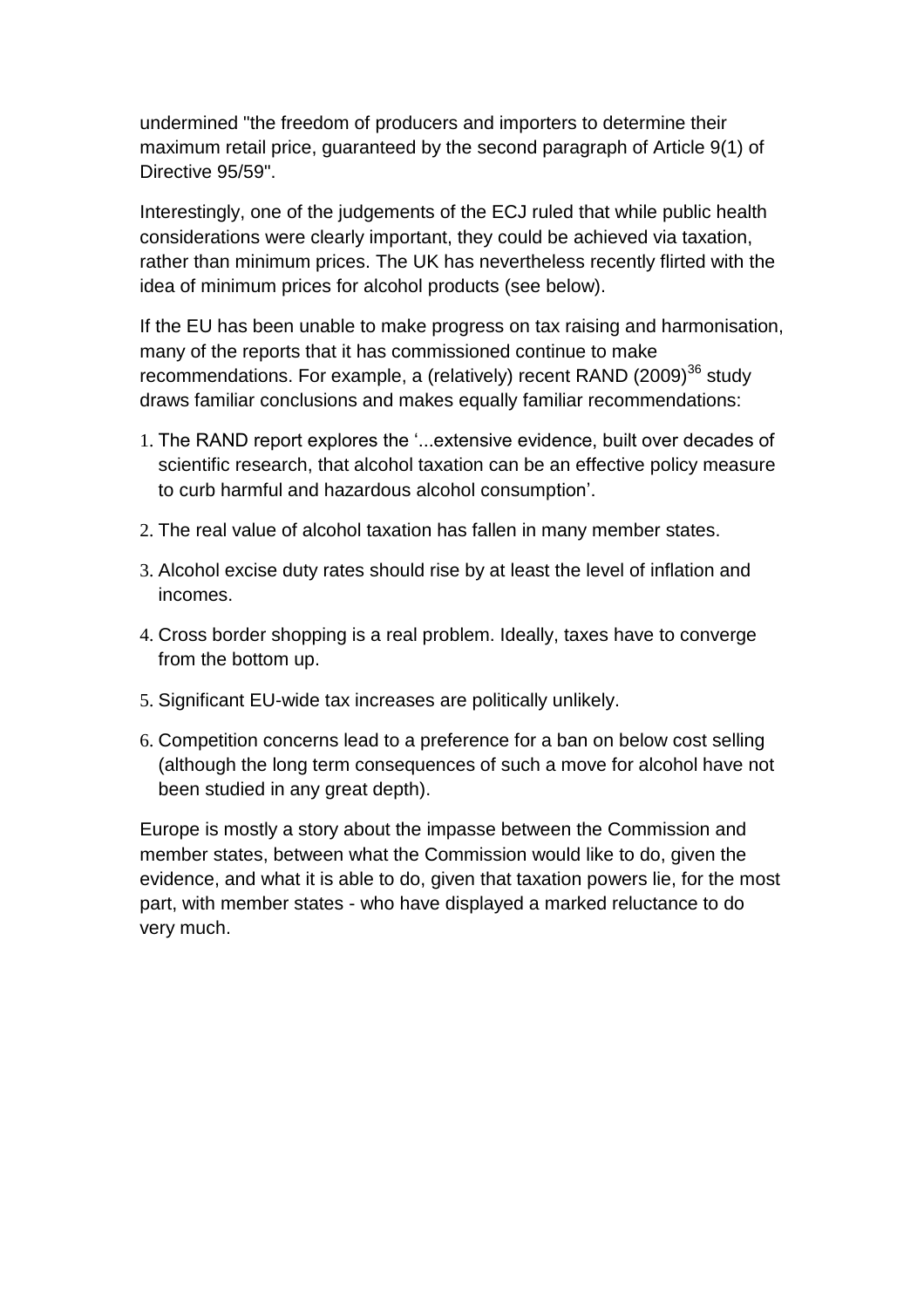#### **THE UNITED KINGDOM**

Government and other interested parties in the UK have, to a considerable extent, followed a parallel path taken in other countries such as Canada and Australia. While there are some differences of approach, method and data, the similarities are striking. There is, for example, a very large literature dealing with the data on alcohol consumption and the associated harms. According to the National Statistics Office, there were 8,748 alcohol related deaths in the UK in 2011, twice as many as were recorded in the early 1990s (although there is a suggestion that the number of fatalities may have broadly stabilised over the past few years).

Scotland has legislated for a minimum unit price on alcohol but this is now subject to both domestic and overseas legal challenge. This seems to have affected policy elsewhere in the UK (see below).

Of the numerous studies and reports that we analysed, a noteworthy piece of research is the 2010 RAND<sup>37</sup> 'Preliminary assessment of the economic impacts of alcohol pricing policy in the UK', commissioned by the UK Home Office.

As we noted in our assessment of the Australian evidence and research base, *economic* assessments of different alcohol taxation systems are comparatively thin on the ground. The UK RAND researchers also note that 'literature on the economic impacts of the different alcohol pricing policies remains surprisingly scarce, despite the passionate debate about the potential winners and losers from these measures. Furthermore, the complexity of the alcohol supply-chain and the long-run implications of the pricing policies are inadequately researched and there are therefore many uncertainties regarding effects in the longer-term'. The UK RAND study is also particularly relevant to our research in that it is one of the very few pieces of research that takes an in-depth look at our three main areas of interest: taxation, minimum pricing and below cost selling. The main findings of the report are relatively straightforward:

- 1. The evidence base associated with minimum pricing is 'considerably smaller' than the one associated with taxation. What evidence there is suggests that minimum pricing can be effective, particularly as it tends to target young, hazardous and other harmful drinkers. There is not enough research into the longer run consequences of minimum pricing and the impact (or unintended consequences), if any, on things like tobacco or cannabis consumption.
- 2. The available literature on below cost selling is even smaller than that associated with minimum pricing. Researchers have tended to focus on the effects of price promotions (things like two-for-one) rather than below cost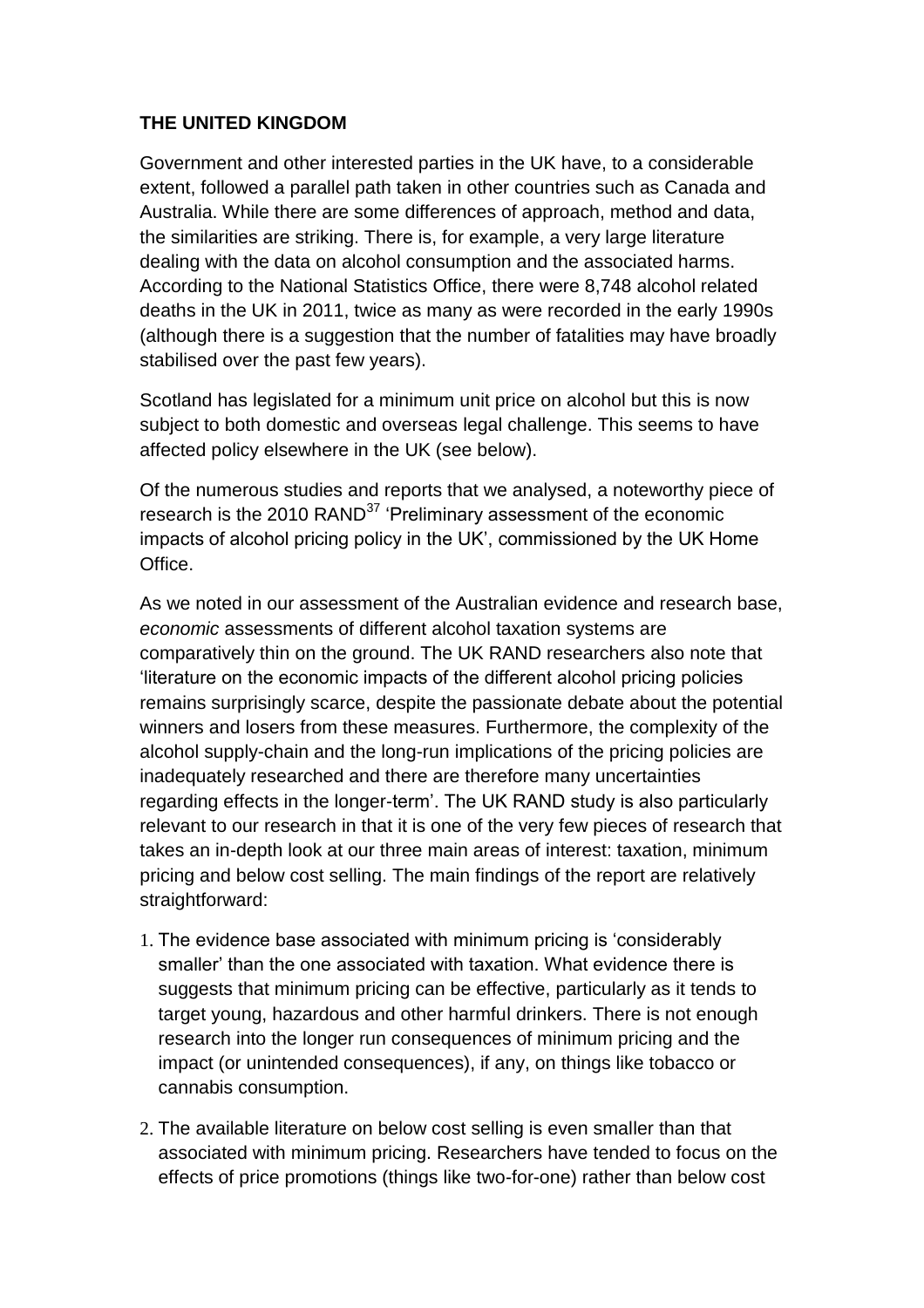selling per se (such promotions increase consumption, particularly binge drinking and associated harms).

3. Taxation has been extensively studied. The evidence is reasonably unambiguous: consumption falls and, generally, government revenue is raised, subject to the size of the tax increase and the price elasticity of demand. It is extremely difficult to establish the 'optimum' level of taxation: the literature is largely silent on the empirical estimation of this.

Another recent UK based study that is relevant to our analysis was produced by the Institute for Fiscal Studies earlier this year (IFS,  $2013$ )<sup>38</sup>. This study, like many of its peers, was in large part a response to the current government's attempt to build on the efforts of previous administrations to curb alcohol abuse. The IFS concluded:

- 1. Because heavy drinkers tend to buy cheaper and stronger alcohol, policy should be directed to raising the price of that type of alcohol.
- 2. Heavy drinkers do not typically avail of quantity based special offers (proposed by the Government, already implemented in Scotland). Banning these kinds of promotions is not a well-targeted policy.
- 3. It would be better to target strong alcohol rather than cheap alcohol.
- 4. Higher excise taxes as in (3) would result in higher tax revenues. Minimum unit prices enhance retail profit margins and would lead to falls in government revenue
- 5. A volumetric target of 45p per unit of alcohol would reduce tax revenue by approximately £290m and raise industry income by around £840m.
- 6. The IFS proposes a reform of excise taxes which essentially corresponds to the tiered volumetric approach (they do not use this terminology) discussed above in our analysis of the Australian approach. Their 'illustration' suggests a tax schedule starting at 20p per unit of alcohol for wines and spirits for the first 1% of ABV and 7.1p for other alcohol. Both rates increase by 0.6p per unit for each 1% increase in ABV. This is an illustration - they acknowledge it may not be 'optimal': further research is required on this.
- 7. Lower income households that consume relatively large quantities of stronger alcohol would be hardest hit by this policy. The extra £980m in tax revenues could, if desired, be used to mitigate some of the consequences of this.

In summary, the IFS come out strongly on the side of those researchers and policymakers in Australia that advocate for a tiered volumetric approach.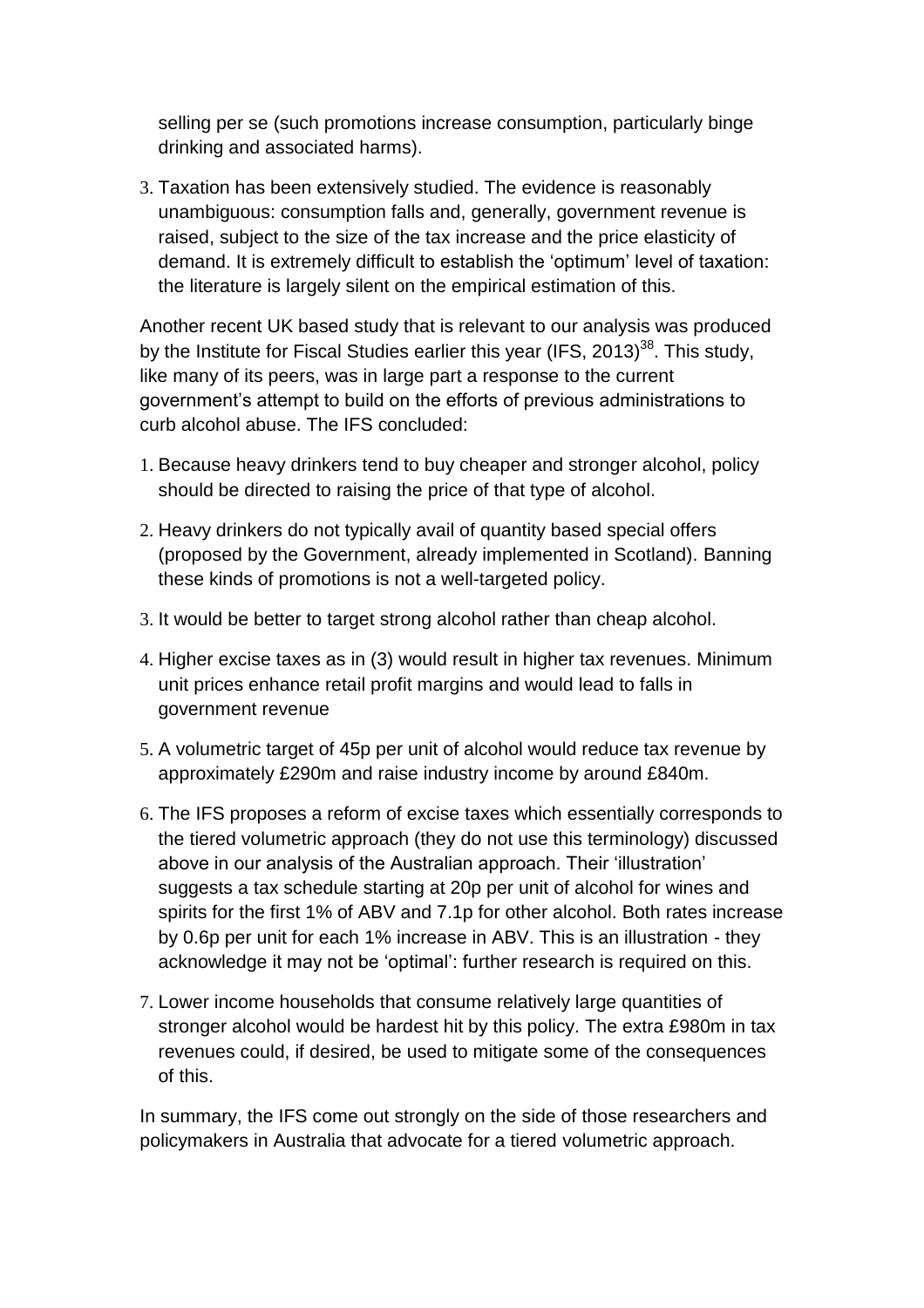As mentioned above, there have been several policy initiatives in the UK, not least in Scotland. Specifically, the Westminster Government proposed to follow its Scottish counterpart and to introduce, amongst other things, minimum unit pricing and a ban on certain types of promotional discounts. A period of consultation has just concluded, with the Government announcing last month that:

- 1. England and Wales will not introduce a minimum unit price for alcohol. It is a policy that 'will remain under consideration......[but] we do not yet have enough concrete evidence that its introduction would be effective in reducing harms associated with problem drinking.
- 2. England and Wales will not ban 'multi-buy' promotions.
- 3. England and Wales will ban the sale of alcohol below the level of excise duty plus VAT.

Not surprisingly perhaps, health lobbies greeted these developments with grave dismay, while they were welcomed by industry groups. The Government did cite on-going legal challenges to the recent Scottish decision to impose unit pricing; the Scotch Whiskey Association chose the occasion of the Westminster Government's latest decision to remind us that they still think the Scottish minimum pricing breaches competition law.

The UK Government has not rejected outright the use of MUP: it remains a policy under consideration, but it will not be taken forward at present.

Our assessment of the global evidence base leaves us slightly mystified as to why the UK chose to go this route.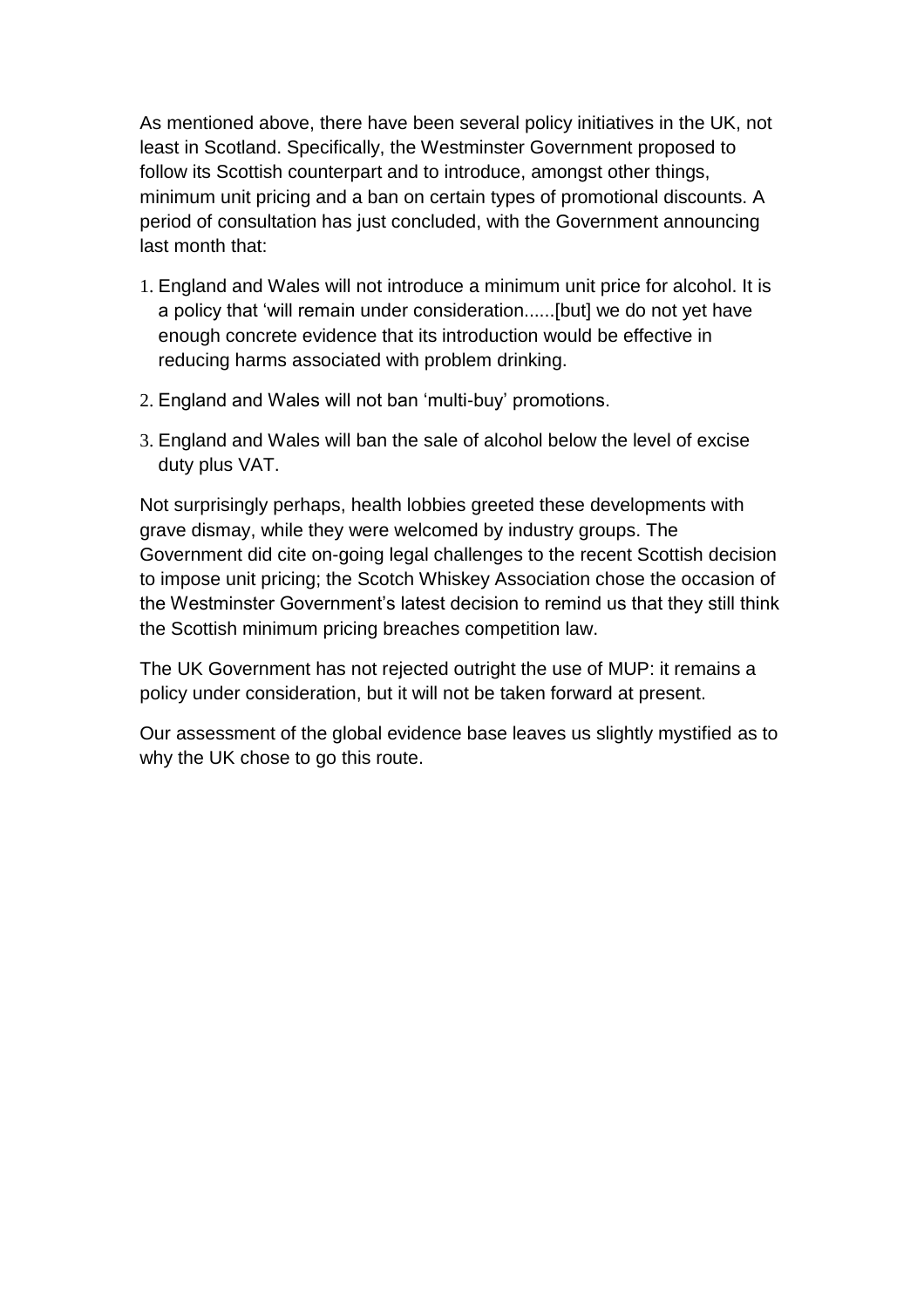## **THE IRISH CONTEXT**

#### **Introduction**

Alcohol plays a very important and complex role in Irish life and in Irish society. It is widely used for purposes of enjoyment and sociability, and the alcohol industry does make a very significant contribution to the Irish economy through employment, to the Exchequer finances, and it is a key part of the Irish tourism offering. However, it also has many negative effects. Under-age drinking is a significant problem and this early addiction to alcohol results in many short and longer-term problems for those who consume to excess. In addition to the direct effects of alcohol, there are also many negative externalities associated with excessive consumption.

In a key report published by the Department of Health in  $2012^{39}$  the negative impacts of alcohol are laid out very clearly. Alcohol is estimated to have been responsible for at least 88 deaths every month in 2008; 1 in 4 deaths in young men is estimated to be due to alcohol; it is estimated to be a contributory factor in half of all suicides and in deliberate self-harm; it increases the risk of more than 60 medical conditions; it results in more than 2,000 beds being occupied every night in Irish acute hospitals and over one-quarter of injuries presenting to emergency departments; it accounts for over half of attendances at specialized addiction treatment clinics; it is associated with harm to the baby and is a significant factor in unplanned pregnancies; it is a significant contributor to domestic violence and crime; and it undermines worker productivity in the economy.

The OECD<sup>40</sup> estimates that adults over the age of 15 in Ireland consumed 11.9 litres of alcohol per capita in 2010, which is the  $7<sup>th</sup>$  highest in the EU-27 and is almost twice as much as the lowest consuming country, Italy. Between 1980 and 2010, consumption per capita in Ireland grew by 24 %, compared to an average decline of 15 % in the EU-27.

Clearly, Ireland has a serious problem with alcohol consumption and all possible policy options should be explored in order to address the problem. Although the alcohol industry makes a significant economic contribution to Ireland's economy, this is far outweighed by the direct and indirect costs that excessive consumption of alcohol imposes on the Irish economy and society.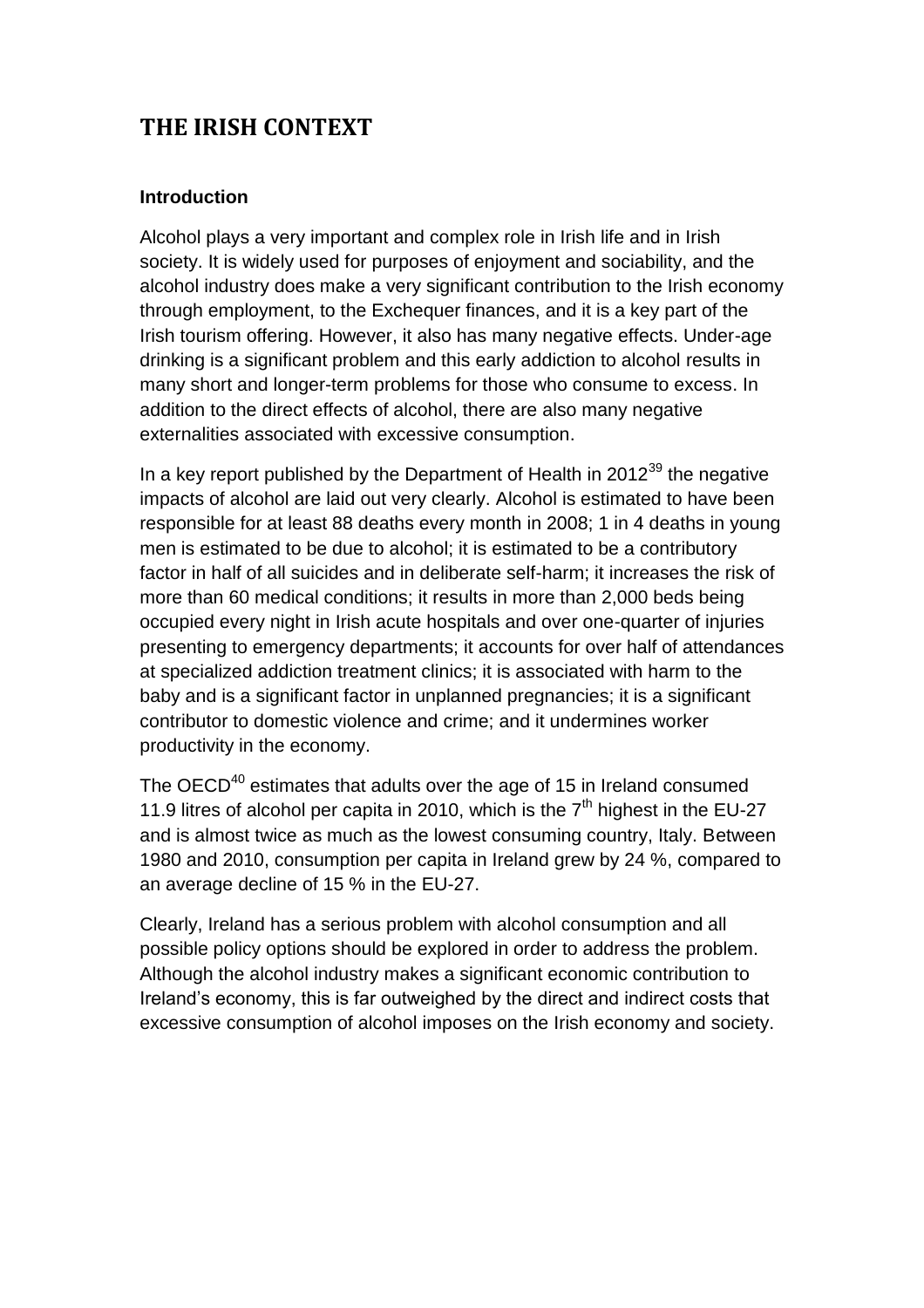#### **Alcohol Sales & Pricing in Ireland**

The Irish alcoholic beverages market has undergone a significant structural change over the past decade. Expenditure on alcohol (off-trade and on-trade) peaked at €7.2 billion in 2007. It then weakened in line with the sharp deterioration in domestic economic conditions. In addition to this economic related decline in expenditure on alcohol, the pattern of consumption has also changed significantly, with a significant switch from pub sales to the off-trade sector. The off-trade sector is comprised of specialist off-licenses and mixed trade outlets, which are defined as retail outlets that combine a mix of food, grocery, petrol, or other products with alcohol sales.

The switch from on-trade to off-trade consumption of alcohol is being driven by many factors and has many consequences, most of which are not desirable. Strict drink driving laws, the smoking ban in pubs and the price of alcohol in pubs, are generally regarded as the three contributory factors impacting negatively on pub sales. On the other hand, alcohol is much cheaper and more convenient in the off-trade sector, and is particularly favoured by young drinkers.

Table 3 examines the trend in overall consumer expenditure on goods and services and the trend in expenditure on Alcohol Beverages between 2000 and 2012 in current price terms. The peak in overall consumer expenditure occurred in 2008 at €94.16 billion and the peak in expenditure on Alcoholic Beverages occurred in 2007 at €7.23 billion. Between 2007 and 2010, overall consumer expenditure declined by 11.2 % and expenditure on Alcohol Beverages (including pub sales) declined by 13.5 % over the same period. Expenditure on Alcoholic Beverages subsequently increased, with an increase of 1.6 % between 2010 and 2012. Expenditure on Alcoholic Beverages accounted for 9.6 % of total consumer expenditure in 2000, but this declined significantly to 7.4 % in 2008. It has subsequently increased to 7.7 %.

Detailed data on the breakdown of expenditure on Alcoholic Beverages between the on-trade and the off-trade are not publicly available. However, it is clear that there has been a marked growth in alcohol consumption in the home. It is estimated that between 2000 and 2006, the value of alcohol consumed in the home increased by around 104 %, while over the same period the value of alcohol consumed in licensed premises increased by just 14.8 %. In 2000, the value of alcohol consumed in the home is estimated to have accounted for 13.9 % of total alcohol consumed – this had jumped to 22.4 % by 2012. In volume terms, alcohol consumed in the home is likely to be closer to 50% of the total.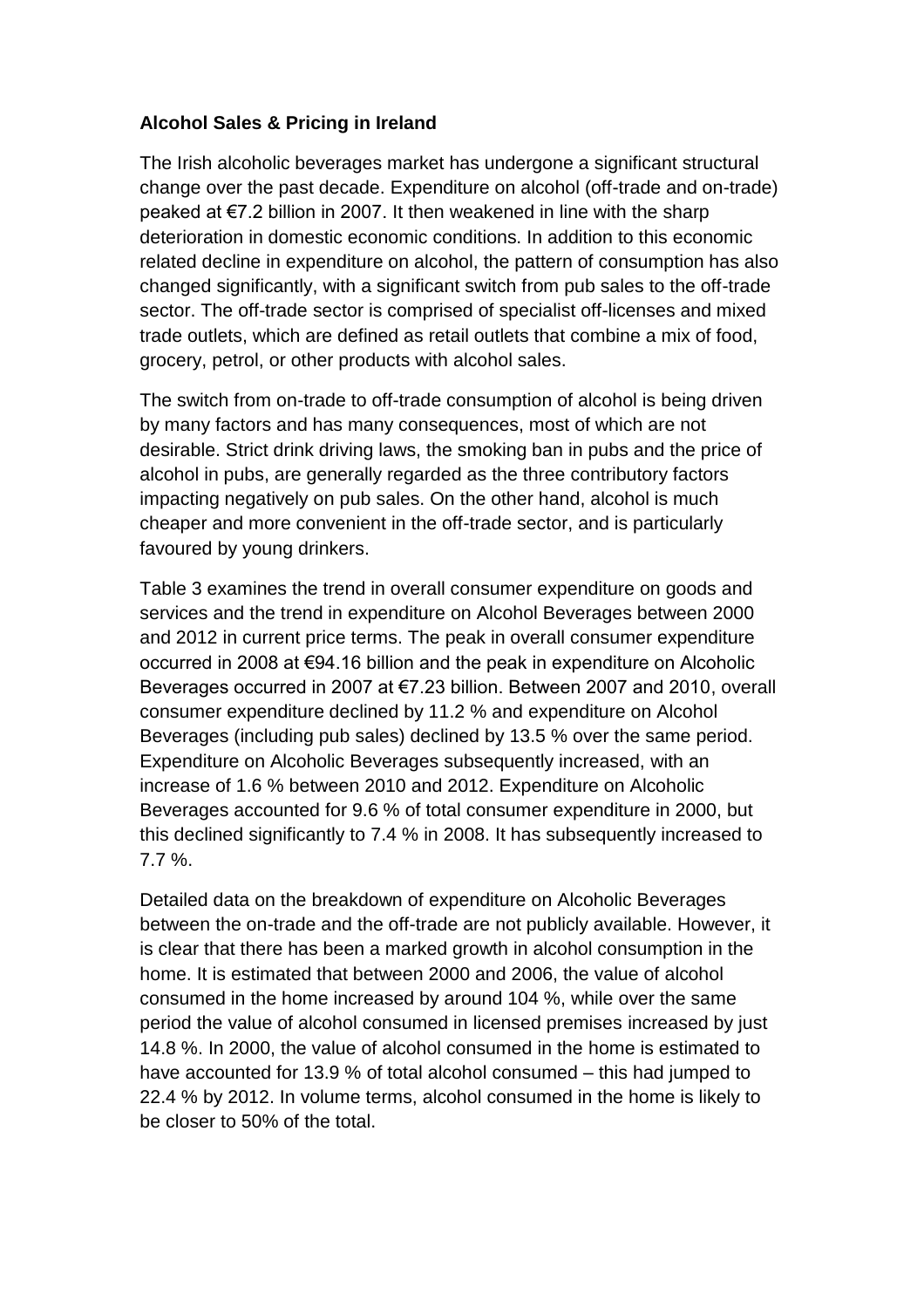#### **Table 3: Consumption of Personal Income on Alcohol**

|                                                           | 2000   | 2005   | 2006   | 2007   | 2008   | 2009   | 2010   | 2011   | 2012    |
|-----------------------------------------------------------|--------|--------|--------|--------|--------|--------|--------|--------|---------|
| <b>ALCOHOLIC</b><br><b>BEVERAGES</b><br>$ $ (INC PUBS) €m | 4,996  | 6,376  | 6,803  | 7,230  | 6,966  | 6,326  | 6,253  | 6,277  | 6,355   |
| % OF TOTAL<br><b>CONSUMER</b><br><b>SPENDING</b>          | 9.6%   | 8.3%   | 8.1%   | 7.8%   | 7.4%   | 7.6%   | 7.6%   | 7.6%   | $7.7\%$ |
| <b>TOTAL</b><br><b>CONSUMPTION</b>                        | 51,957 | 76,850 | 84,160 | 92,603 | 94,162 | 83,294 | 82,200 | 82,380 | 82,634  |

Source: 'National Income & Expenditure 2012', CSO.

#### **Recent Trends in Retail Sales**

The retail sales series covers bar sales, but not alcohol sales in the off-trade. Figure 1 show the trend in overall retail sales in both value and volume terms between 2005 and 2012.



## **Figure 1: Retail Sales in the Bar Sector**

Between the peak of retail spending in 2007 and 2012 overall retail sales declined by 24.2% in value terms and by 19.4 % in volume terms. Bar sales over the same period declined by 30.5 % in value terms and by 32.7 % in volume terms. Bar sales as measured by the CSO include sales of food, soft

Source: CSO Database Direct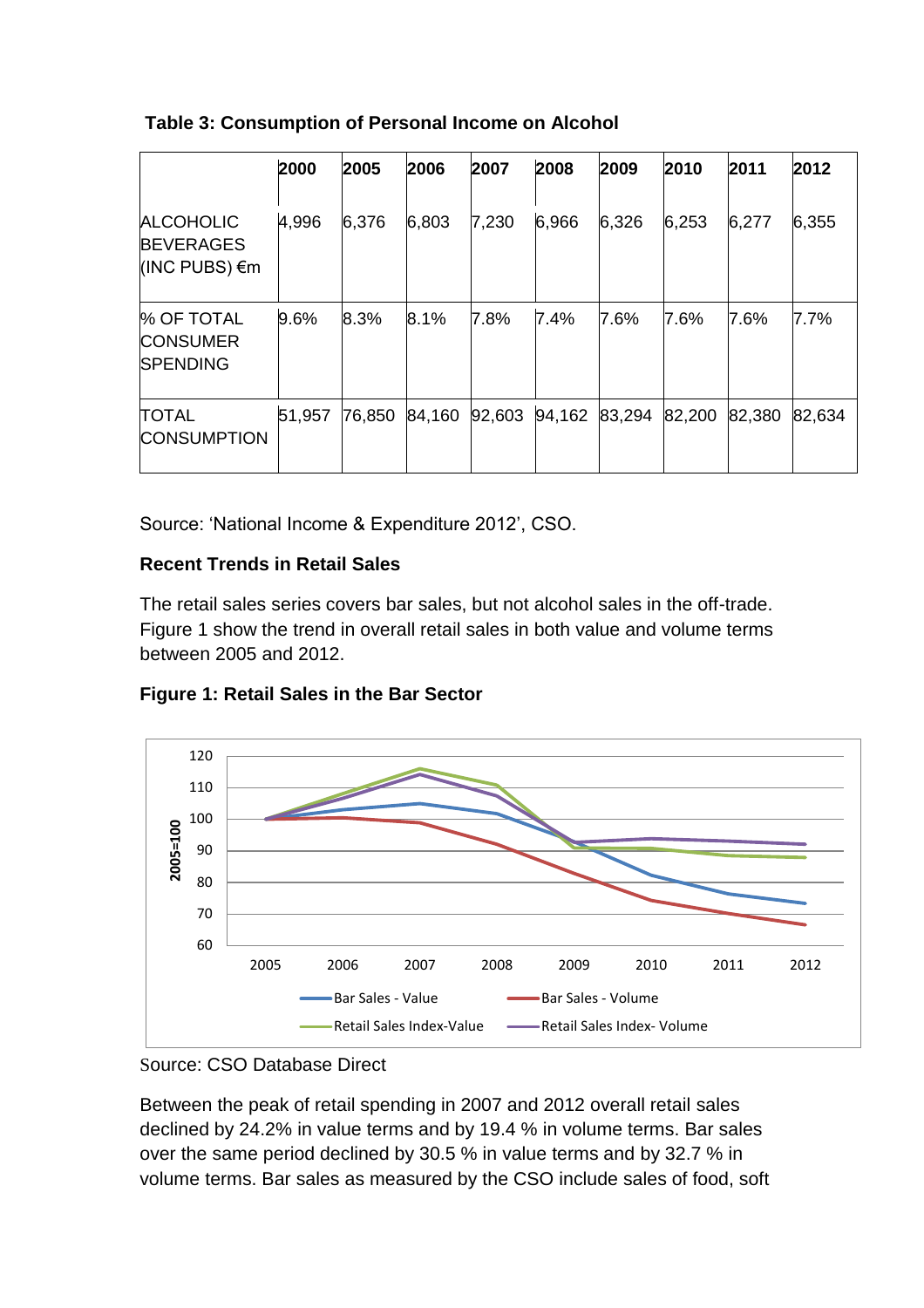drinks and alcoholic beverages for consumption on the premises, and any offlicense sales in the pub. Anecdotal evidence from the bar trade indicates clearly that the key weakness has been in sales of alcoholic beverages.

#### **Recent Trends In Alcoholic Beverage Prices**

Over the past decade there has been a significant divergence in the price trend of alcoholic beverages sold in the on-trade and the off-trade. Off-license alcoholic beverage prices have increased by just 0.2 % over the period from 2003 to 2013, while the price of alcoholic beverage sold in licensed premises has been significantly greater.

٦Ī.

#### **Table 4: Price Trends**

| <b>PRODUCT</b>                  | % CHANGE JAN 2003-JULY 2013 |
|---------------------------------|-----------------------------|
| <b>OFF-LICENSE</b>              |                             |
| Alcoholic Beverages             | $+0.2%$                     |
| -Spirits                        | $+0.3%$                     |
| -Wine                           | $+5.3%$                     |
| -Beer                           | $-5.5%$                     |
| <b>LICENSED PREMISES</b>        |                             |
| <b>All Products</b>             | $+24.3%$                    |
| -Soft Drinks & Mineral<br>Water | $+25.6%$                    |
| -Spirits                        | $+23.0%$                    |
| -Wine                           | $+19.1%$                    |
| -Beer                           | $+25.6%$                    |
| <b>CPI</b>                      | +38.7%                      |

Source: CSO, Detailed CPI Indices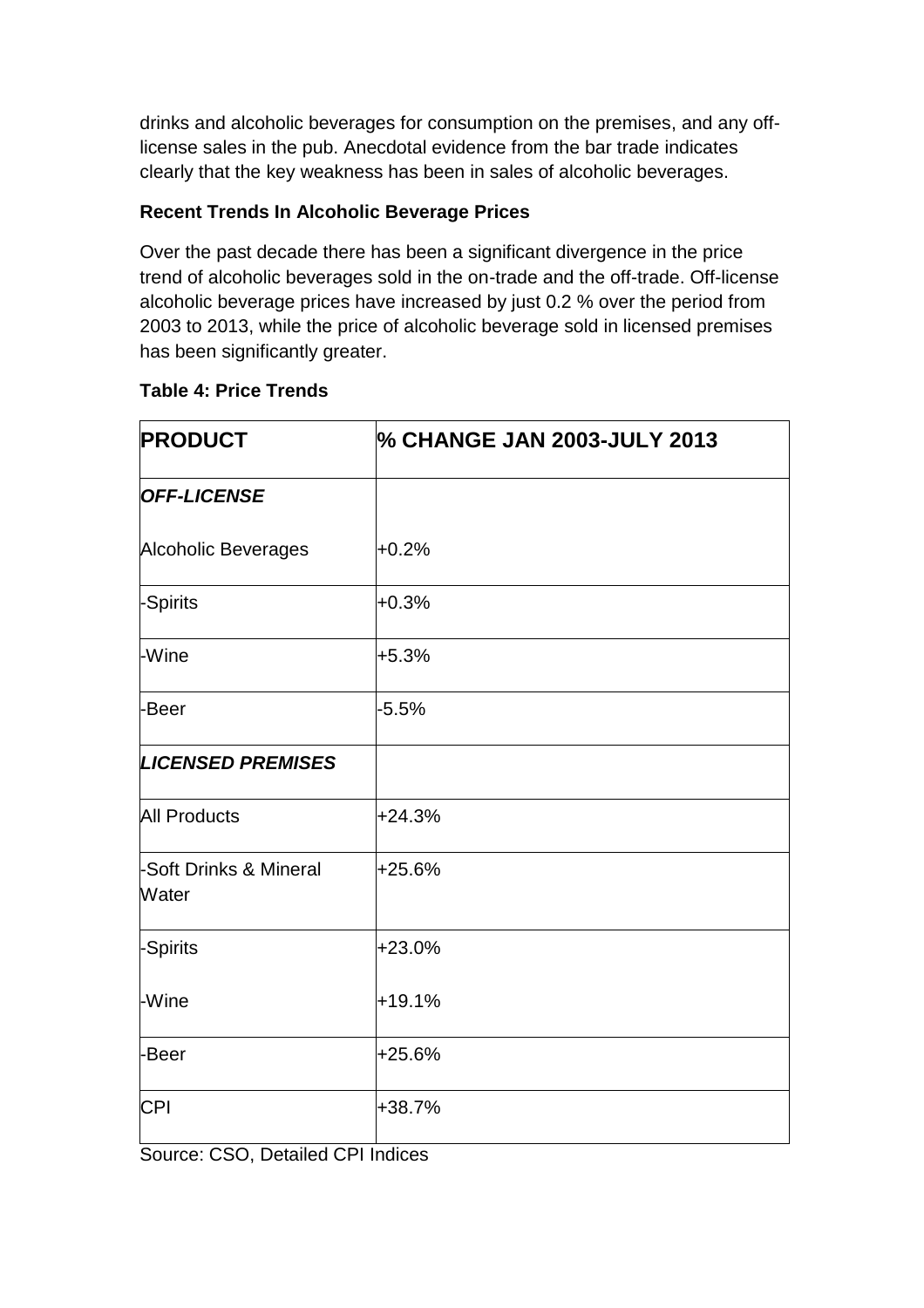



#### Source: CSO, Database Direct

Figure 2 highlights the diverging trends in alcoholic beverage prices sold in the on-trade and the off-trade. Significant price compression has occurred in the off-trade, which highlights a very serious issue from a social and a public health perspective. The pub traditionally plays an important social and economic function in Irish life and in Irish society. The rise of the off-license trade at the expense of the licensed trade is having serious consequences – young people are increasingly consuming alcohol purchased cheaply in the off-trade and fewer people are consuming alcohol in the relatively controlled pub environment.

One of the significant factors that have given rise to the marked price divergence between the on-trade and the off-trade has been the abolition of the ban on below invoice price selling in 2006.

#### **The Groceries Order**

The original Groceries Order was introduced in 1956 in order to attempt to abolish the practice of resale price maintenance. This practice occurred where suppliers set prices and keep them artificially high. The Order was amended in 1980 to ban below cost advertising, and again in 1987. The 1987 amendment created the Restrictive Practices Order, which made below invoice selling and 'hello money' illegal on some grocery goods for human consumption. The Order covered 'grocery goods for human consumption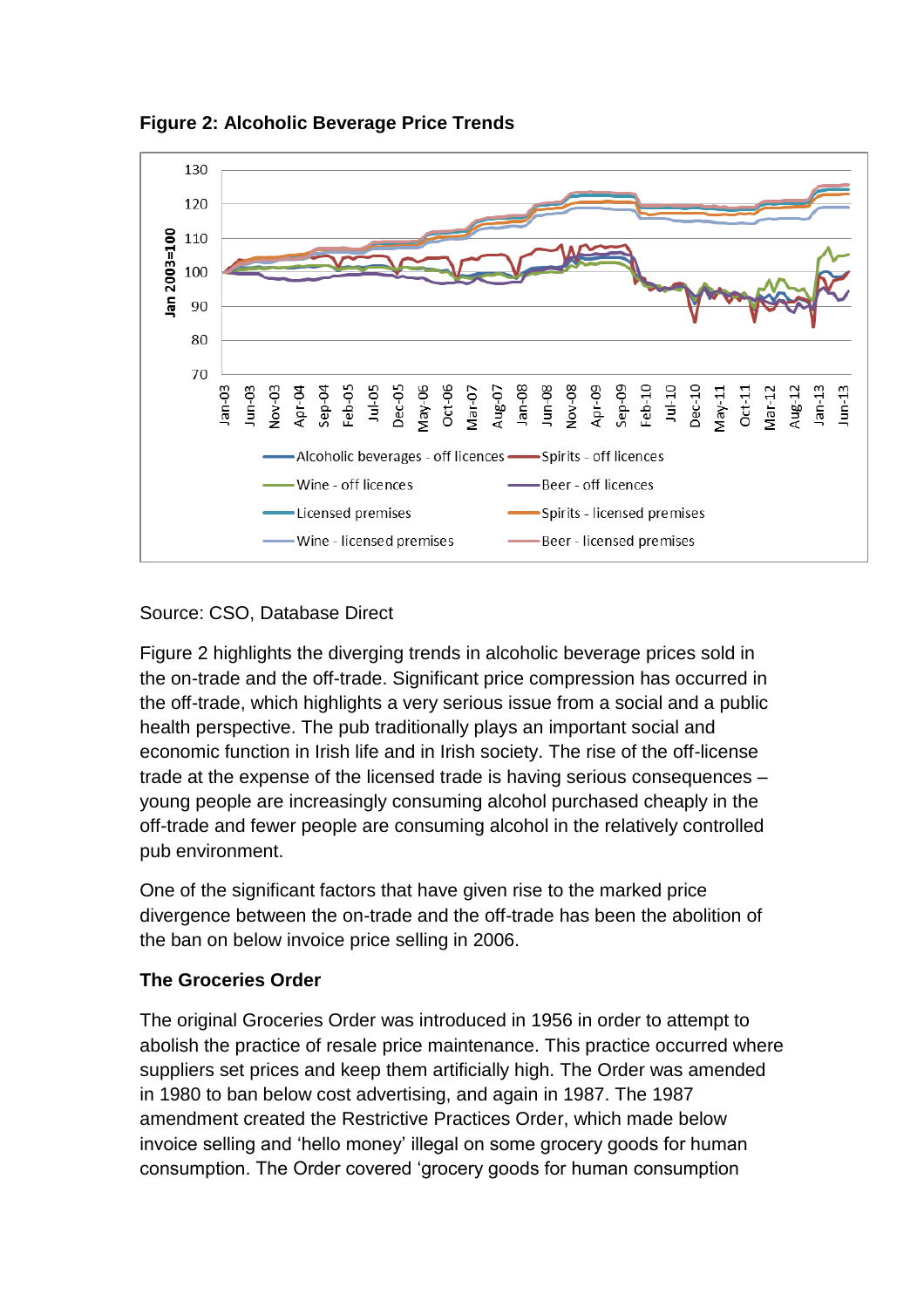(excluding fresh fruit, fresh vegetables, fresh and frozen meat, fresh fish and frozen fish which has undergone no processing other than freezing with or without the addition of preservatives) and intoxicating liquors not for consumption on the premises, and such household necessaries (other than foodstuffs) as are ordinarily sold in grocery shops, and includes grocery goods designated as 'own label', 'generic' or other similar description''.

The main purpose of the 1987 Restrictive Practices (Groceries) Order was to ban below invoice price selling with the objective of reducing the concentration in the retail industry and preventing predatory pricing.

In March 2006, the Order was abolished by the Minister for Enterprise Trade and employment. It was abolished on the basis that it had kept the price of the vast majority of grocery products in Ireland at an artificially high level by allowing suppliers to specify minimum prices below which products cannot be sold.

When the order was abolished it was argued by its opponents that it would result in significantly lower prices for the consumer. The evidence following the abolition of the Order did not vindicate these arguments.

Table 5 shows the change in price of goods previously subject to the Groceries Order and goods not subjected to it over two time periods – the first being the two-year period following its abolition and the second period covers from its abolition to December 2010, when the CSO ceased publishing this particular dataset.

| <b>MARCH 2006-MARCH</b><br>2008 | <b>MARCH 2006-DECEMBER</b><br>2010 |
|---------------------------------|------------------------------------|
| $+8.0%$                         | $-0.2%$                            |
| $+6.1%$                         | $-6.8%$                            |
| $-0.2%$                         | -10.4%                             |
| $+8.6%$                         | $+9.4%$                            |
| $+10.4%$                        | +5.6%                              |
|                                 |                                    |

| Table 5: Price Change for Grocery Order & Non-Grocery Order Items |  |  |  |
|-------------------------------------------------------------------|--|--|--|
|                                                                   |  |  |  |

Source: CSO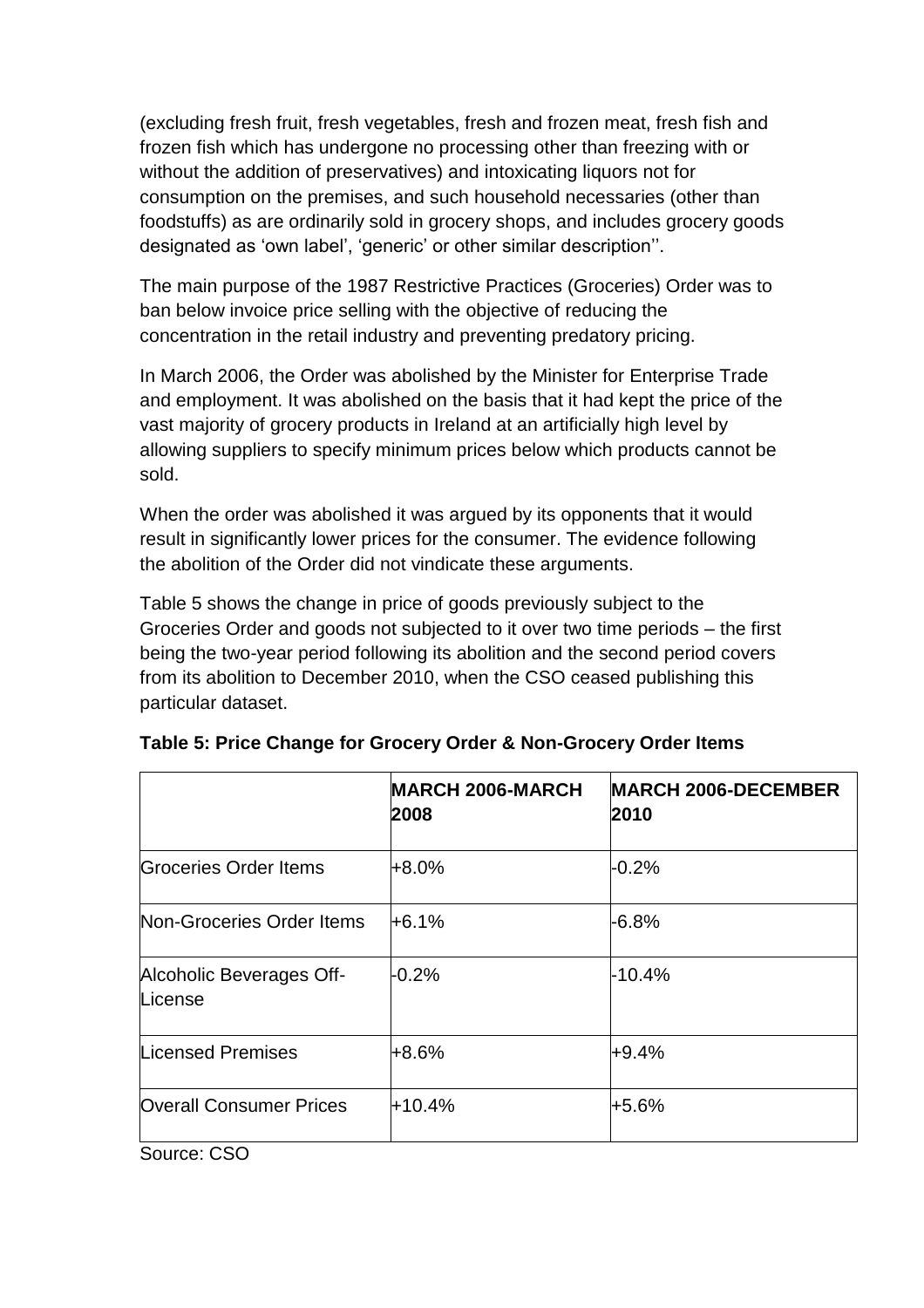Between March 2006 and March 2008:

- 1. Overall consumer prices in the economy increased by 10.4 %
- 2. The price of items previously covered by the Groceries Order increased by 8 %;
- 3. The price of items not covered by the Groceries Order increased by 6.1 % ; and
- 4. The price of alcoholic beverages sold in off-licenses declined by 0.2 %.

Between March 2006 and December 2010:

- 5. Overall consumer prices in the economy increased by 5.6 %;
- 6. The price of items previously covered by the Groceries Order declined by 0.2 %;
- 7. The price of items not covered by the Groceries Order declined by 6.8 %; and
- 8. The price of alcoholic beverages sold in off-licenses declined by 10.4  $\%$ .

The abolition of the Groceries Order in March 2006 did not give rise to the expected bonanza for consumers, as its opponents had suggested. Instead, following the abolition of the Order it is clear that the key impact in terms of price declines was seen in the price of alcohol sold in off-licenses. From a social and public health perspective, it is difficult to argue that this was a desirable outcome. It is a clear case of the law of unintended consequences. Those unintended consequences have included below cost selling of alcohol, growth in the trend of out of pub drinking, and an escalation of the youth drinking culture.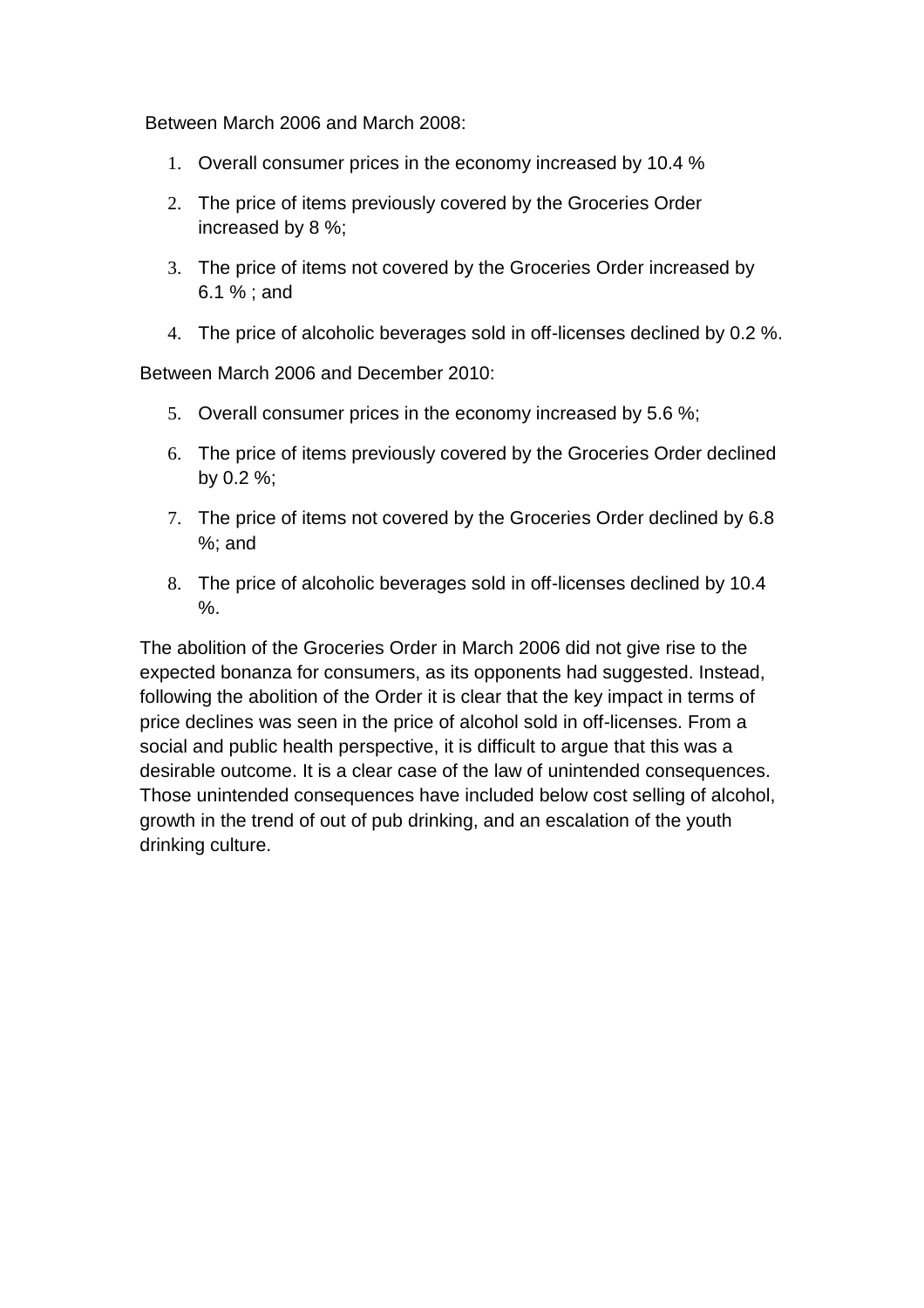# **TAX REVENUES FROM ALCOHOL**

Alcoholic beverages are taxed in two ways in Ireland – excise duties and VAT.

The Excise Duty is a *specific* tax, where the tax is an amount of money per unit volume of the good. In the case of alcohol, the excise tax is an absolute amount of money per unit of alcohol contained in the alcoholic beverage. Specifically, it is generally expressed as an excise duty per hectolitre of pure alcohol (HPLA).

The structure of alcohol excise taxes is governed by an EU Directive $41$  which specifies that the tax base for wine and cider should be the volume of liquid, whereas the tax base for spirits and beer is the alcohol content.

On the other hand VAT is an *ad valorem* tax that is applied as a percentage of the selling value or price. A VAT rate of 23 % currently applies to alcohol products in Ireland.

The Excise Duty is applied at the same level regardless of whether the alcoholic beverage is sold in the on-trade or the off-trade. On the other hand the VAT rate is applied to the value/price of the product. VAT is charged on the excise amount, meaning that a VAT increase causes price to rise by the excise and a further 23 % of the excise increase.

The sale of alcoholic products represents a significant source of revenue for the Exchequer. Table 6 shows the tax take from alcoholic beverages broken down into VAT and Excise duty between 2002 and 2012.

| (€M)         | 2002 | 2003 | 2004 | 2005 | 2006 | 2007 | 2008                                                                      | 2009 | 2010 | 2011 | 2012 |
|--------------|------|------|------|------|------|------|---------------------------------------------------------------------------|------|------|------|------|
| VAT          | 897  | 931  | 986  |      |      |      | $ 1,022$ $ 1,073$ $ 1,122$ $ 1,089$ $ 1,074$ $ 1,011$ $ 1,014$ $ 1,097$ * |      |      |      |      |
| Excise 958   |      | 989  | 773  |      |      |      | $ 1,038$ $ 1,077$ $ 1,131$ $ 1,070$ 968                                   |      | 826  | 830  | 846  |
| <b>Total</b> |      |      |      |      |      |      | $ 1,855$ 1,920 1,759 2,060 2,150 2,253 2,159 2,042 1,937 1,844 1,943      |      |      |      |      |

| Table 6: Tax Revenues Collected from Alcoholic Beverages |
|----------------------------------------------------------|
|----------------------------------------------------------|

Source: Revenue Commissioners (\*2012 VAT figure is provisional)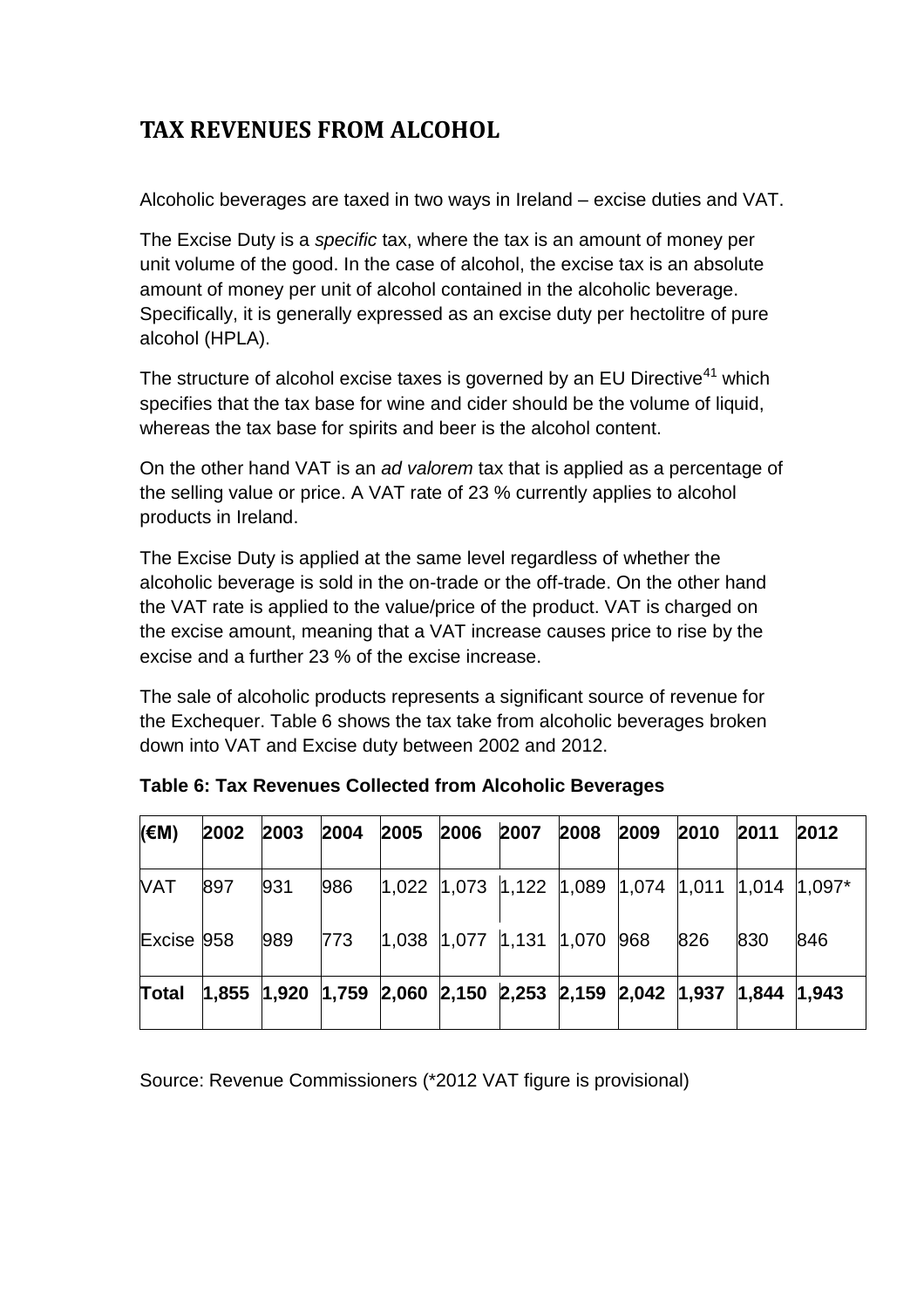**Figure 3: Net Excise Receipts from Alcoholic Products**



Source: Revenue Commissioners





Source: Revenue Commissioners

The total tax take from alcoholic beverages peaked at €2.25 billion in 2007 and declined by 18.2 % to  $\epsilon$ 1.84 billion in 2011. It increased by 5.4 % in 2012 to reach €1.94 billion.

Alcohol related taxes accounted for 5.3% of total Exchequer tax revenues in 2012. This stood at 6.3 % in 2002, but had declined to a low of 4.7 % in 2006.

In Ireland there are a range of different Excise Duties applying to different alcoholic products. The Excise Duty payable in general increases with the alcoholic content of the beverage.

The following are some of the Excise duties applying in Ireland: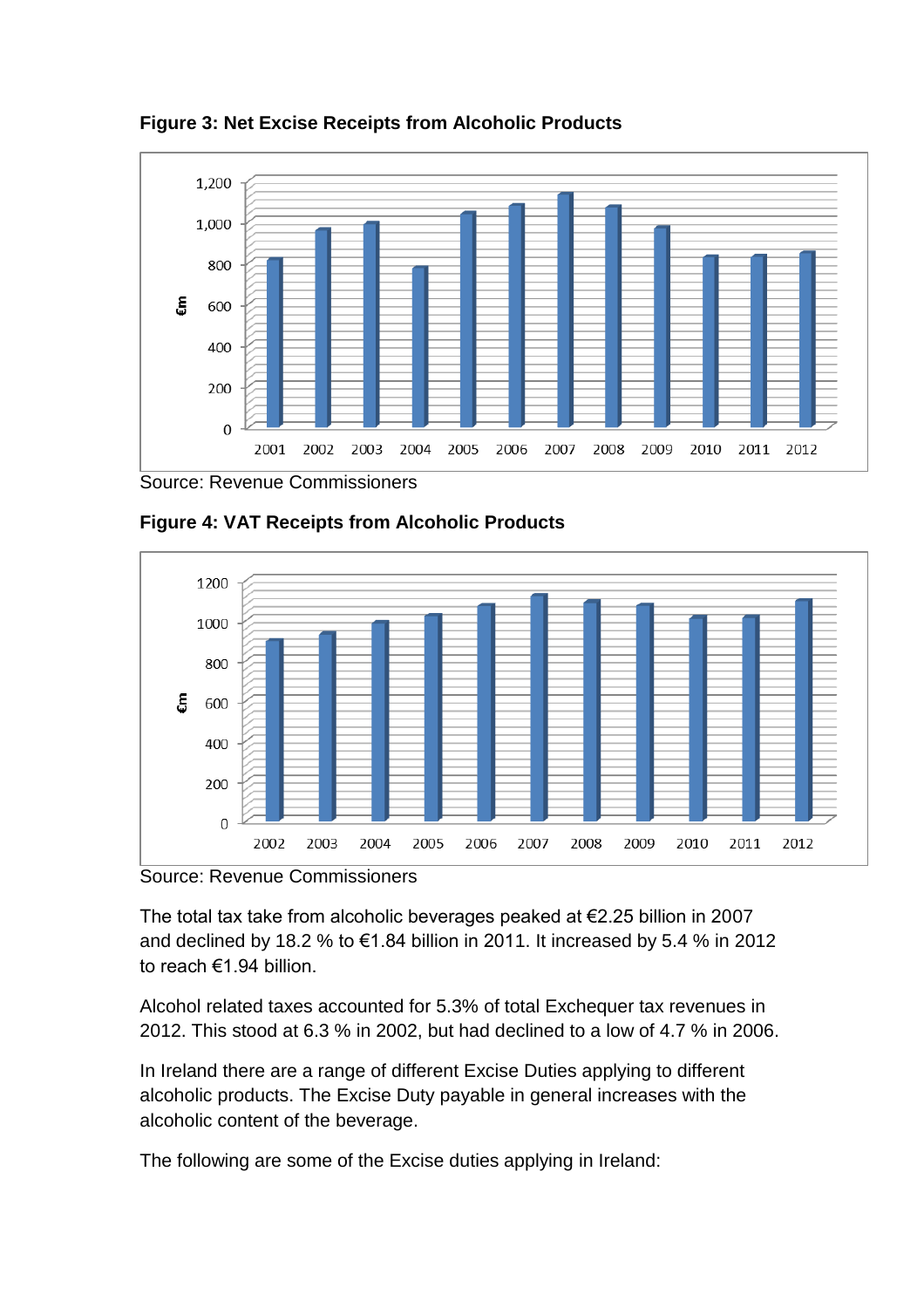- □ For Intermediate Products: Still products exceeding 18% are taxed at a rate of €537.81 per hl, and still products not exceeding 15 % are taxed at a lower rate of €370.64 per hl. Sparkling intermediate products are taxed at a higher rate of €741.28 per hl.
- $\Box$  For Other Fermented Beverages: Cider and Perry still and sparkling not exceeding 2.8 % volume are taxed at a rate of €40.08 per hl. Still Cider and Perry exceeding 8.5 % volume are taxed at a higher rate of €262.92 per hl. Sparkling Cider and Perry exceeding 8.5 % volume are taxed at a higher rate of €525.85 per hl.
- □ Wine: Still and Sparkling Wine not exceeding 5.5 % volume is taxed at a rate of €123.51 per hl of product. Still wine at 11% volume is taxed at a rate of €370.64 per hl. Still wine exceeding 15 % volume is taxed at a rate of €537.81 per hl of product. Sparkling wine exceeding 5.5 % volume is taxed at a rate of €741.27.
- □ Beer: An excise rate of  $€9.56$  per hl % of alcohol in the beer is applicable to beer exceeding 1.2 % volume but not exceeding 2.8 % volume. Beer exceeding 0.5 % volume but not exceeding 1.2 % volume is zero rated. Beer at 5% volume is taxed at €95.65 per hl.

Table 7 outlines selected excise duty rates in a number of EU countries. Of the 14 countries considered, Ireland has the third highest duty for Spirits, the highest for Wine, the second highest for Intermediate Products and the fourth highest for Beer.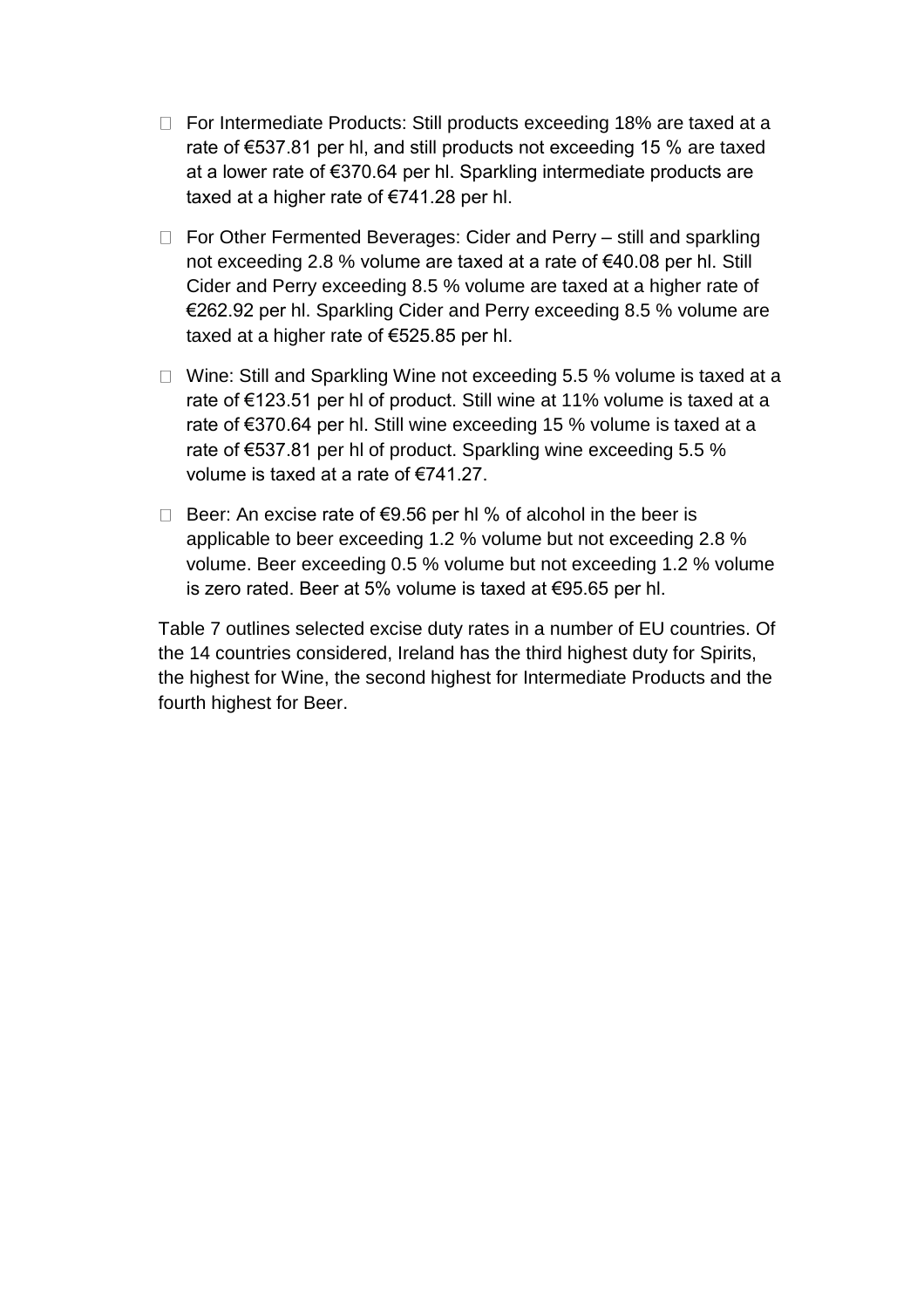#### **Table7: Comparative Excise Duty Rates**

| <b>COUNTRY</b>     | <b>SPIRITS (€</b><br>per HLPA) | <b>STILL WINE</b><br>(€ Per HL<br>$11\%$ | <b>INTERMEDIATE</b><br><b>PRODUCTS (€ per HL at</b><br>18% Vol) | <b>BEER</b> (€ per<br>HL at 5% Vol) |
|--------------------|--------------------------------|------------------------------------------|-----------------------------------------------------------------|-------------------------------------|
| Austria            | 1,000                          | 0                                        | 406                                                             | 500                                 |
| Belgium            | 1,962                          | 480                                      | 617                                                             | 428                                 |
| Finland            | 4,340                          | 2,836                                    | 3,472                                                           | 2,990                               |
| France             | 1,689                          | 33                                       | 1,018                                                           | 720                                 |
| Germany            | 1,303                          | 0                                        | 850                                                             | 197                                 |
| Greece             | 2,550                          | 0                                        | 590                                                             | 650                                 |
| <b>Ireland</b>     | 3,685                          | 3,369                                    | 2,988                                                           | 1,913                               |
| Italy              | 800                            | 0                                        | 381                                                             | 588                                 |
| Luxembourg   1,041 |                                | 0                                        | 372                                                             | 198                                 |
| Netherlands        | 1,594                          | 760                                      | 784                                                             | 718                                 |
| Portugal           | 1,192                          | 0                                        | 363                                                             | 373                                 |
| Spain              | 830                            | 0                                        | 309                                                             | 199                                 |
| Sweden             | 5,918                          | 2,315                                    | 2,962                                                           | 1,959                               |
| UK *               | 3,535                          | 3,037                                    | 2,475                                                           | 2,395                               |

Source: Spirits Europe, May 2013. \*Exchange Rate 0.7983

Figure 5 compares the price of alcohol calculated on a Purchasing Power Parity (PPP) basis by Eurostat for a range of countries in Europe. Ireland is the third most expensive country and is 62 % higher than the EU-27 average. Ireland is 13.3 % more expensive than the UK.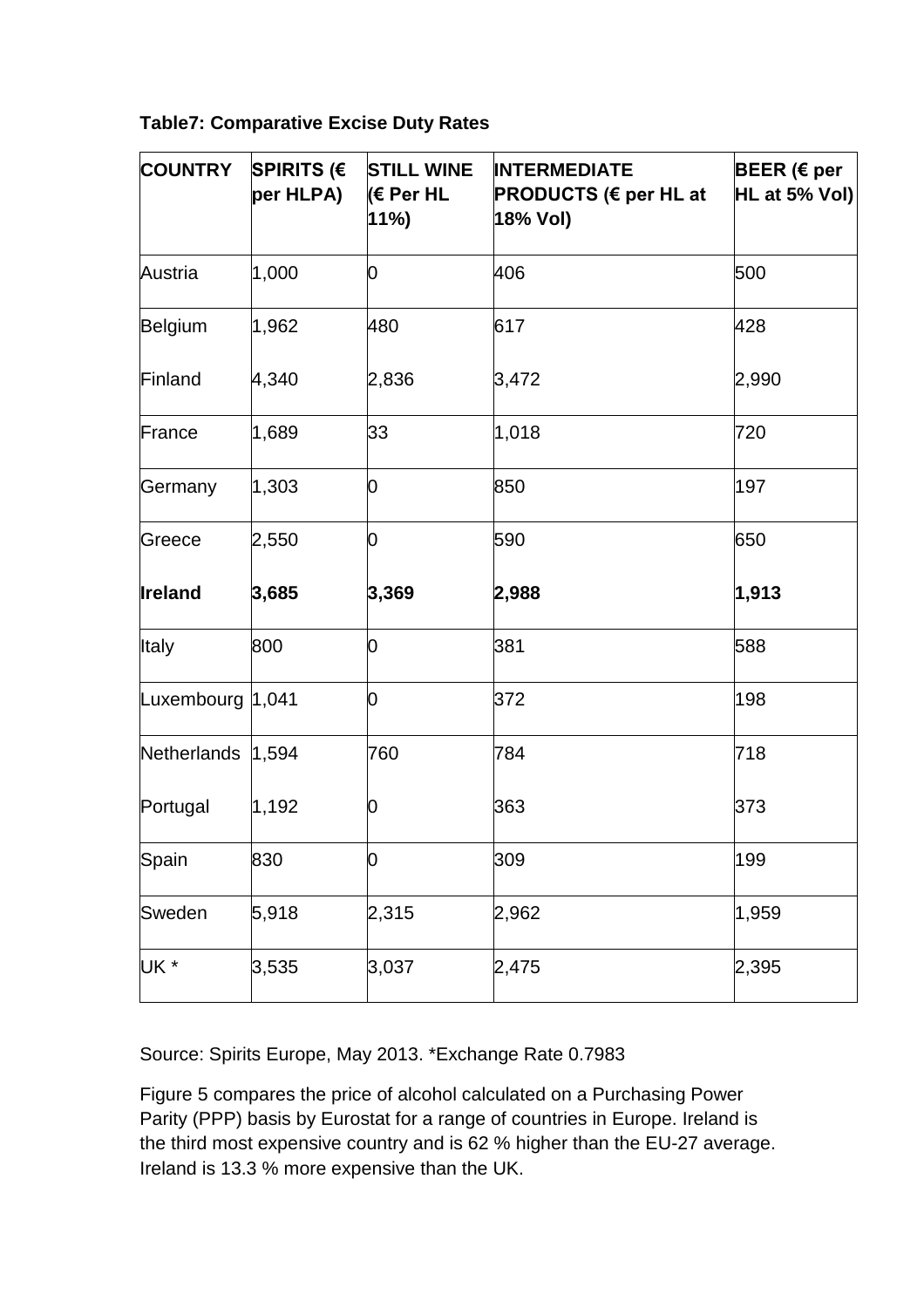The price differential with the UK is very significant given that a land border is shared with Northern Ireland, and sea and air access to Great Britain is very strong. This gives rise to serious concerns about the potential for cross-border purchasing of cheaper alcohol, which could negate the public health objective of alcohol pricing measures, and undermine tax revenues from alcohol.



**Figure 5: Comparative Price Level Indices for Alcoholic Beverages**

Source: Eurostat 99/2013, June 2013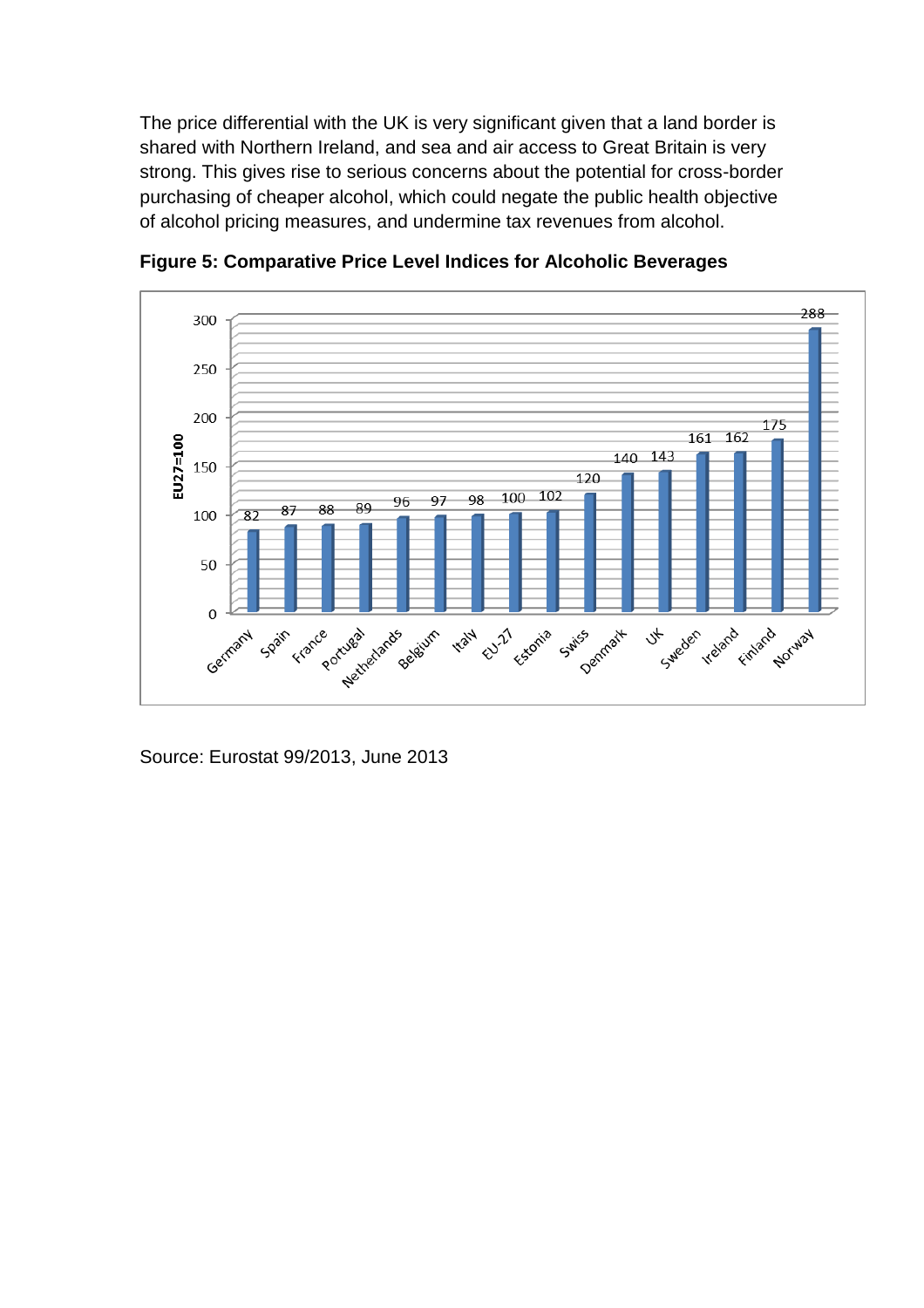## **AFFORDABILITY OF ALCOHOLIC BEVERAGES IN IRELAND**

There is a considerable body of international research showing that consumption of alcohol is sensitive to its price. There is an inverse relationship between price and consumption – if price rises, consumption will tend to fall, and if price falls consumption will tend to rise. So in many senses alcohol behaves like a normal good, but it differs in significant ways also. For example, alcohol tends to be an addictive good that if drank excessively can have detrimental effects on the health and behavior of the person consuming the alcohol, but it can also have significant negative externalities attaching. A negative externality occurs when the consumption of an item creates costs for others who are not party to the consumption in question. Such externalities could include road traffic accidents, domestic violence, pressure on the health service, and many other negative effects on broader society.

Much of the research on the consumption of alcohol tends to focus on the impact of price changes on consumption. However, there is a body of research which has also examined the impact of changes in income on the consumption of alcohol. Rabinovich et al<sup>36</sup> developed an alcohol affordability index, which was later applied with some amendments by Carragher and Chalmers<sup>15</sup> to the Australian situation.

Alcohol affordability seeks to measure people's ability to buy alcohol, which is a function of price and disposable income. The affordability index developed by Rabinovich et al is calculated by measuring the ratio of a real disposable income index to an index presenting the relative price of alcohol. The index of the relative price of alcohol is calculated by measuring the ratio between the broad Consumer Price Index (CPI) and the trend in alcohol prices.

Using this methodology, Rabinovich et al showed that since 1996, alcohol has become more affordable across the EU countries examined, apart from Italy. The analysis shows that across the EU, 84 % of the increase in alcohol affordability was driven by increases in disposable income, and 16 % was driven by changes in alcohol prices. This is due to the fact that while incomes went up considerably across the EU, the relative price of alcoholic beverages has remained relatively stable, or fallen at a lower rate than the income increases. The conclusion reached is that there is a positive relationship between alcohol affordability and alcohol consumption in the EU. They showed that in the short run there is an elasticity of demand of 0.22 and in the long run 0.32. This means that for every 1% increase in affordability, in the long-run there is an increase of 0.32 % in consumption.

The policy conclusion reached by the authors is that with studies such as theirs and others showing that 'the price and affordability of alcohol do impact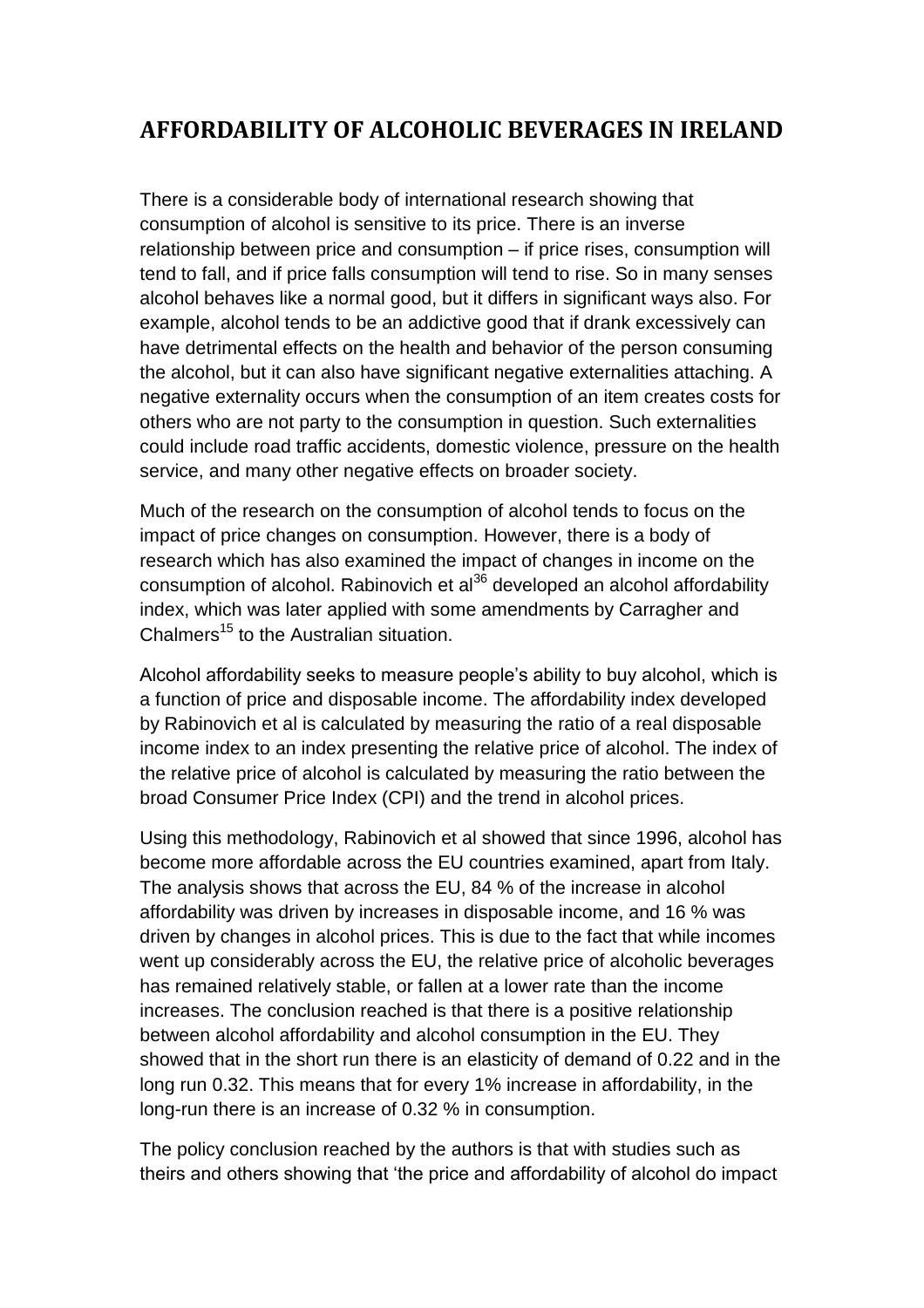on levels of harmful and hazardous alcohol consumption and that policy makers should consider measures affecting the price of alcohol, and therefore its affordability, to help reduce alcohol related harms'.

CJP Economic Consultants derived an affordability index for Ireland based on the model developed by Rabinovich et al. We used the CPI, the CSO's alcohol price index and real personal disposable income derived from the CSO's National Income & Expenditure Accounts.



**Figure 6: Alcohol Affordability Index for Ireland**

Source: CJP Consultants based on model developed by Rabinovich et al.

The analysis for Ireland shows that between 1995 and 2007 the affordability index increased by 102 %. This was driven by an increase of 111.2 % in real disposable incomes, while alcohol prices increased by marginally more than the CPI. Since 2008, affordability has fallen by 11.1 %, due to a decline of just over 10 % in real disposable incomes, while alcohol prices declined modestly relative to the CPI.

It is clear that affordability has been an important driver of the growth in alcohol consumption in Ireland.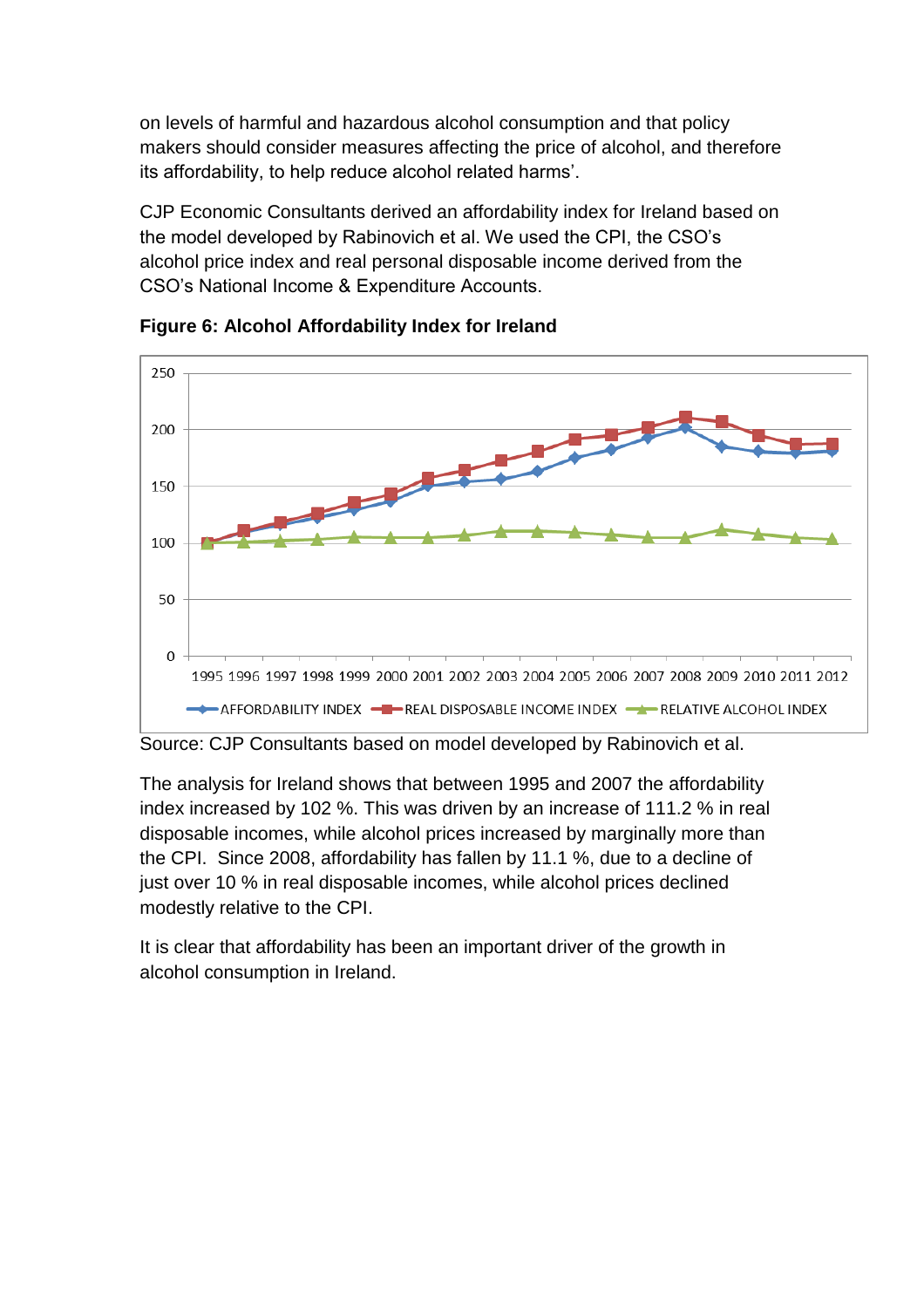## **CROSS BORDER ISSUES**

Fiscal harmonization was an important element of the development of the Single European Market, whose main aim was to create a market with as few internal barriers to trade as possible. As part of the process there was a significant relaxation of limits on personal imports of excisable goods by domestic consumers which gave rise to a significant increase in cross-border shopping, which in turn created considerable uncertainty across the EU for excise duties collected from alcohol and tobacco sales in particular.

Excise duty rates are not harmonized across the EU. Council Directive 92/83/EEC instructs member states on how to define the products and product categories to be taxed, and outlines the principles of how to set the excise duty rates for these products. Council Directive 92/84 EEC sets out a minimum excise duty rate for distilled spirits, beer and intermediate products. No minimum rate is set for wine and fermented beverages other than wine and beer. The minimum rates are binding on the products to which they apply, but member states are free to set their excise duty rates above the minimum level. The aim of these minimum tax rates was to avoid cross-border shopping between high and low-tax countries driving tax rates down towards the rates applying in the lowest-tax countries. Such a development would have had serious consequences for tax revenues. Above the minimum rate, significant variations in tax rates have developed.<sup>42</sup>

Rabinovich et al<sup>37</sup> conducted three case studies on cross border shopping for alcohol for personal use following the reduction in controls on imports for personal use. They looked at UK-France, Finland-Estonia, and Sweden-Denmark-Germany. In all of these cases significant differentials in alcohol taxation and in the price of alcohol existed. These differentials when combined with the relaxation of personal controls resulted in a significant increase in cross-border alcohol purchases. The increase in cross border shopping had a significant impact on the tax base of the countries concerned, but significantly, increased cross-border shopping also led to a significant increase in consumption of alcohol in the receiving countries. The authors concluded that not only did consumers change the location of their alcohol purchases; they also increased their total alcohol consumption. However, in Sweden and Finland in particular, and to a lesser extent in the other countries studied, consumption levelled off or even dropped off somewhat once consumers adjusted to the availability of cheap alcohol in neighbouring countries. The authors also provided evidence of a relationship between the reduction of controls on imports for personal use and alcohol-related harms in the countries examined.

The three aforementioned case studies related to countries sharing sea borders, but clearly the issue is even greater for countries that share land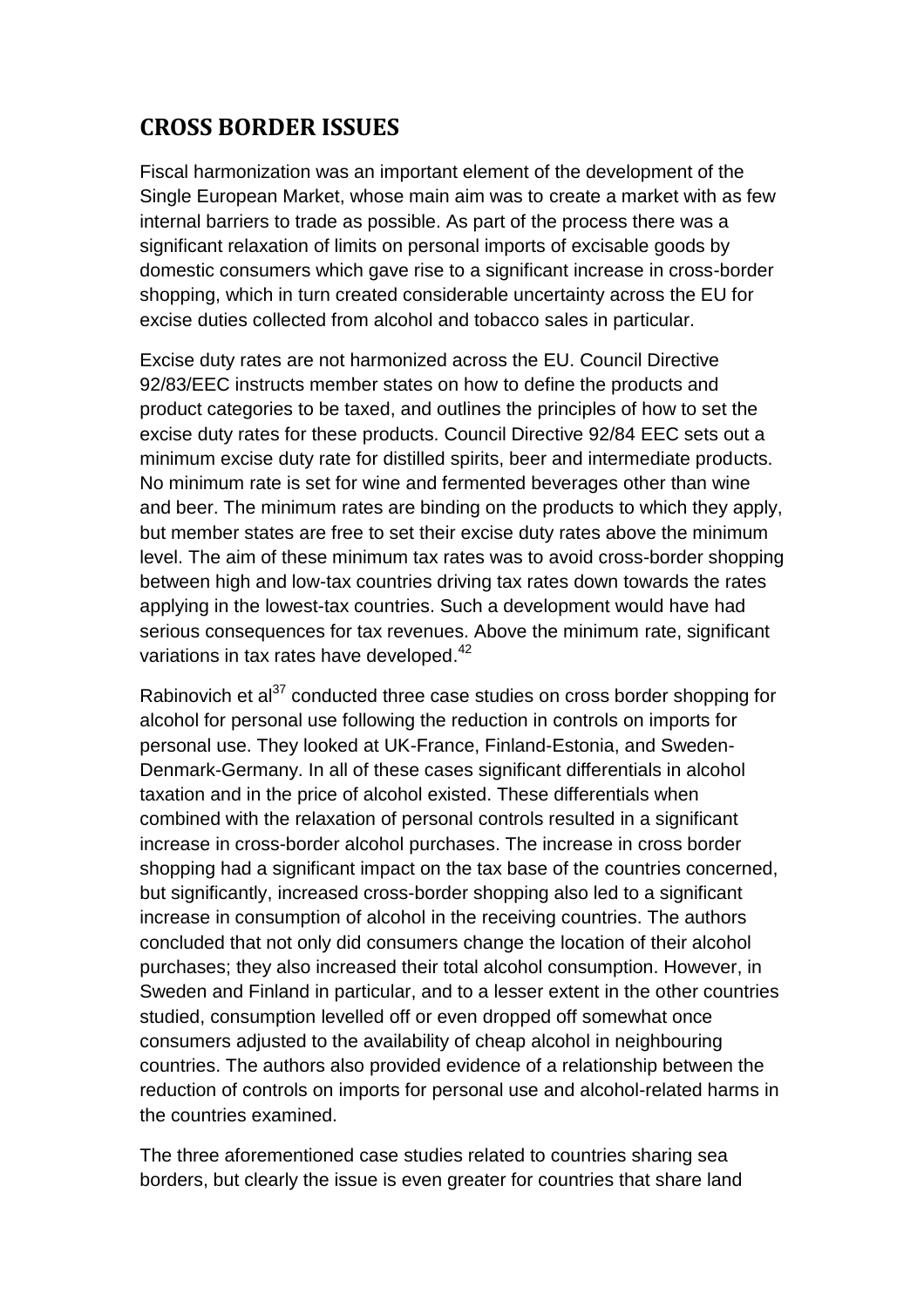borders. For Ireland, the land border with Northern Ireland is clearly a very significant issue.

Beatty et al<sup>43</sup> investigated household purchasing behavior in response to differing alcohol and tobacco taxes near an international border, using Norway as a case study. They found that large tax differentials near borders induce economically important tax avoidance behavior that may limit a government's ability to raise revenue and potentially undermine the pursuit of important health and social policy goals. They found that revenues from highly taxed goods increase as distance from the border increases, reaching zero after about 2 ½ hours travel time. They showed a pattern of tax avoidance behavior through cross-border shopping on the part of an important number of Norwegian households resulting in significant loss of revenue for the government and possible increased health risk due to higher consumption of beer and tobacco products. They also found 'cautious evidence 'that households near the border exhibit higher levels of the kinds of externalities these taxes were designed to prevent.

Beatty et al conclude that the geography of a jurisdiction will influence the effectiveness of consumption or sin taxes. Within a given jurisdiction, uniform consumption taxes may create large regional differences – the further away from a border that households are, the more tax on a per unit basis they will pay compare to households near the border. They suggest that this creates the scope for international agreements, such as a minimum tax on alcohol and tobacco, to mitigate the problem. However, the fact remains that the impact of high taxes will be far less effective near a border with a jurisdiction with much lower tax rates.

In any consideration of the taxation of alcoholic beverages in Ireland, issues relating to the impact that differential tax treatment of items such as tobacco and alcohol can have on cross-border shopping are obviously very important. The fear that any further widening of the tax differentials between the UK and Ireland could lead to a further diversion of sales and tax revenues to Northern Ireland in particular is a very real one. In the past we have periodically seen significant numbers of shoppers from Ireland going to Northern Ireland to purchase items ranging from food to alcoholic beverages, to electrical equipment and clothing. This trend is driven by factors such as the exchange rate between sterling and the euro, and the relative price differential on both sides of the border, which can in part be attributed to tax differentials. Distance from the border is also a very important consideration, with those who live closest to the border likely to shop in Northern Ireland to a much greater extent than those living further from it.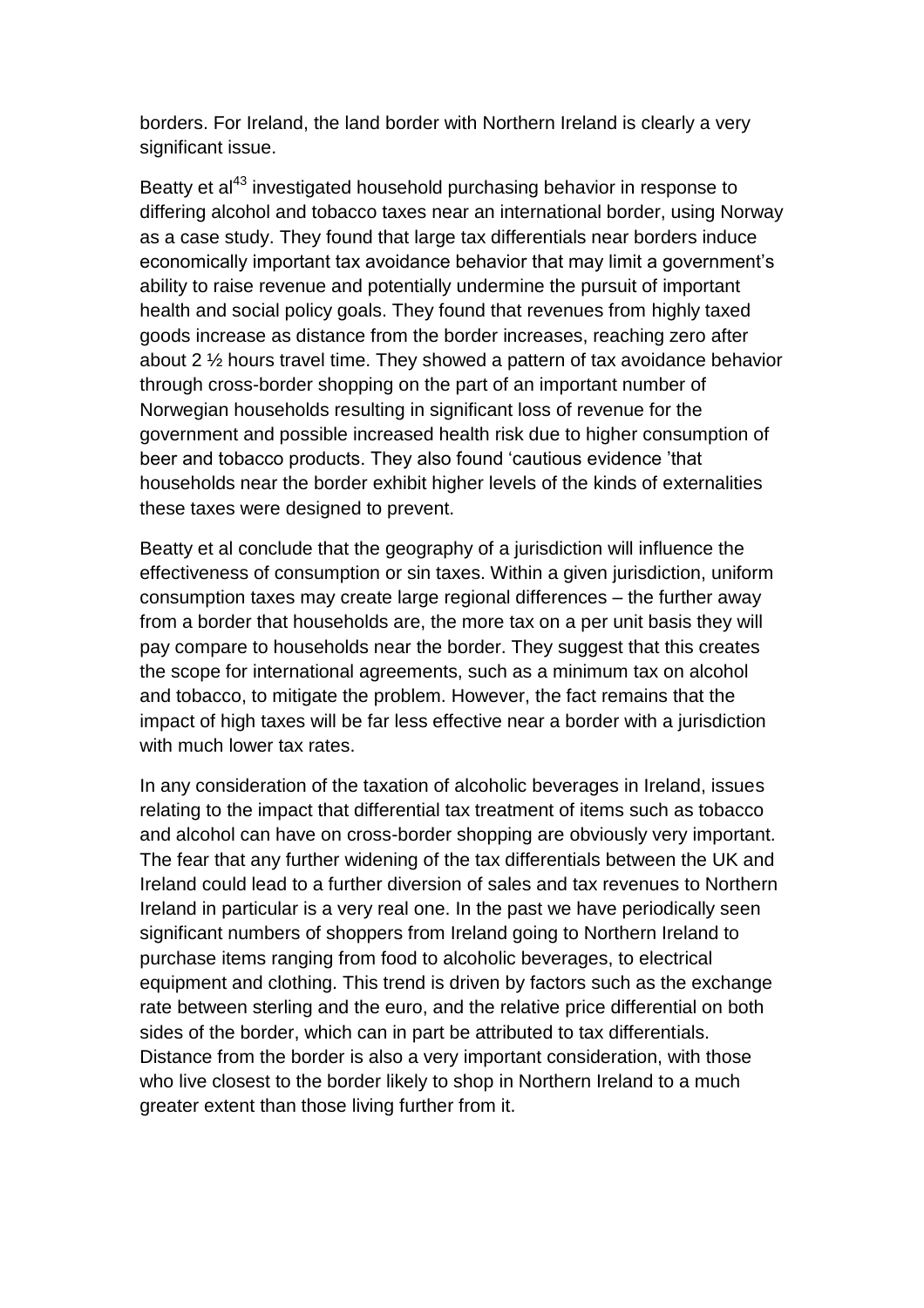Not enough research has been conducted on the issue of cross-border shopping in Ireland, but it clearly is a significant issue for businesses and tax authorities on both sides of the border.

Cross border trade picked up dramatically in the run up to Christmas 2008 and this continued into 2009. This prompted the Office of the Revenue Commissioners and the Central Statistics Office (CSO)<sup>44</sup> to conduct some research into the impact of the developments in 2008. The report published estimated that in 2008, the value of cross border shopping was in the range of €350 million to €550 million, up from between €210 million and €340 million in 2007. The resultant loss to the Irish Exchequer from these excursions north is estimated to be between €58 million and €90 million in VAT and excise duties, and between €15 million and €24 million in corporation tax receipts. These estimates do not take account of the income tax losses as a result of the displaced workers in the retail sector in the Republic of Ireland. The report also predicted that there would be a further increase of between €100 million and €150 million in cross border shopping in 2009.

It is clear that the creation of the Single European Market has enabled consumers on both sides of the border to adjust spending patterns quickly in response to any changes in the price differentials between the two regions. Four factors were identified by the 2009 report as being the main drivers of price differentials. These factors are business costs, taxes, profit margins and currency exchange rates. The exchange rate factor is particularly important. During 2008, the euro appreciated in value from £0.74 to £0.96, which represents an appreciation of almost 30 % in the value of the euro.

It is important to note that while important, the creation of the Single European Market was not the only factor. The issue of cross-border shopping pre-dated the creation of the single market, as evidenced for example by a study of cross-border shopping carried out by the ESRI<sup>45</sup> in 1988 which estimated that the value of cross border shopping was between IR£150 million and IR£250 million in 1986.

There is a lack of quantifiable data and research on the issue of cross border shopping in Ireland. Apart from the aforementioned study carried out by the Office of the Revenue Commissioners and the CSO, not much is available. In 2010, the CSO<sup>46</sup> estimated that total household expenditure on shopping in Northern Ireland in the twelve months to the second quarter of 2010 was €418 million. The equivalent figure for the previous twelve month period was estimated at €435 million. The CSO's survey also suggested that 44 % of households bought alcohol on the shopping trips to Northern Ireland. In a price study conducted by the Revenue Commissioners in 2010<sup>47</sup>, all alcohol prices in the Republic of Ireland were more expensive than in Northern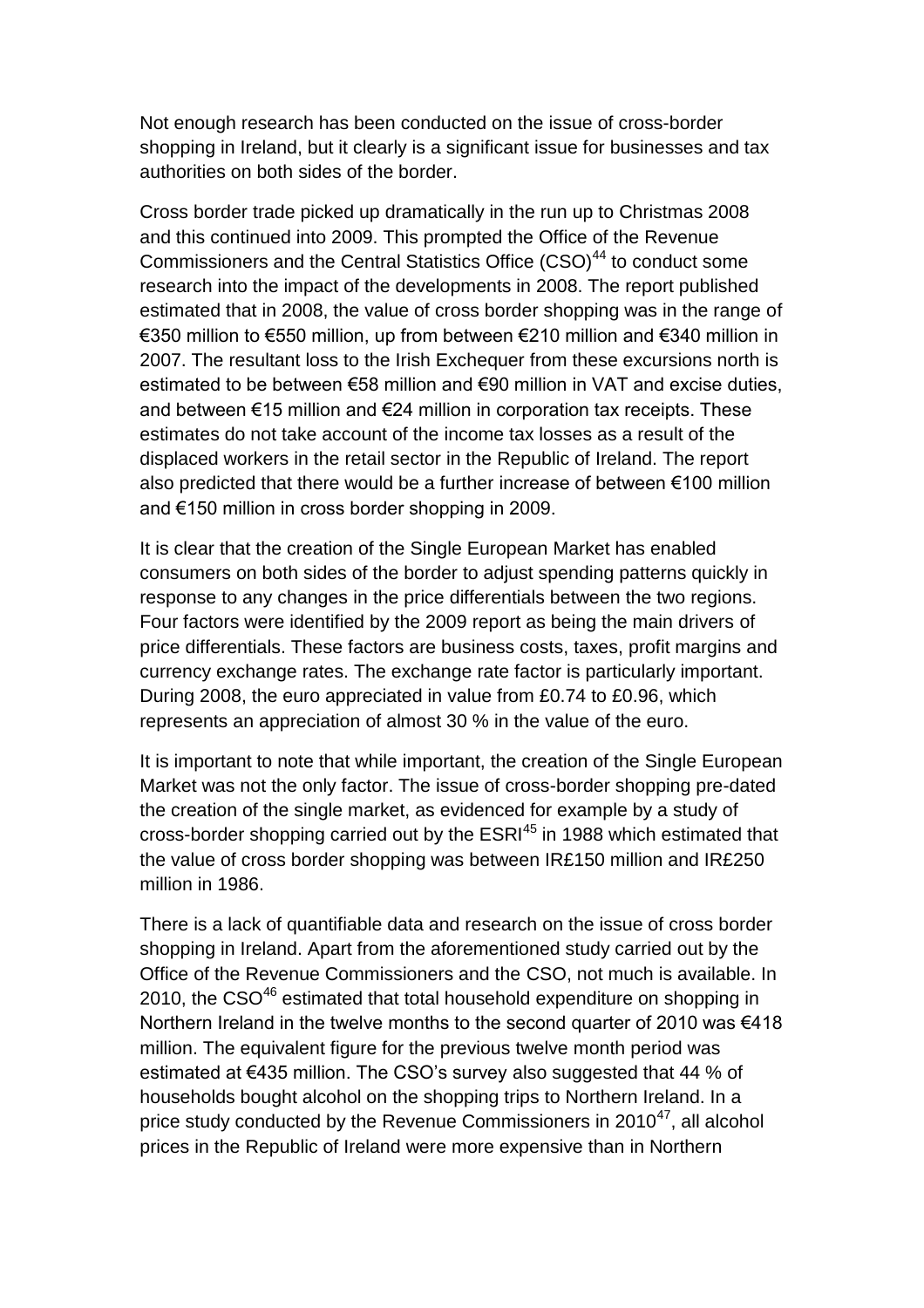Ireland. Stout was 19 % more expensive; wine was 12.4 % more expensive; lager was 37 % more expensive; and whiskey was 16.2 % more expensive.

It is clear that in any consideration of the tax treatment of alcoholic beverages in Ireland, the issue of cross border shopping is a reasonably important consideration. However, it is also clear that sharp exchange rate movements tend to have the greatest influence on trends in cross border shopping, but tax differentials are also significant where the incidence of the tax falls on the consumer rather than the producer or the retailer.

The Commission on Taxation recommended that the policy approach determining the level of excise duty applicable to alcohol products should take account of factors such as health outcome, public order issues, cross-border trade and other societal issues.

It is not possible to predict how sterling will behave against the euro in the future, and it would not be prudent to base a public health policy on possible future exchange rate movements. Alcohol is causing significant societal and economic problems in Ireland and all options to reduce alcohol consumption must be considered. This could cause some problems with cross border shopping, particularly for retailers of alcohol in the border region, but that should not deter from such an important health issue.

It would be very desirable if health and tax authorities on both sides of the border worked together to address this very important health issue. This is happening. The Irish Department of Health is working closely with its counterpart in Northern Ireland on alcohol issues. Following the outcomes of a consultation in Northern Ireland and the publication of the report of the National Substance Misuse Strategy in the Republic, both jurisdictions are seeking to develop the evidence base on the impact of a minimum unit price for alcohol in Northern Ireland and the Republic. Therefore, a health impact assessment is being commissioned in conjunction with Northern Ireland as part of the process of developing a legislative basis for minimum unit pricing. The health impact assessment will study the impact of different minimum prices on a range of areas such as health, crime and likely economic impact.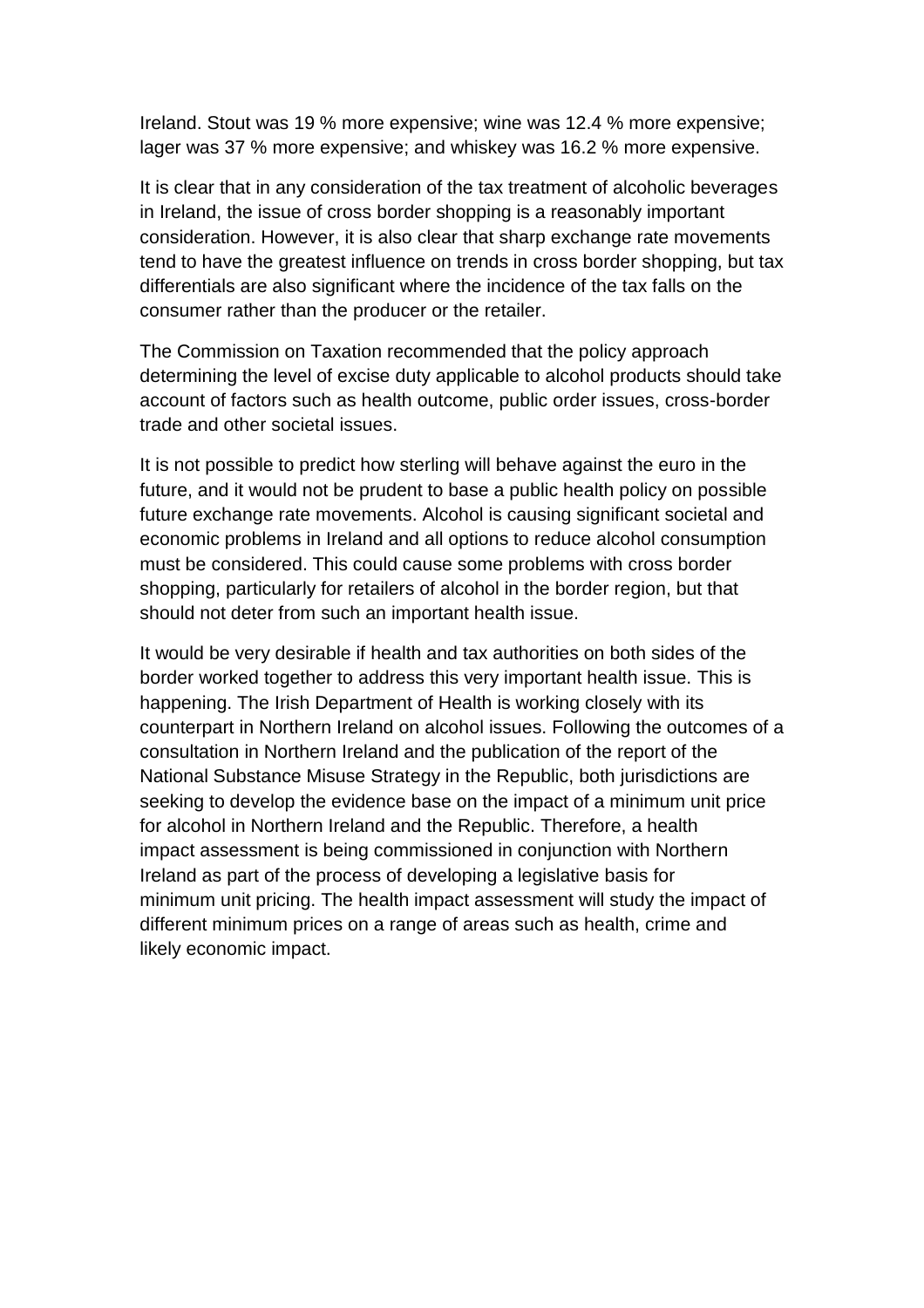# **POLICY OPTIONS IN IRELAND**

In a key report published by a steering group organized the Department of Health in 2012<sup>48</sup> the negative impacts of alcohol are laid out very clearly. Alcohol is estimated to have been responsible for at least 88 deaths every month in 2008; 1 in 4 deaths in young men is estimated to be due to alcohol; it is estimated to be a contributory factor in half of all suicides and in deliberate self-harm; it increases the risk of more than 60 medical conditions; it results in more than 2,000 beds being occupied every night in Irish acute hospitals and over one-quarter of injuries presenting to emergency departments; it accounts for over half of attendances at specialized addiction treatment clinics; it is associated with harm to the baby and is a significant factor in unplanned pregnancies; it is a significant contributor to domestic violence and crime; and it undermines worker productivity in the economy.



#### **Figure 7: Alcohol Consumption 15+ Years (2010 – Litres per Capita)**

Source: 'Health at a Glance: Europe 2012', OECD, 2012.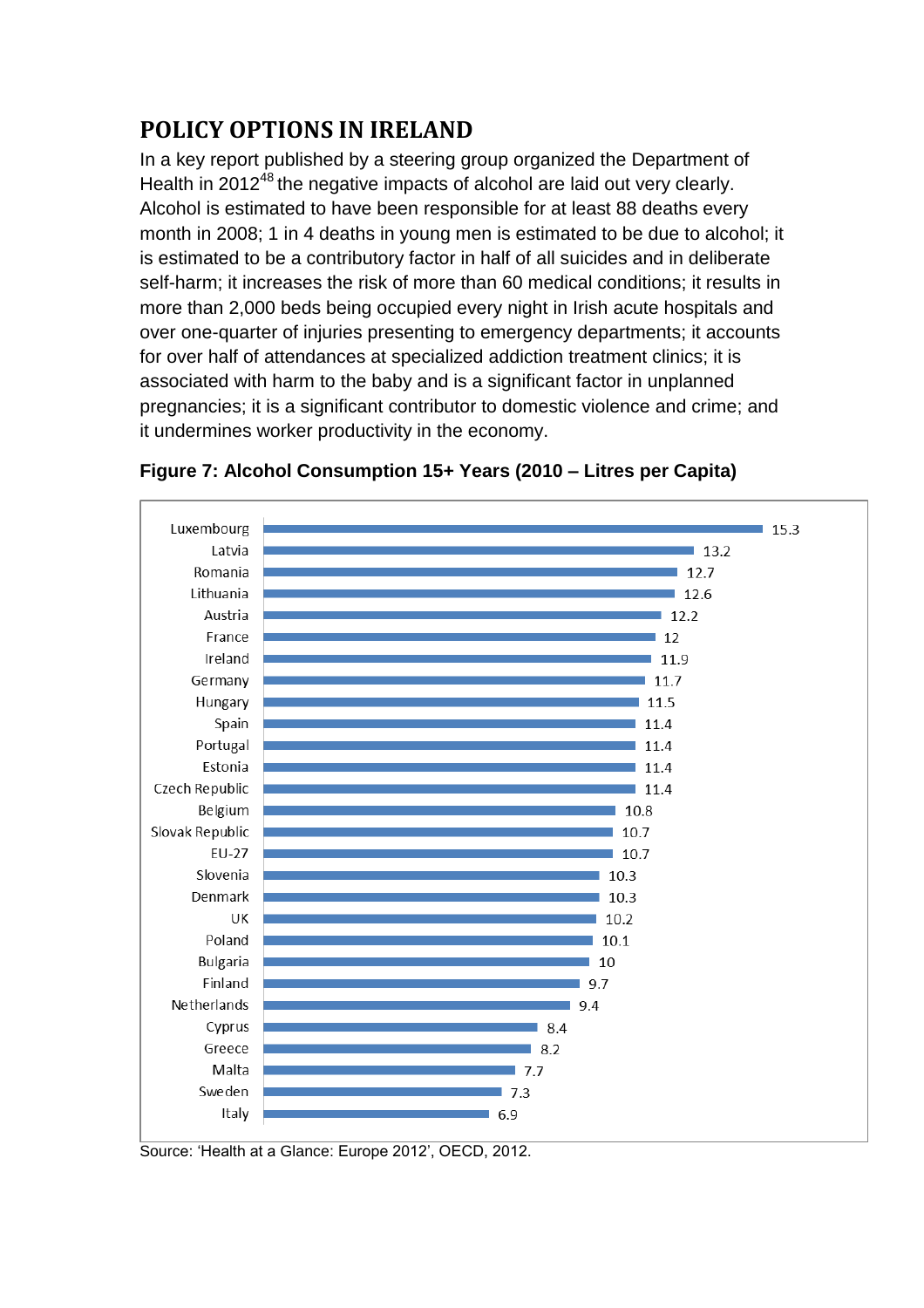The OECD<sup>40</sup> estimates that adults over the age of 15 in Ireland consumed 11.9 litres of alcohol per capita in 2010, which is the  $7<sup>th</sup>$  highest in the EU-27 and is almost twice as much as the lowest consuming country, Italy (Figure 7). Between 1980 and 2010, consumption per capita in Ireland grew by 24 %, compared to an average decline of 15 % in the EU-27.

The Department of Health steering group sought to estimate the cost of alcohol abuse in Ireland in its 2012 report.

It estimates the costs as follows:

- Alcohol related illness cost the healthcare system €1.2 billion in 2007. This is comprised of  $€500$  million in the acute hospital sector;  $€574$ million in GP and allied health services, and €104 million in mental health services;
- □ Alcohol related crime cost an estimated  $€1.19$  billion in 2007;
- $\Box$  The cost of lost economic output due to alcohol was estimated to be €527 million in 2007. This is comprised of €330 million lost productivity due to alcohol-related work absences, and €197 million due to alcoholrelated injuries; and
- $\Box$  Alcohol-related road accidents are estimated to have cost an estimated €530 million in 2007.

In total alcohol-related problems are estimated to have cost Ireland €3.4 billion in 2007. This is the estimated monetary calculation of the cost of alcohol abuse, but there are many other costs that cannot be quantified in monetary terms, but are still very significant.

Apart from the costs of alcohol abuse, it is also important to recognize that the alcohol industry does make a very significant contribution to the Irish economy. In a report carried out for the Drinks Industry Group of Ireland (DIGI), Foley<sup>49</sup> estimated that in 2009 the drinks industry made the following contribution to the Irish economy:

- Personal expenditure on beverages was  $\epsilon$ 7.185 billion in 2009;
- Manufacturing in the drinks industry had a turnover of  $\epsilon$ 2.95 billion in 2008 and €1 billion in exports;
- Drink manufacturers employed 4,263 people and expenditure on materials for further processing and energy totaled €1.1 billion;
- In 2009 the retail segment of the drinks' market was comprised of approximately 9,067 full on-licenses, 1,170 spirits off-licenses and 3,705 wine off-licenses;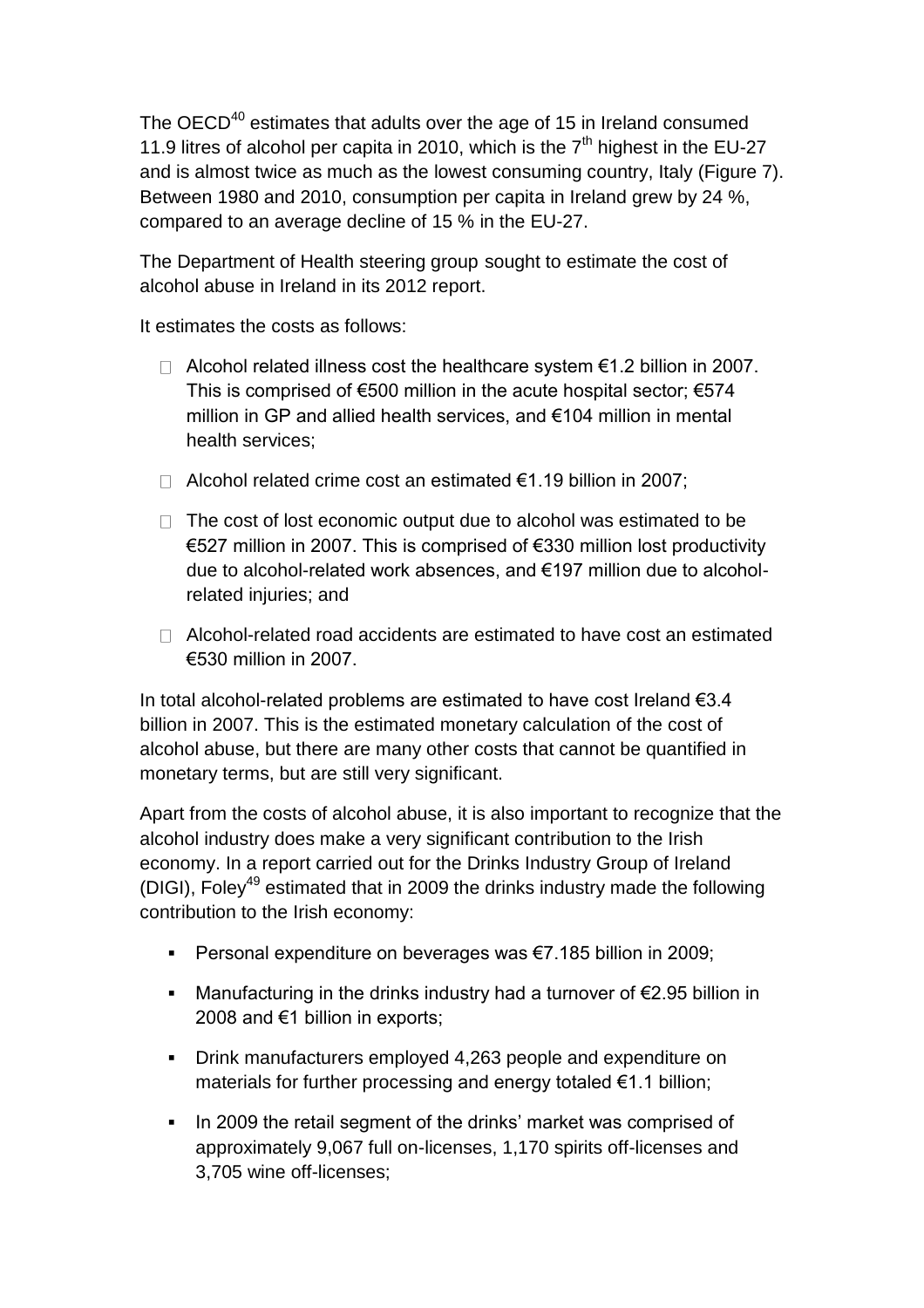- The on-trade provided 43,629 full-time job equivalents, and the offlicense sector provided approximately 2,850 full-time job equivalents; and
- The alcohol manufacturing and retail industry contributed  $\epsilon$ 2 billion in tax revenues to the Exchequer.

It is clear in Ireland and elsewhere that the positive economic contribution of the alcohol industry is far outweighed by the negative direct and indirect effects of excessive consumption of alcohol. The National Substance Abuse Steering Group (2012) identified a number of actions that could be used to deal with the significant harm caused by alcohol use and misuse. The recommendations included:

- $\Box$  Increase the price of alcohol so that it becomes less affordable;
- $\Box$  Introduce a legislative basis for minimum pricing, along with a 'social responsibility' levy on the drinks industry;
- $\Box$  Commence Section 9 (structural separation of alcohol from other products in supermarkets) of the Intoxicating Liquor Act 2008;
- $\Box$  Introduce legislation and statutory codes to provide for a 9 p.m. watershed for alcohol advertising on TV and radio, and other controls on advertising;
- $\Box$  Phase out drinks industry sponsorship of sport and other large public events by 2016;
- $\Box$  Develop a system to monitor the enforcement of the provisions of the intoxicating liquor legislation;
- □ Establish a Clinical Directorate to develop the clinical and organizational governance framework to underpin treatment and rehabilitation services; and
- $\Box$  Develop early intervention guidelines for alcohol and substance use across all relevant sectors of the health and social care system.

These recommendations are intended to achieve five key objectives:

- 1. Reduce the supply of cheap alcohol;
- 2. Control the availability of alcohol;
- 3. Prevent the sale of alcohol to minors;
- 4. Restrict alcohol marketing and sponsorship; and
- 5. Reduce drink-driving.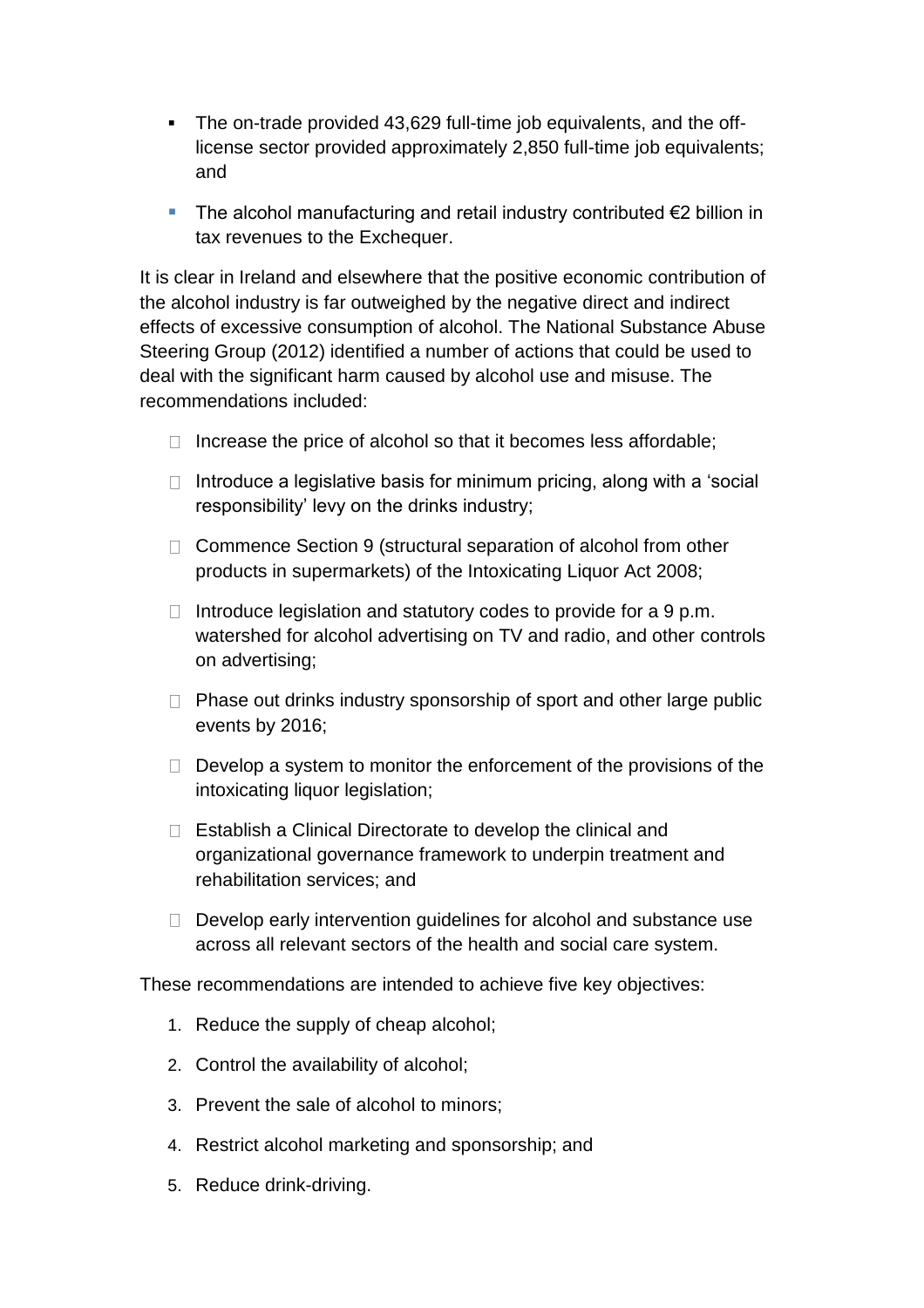The authors of this report were specifically asked to consider the pricing issue, under 4 alternatives:

- 1. Minimum Unit Pricing (MUP);
- 2. The reintroduction of a ban on below cost selling;
- 3. Making the sales price of alcohol cover at least VAT plus excise; and
- 4. Excise/Fiscal Measures.

The starting premise for this analysis is that the key way to curb alcohol consumption is to make it more expensive and less available. Numerous studies have been conducted to measure the price elasticity of alcohol, and while findings different for different drinks and for different jurisdictions, alcohol is a relatively inelastic consumer product. The average price elasticity of demand is around -0.5, which means that a 10 % increase in the price of alcohol will typically lead to a 5 % decline in consumption. The reason why alcohol is not more price sensitive is because it has certain addictive qualities and is also used socially.

A pricing policy typically seeks to influence the price of alcohol with the intention of reducing consumption and minimizing alcohol-related damage.

There are a number of different ways of increasing the price at which alcohol can be sold.

#### **Minimum Unit Pricing (MUP)**

Minimum Unit Pricing (MUP) is a policy that sets a statutory floor price per gram of alcohol, and alcohol could not be sold below that price. Such a measure would be primarily aimed at tackling the very low cost at which alcohol is sold in the off-trade sector, particularly supermarkets. The more units of alcohol a drink contains, the stronger it is and therefore the more expensive it is.

MUP is not that common around the world, but is used in several Canadian provinces, at least partially. It has been widely recommended elsewhere (Australia, for example) but has yet to be adopted.

The key advantage of MUP is that it is a targeted method that should ensure that products that are strong in alcohol are sold at a realistic or sensible price.

The reality is that this policy would increase the price of drinks such as ownbrand spirits, high-strength beers and white cider, which have high alcohol content, but tend to be sold very cheaply in supermarkets and the off-license trade.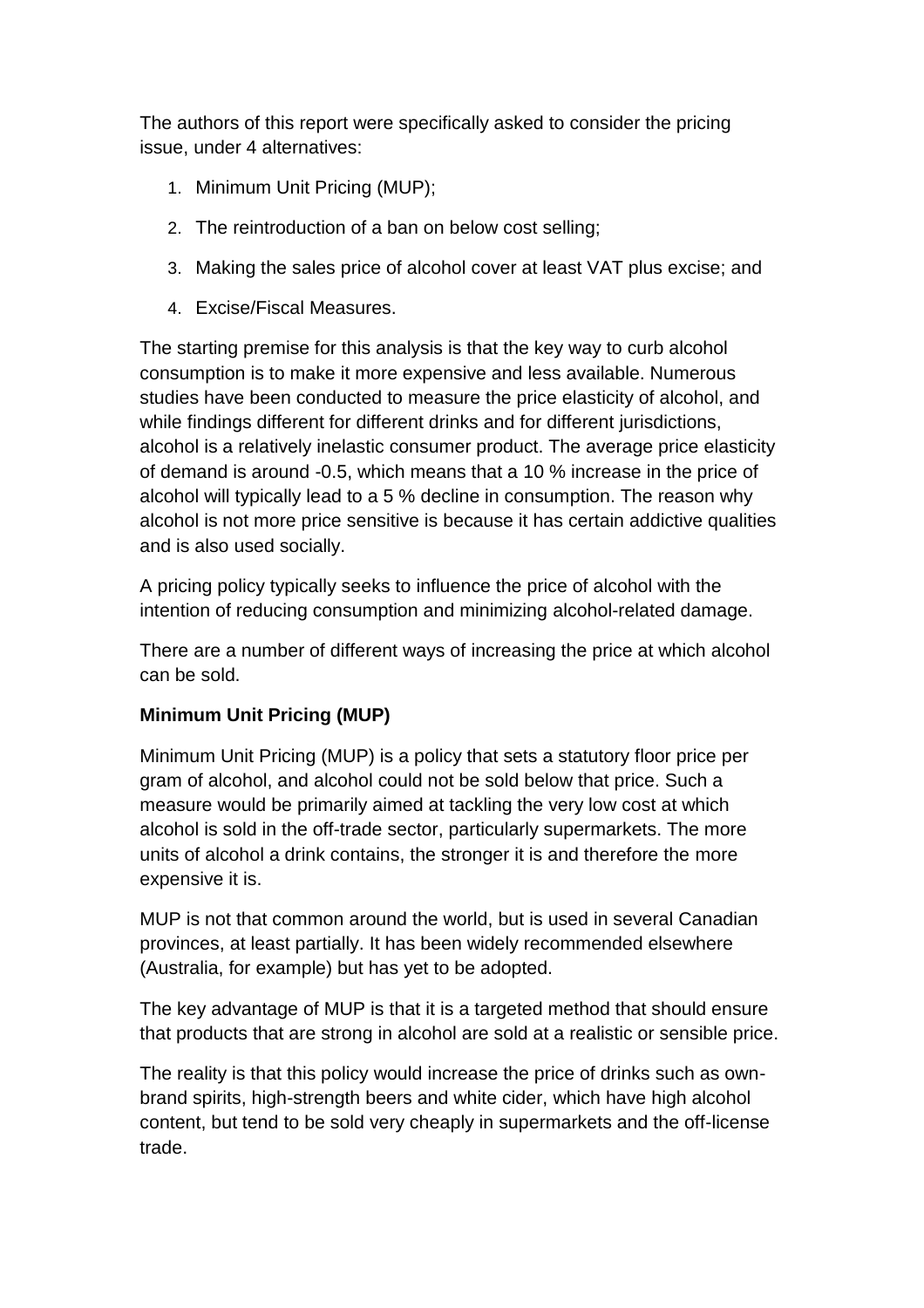There is considerable evidence to suggest that heavy drinkers or problem drinkers tend to buy cheaper alcohol and stronger alcohol than more moderate drinkers. See for example Institute for Fiscal Studies (2013)<sup>4</sup>. A policy aimed at raising the price of stronger alcohol will target those more likely to harm themselves or others, such as young adults and problem drinkers. The IFS study concludes that a minimum unit price is well targeted at increasing the relative price of cheap alcohol, but is much less well targeted at increasing the relative price of strong alcohol products. The IFS study suggests that MUP will reduce government revenues from alcohol taxes, and will lead to substantial windfall gains for alcohol retailers and manufacturers. The authors highlight the risk that these windfall gains could be used to fund activities that mitigate the effects of the policy, such as increased advertising or other promotional activities. On the other hand reformed excise taxes would increase government revenues.

Hunt et al<sup>50</sup> cite a lack of research on the impact of minimum unit prices in the Canadian provinces where it applies, but they cite strong evidence supporting the use of pricing policies in general to curb harmful consumption of alcohol. They believe that the most relevant point about minimum pricing as a tool to curb harmful drinking is that harmful drinkers tend to choose the cheapest drinks, suggesting the importance of minimum as well as average alcohol prices.

Brennan et al<sup>51</sup> examined the effect of different minimum prices on retailer revenue, on VAT and excise duty revenue, and in population expenditure on alcohol. Their analysis suggests that with price increases: spending is estimated to increase; changes in spending affect mostly harmful drinkers, with hazardous drinkers somewhat affected, and moderate drinkers least affected; annual retail sales value is estimated to increase; and effects on tax and excise duty are estimated to be relatively small.

The Scottish Parliament has developed a system of Minimum Unit Pricing, under an Act of Parliament; Scottish Parliament – the Alcohol (Minimum Pricing) (Scotland) Act 2012.This Act amended the Licensing Scotland Act 205. The amendments make provision for a minimum price per unit of alcohol, which in effect will prohibit the sale of alcohol on licensed premises at a price below its minimum price.

The formula for calculating the minimum price is MPU  $\times$  S  $\times$  V  $\times$  100. (Minimum Price per Unit x Strength of Alcohol x Volume in Litres x 100). As an example, if the minimum price per unit of alcohol is set at 50p; the strength of the alcohol is 14%; the volume is 75 cl; the minimum price at which that alcohol could be sold is £5.25 (£0.50 x 14% x 0.75 x 100).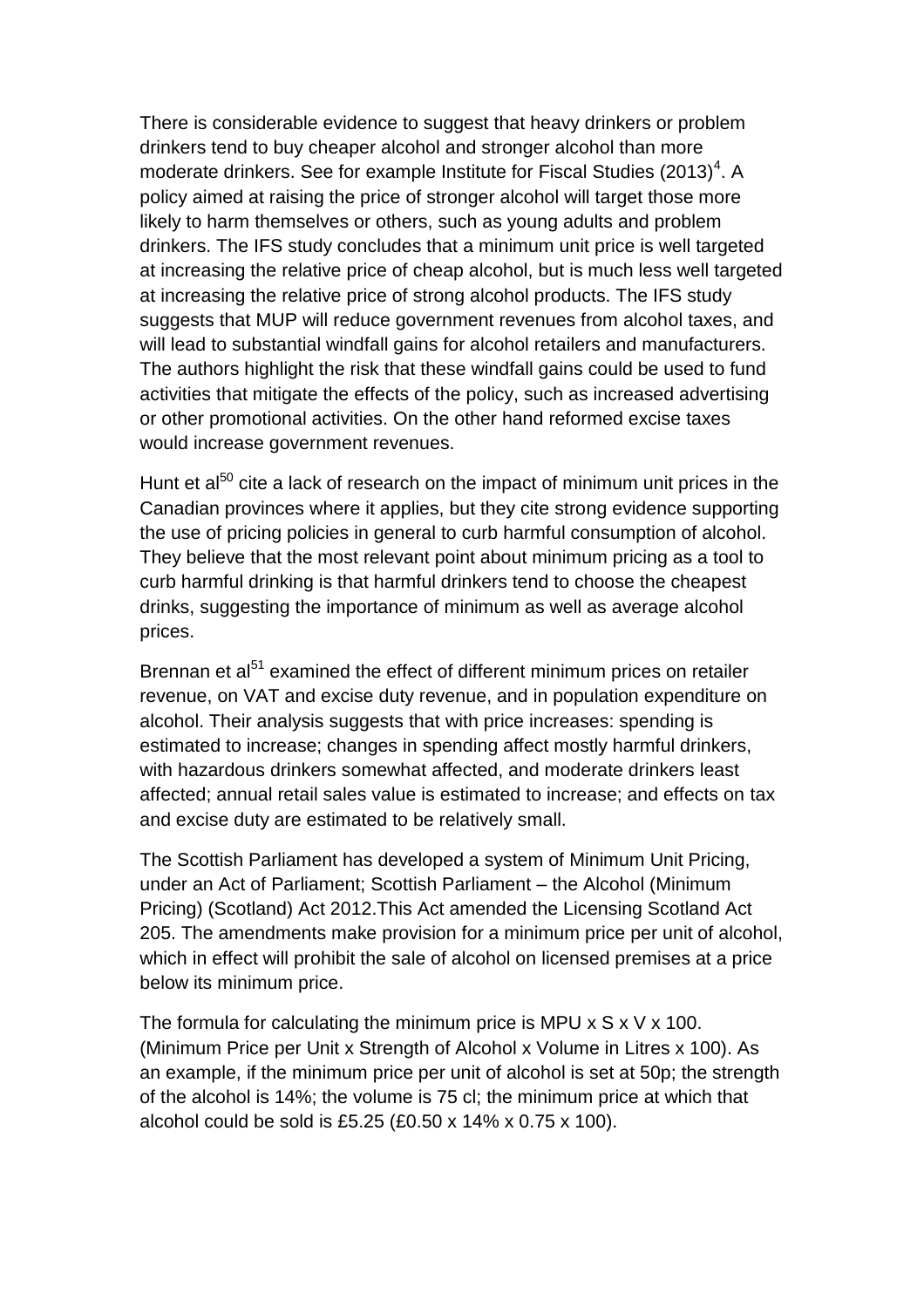The Act was challenged in the Scottish courts by alcohol groups on the basis that is in in breach of the Act of Union; it is outside the legislative competence of the Scottish Parliament to modify the relevant articles of law as they relate to the freedom of trade; and it is incompatible with EU law on free trade.

The claim of incompatibility with EU law is based on three arguments; minimum pricing is said to contravene Article 34 TFEU; it is said to be incompatible with the common organisation of the market relating to wine and certain other alcohol products; and is said to be in breach of Article 6(2) of Regulation (EC) 111/2008 relating to spirits.

The Court of Session rejected the appeal and Lord Doherty stated that 'none of the challenges to the minimum pricing measures is well founded'.

The judgment was detailed but reached some very pertinent conclusions:

- The provisions of the Act and proposed Order 'do not restrict or seek to restrict the freedom of trade of, nor do they give any preference in trading conditions to, traders in either Scotland or England'.
- 'The reduction of alcohol consumption generally, and reduction of consumption by hazardous and harmful drinkers in particular, are both legitimate aims'.
- 'The initiative has been conceived and developed as a health initiative and that it enjoys prodigious support from health professionals and health agencies, and that there is not the slightest suggestion that it is a disguised restriction on trade'.
- Alternative measures such as excise duty increases, would be less effective in achieving the legitimate aims which the minimum pricing measures pursue;
- 'There is literature and oral evidence that excise duty rises might not be passed on (or not passed on in full) to consumers. The potential problem does not arise under minimum pricing'.
- 'There is objective justification supporting the proportionality of the Act and the proposed minimum price'.

The judgment of the Scottish Court provides some very interesting insights in to the issues surrounding MUP as a policy initiative. These insights should guide debate on the issue in Ireland. Paragraphs 36, 38 and 54 are quoted directly to illustrate the key points:

[36] 'The aims of the measures were legitimate. An important aim probably the more important one - was to target harmful and hazardous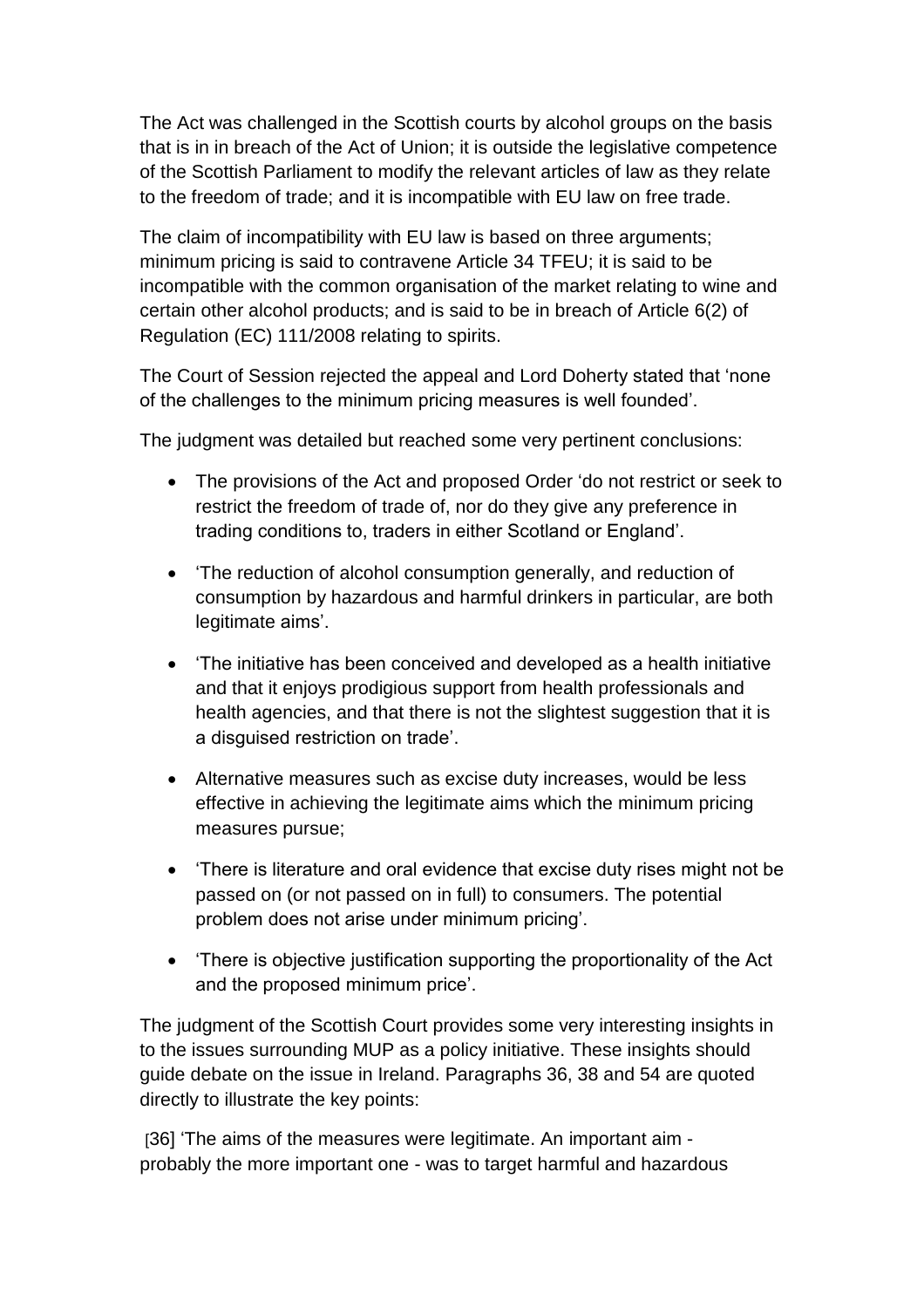drinkers and reduce their consumption. The other aim was an overall reduction in consumption. The means of attaining both aims was by increasing the price of alcohol which was cheap relative to its strength. There was evidence which supported the view that harmful and hazardous drinkers tended to purchase disproportionate amounts of such alcohol, and that that applied no matter the income level of the drinker. There was also evidence that increasing the price of such alcohol using minimum unit pricing would be likely to lead to reductions in the consumption levels of such drinkers. There would also be likely to be a reduction in consumption levels across the population as a whole'.

(38) 'Increasing excise duty across the board would not be as effective in targeting harmful and hazardous drinkers. It would penalise the on-trade and the off-trade indiscriminately, whereas it was clear that the problem with cheap alcohol arose in the off-trade. It was not necessary to make higher price alcohol more expensive than it was. The excise duty directives required the same rate to be applied to wines of different strengths and the same rate to be applied to ciders of different strengths. Wine of 8.5% strength had to be taxed at the same rate as wine of 15% strength. Cider of 1.2% strength had to be taxed at the same rate as cider of 8.5% strength. That was not conducive to targeting alcohol which was cheap relative to its strength'.

[54] 'In my opinion it is clear that it is not an aim of the measures that alcohol consumption be eradicated. Nor is it an aim to make its cost prohibitive for all drinkers. The measures are intended to strike at alcohol misuse and overconsumption and to get people to build a healthy and sensible relationship with alcohol. The Parliament and the Ministers were aware that greater harm to health and life could be avoided if the minimum price was set higher than 50 pence per unit but the Ministers chose 50 pence per unit as the appropriate level. They were seeking to strike a reasonable balance between, on the one hand, public health and social benefits, and, on the other, intervention in the market'.

It is important to remember that MUP is not just hitting high strength alcohol alone; it would provide a price bases for all beers, particularly those that are sold cheaply and which a consumed by young drinkers in Ireland.

#### **Ban on Below Cost Selling**

Bans on below cost selling are used in a small number of EU countries, and relate mainly to groceries. As described earlier, Ireland had a ban on below cost selling on a range of items, but it was repealed in 2006. The removal of the order did not lead to a reduction in the price of most of the products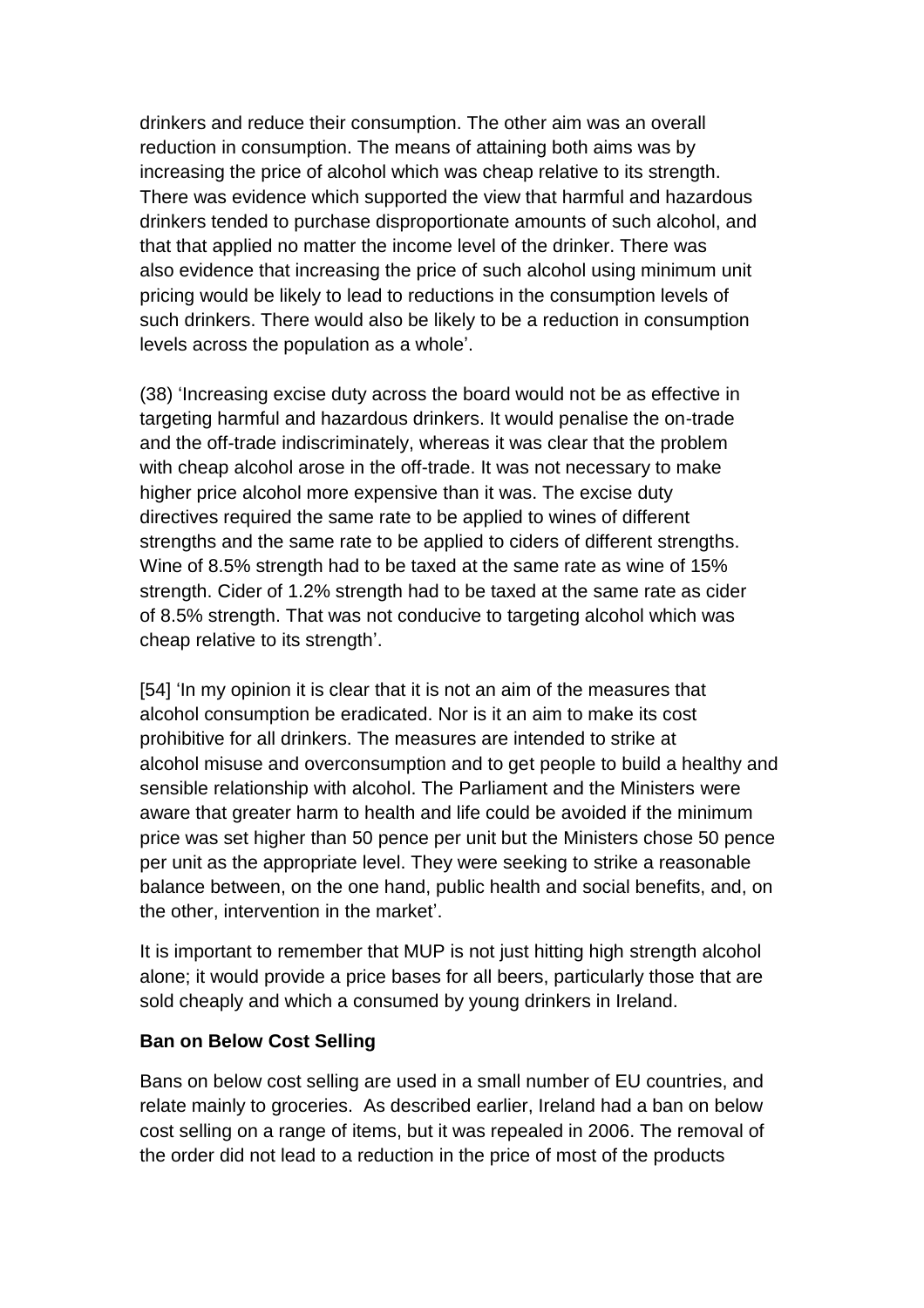covered by the order, but did have a significant impact on the price at which alcoholic beverages were sold in off-licenses and supermarkets.

The main aim of a ban, as was the case in Ireland, is to prevent predatory pricing by large retailers in order to protect small retailers and small producers, and allow new entrants come in to the market. As Hunt et al point out, these bans typically do not set a minimum price for a product, but rather specify that a product cannot be sold at a price below the seller's cost of doing business, or some proxy measure, such as below the cost of VAT plus excise duties, or the unit price invoiced by the supplier.

Serious concerns have been raised, not least in Ireland, about the health impact of below-cost sales and other price promotions and discounts in the marketing of alcohol. Given the relationship between price and consumption of alcohol that has been demonstrated in numerous studies, it is clear that below cost selling of alcohol does increase the consumption of alcohol and that a ban on such practices would impact on the consumption of alcohol in a positive way.

Considerable research has been conducted on the impact of price discounting and promotions on alcohol consumption. However, there is considerably less evidence on the impact of below cost selling. However, whether one considers promotions, special discounts or below cost selling, it is clear that if the price of alcohol comes down, consumption will increase and vice-versa. Brennan et al modelled the possible impacts of different restrictions on offtrade price promotions and discounting in the UK, and found that a total ban on discounting would lead to a 2.8 % decline in consumption of alcohol. Kuo et al <sup>52</sup> conducted considerable research amongst US college students and concluded that the regulation of marketing practices such as low sale prices, promotions, and advertisements may be important strategies to reduce binge drinking on college campuses. Numerous other studies support this assertion in relation to alcohol sales to the general population.

In an Irish context, it is clear since the removal of the ban on below cost selling in 2006, supermarket retailers are engaging in loss-leader activity – they are charging prices for alcohol that are below cost in order to attract shoppers in, who will buy other products whose prices have not been reduced. They can afford to do this because alcohol is such a small proportion of overall turnover. From an alcohol consumption perspective and a health perspective, this is not a positive development. Lower price increases consumption, particularly for young people and problem drinkers.

A re-introduction of a ban on below-cost selling, like the Groceries' Order, would not the optimal policy, as it is very hard to define what the 'minimum price' or the 'cost' actually is.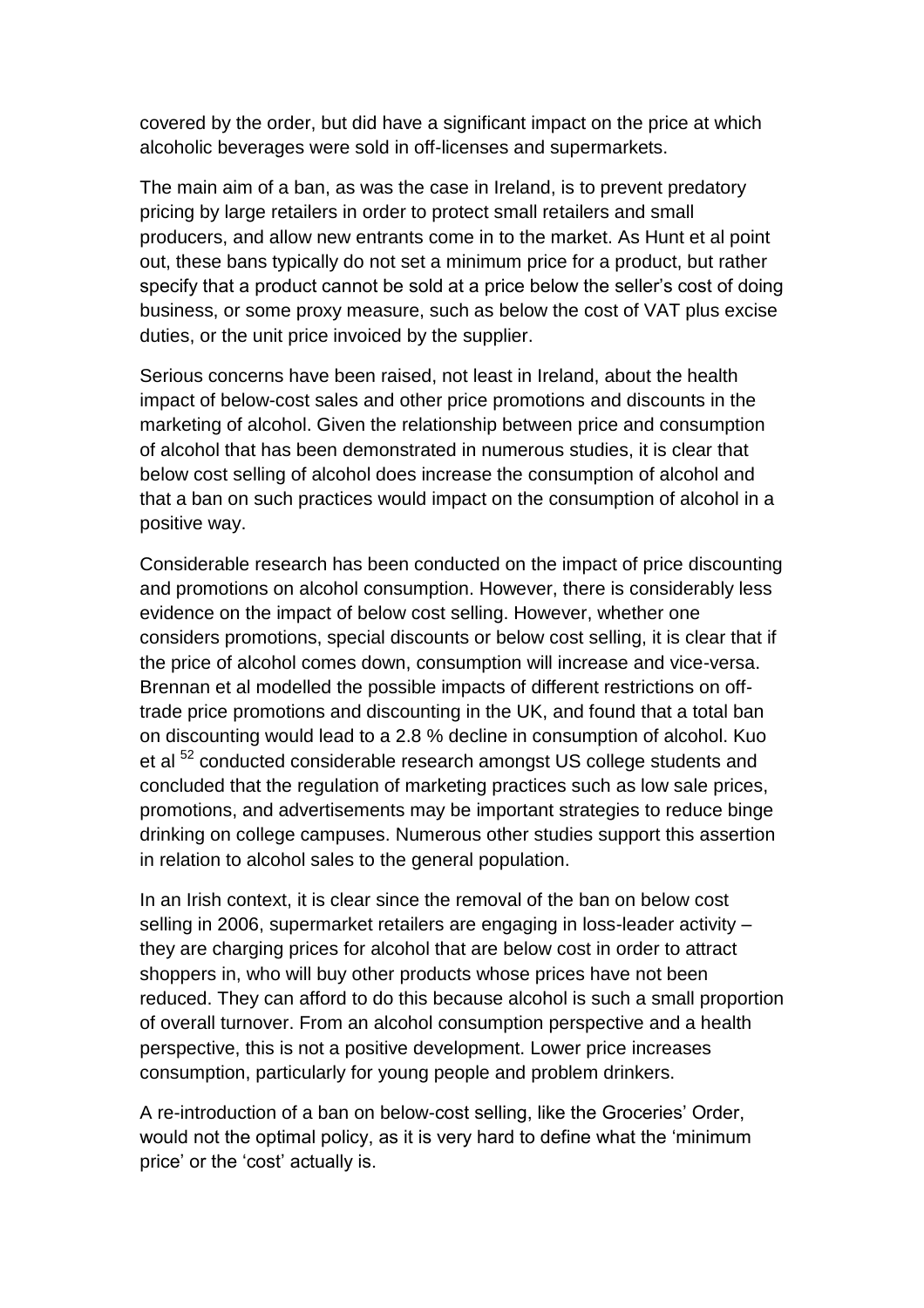#### **Making the Sales Price Cover at Least VAT plus Excise**

A variation of a reintroduction of a ban on below cost selling would be an order preventing the sale of alcohol at a price that does not cover the VAT and excise payable on the product. By varying VAT rates or excise duty it would be possible to push up the price of alcohol and thereby have an impact on consumption. This is to be tried in England and Wales, according to the latest policy statement from the UK Government. There is very little empirical evidence of what the effects of this are likely to be.

#### **Excise / Fiscal Measures**

Alcoholic drinks have a relatively low elasticity of demand, derived from the nature of the need that alcohol fulfils. In the context of economic efficiency therefore, high rates of tax can be justified on this product. Furthermore, the relatively low elasticity of demand makes high taxation of alcoholic beverages a major source of revenue for government.

The consumption of alcohol has negative externalities attaching – a negative externality occurs when the consumption of an item creates costs for others who are not parties to the transaction in question. Such negative externalities include road accidents, crime, pressure on the health service, and domestic violence. The market does not operate in a manner that allows those costs to be taken into account when consumption decisions are made, and so the level of consumption of such items is greater than what is socially optimal.

Despite the relatively low price elasticity of demand, taxation will still have some impact on consumption and will alleviate some of the negative externalities associated with alcohol consumption through reduced demand for the product.

Hunt et al  $(2010)^{50}$ , show that alcohol excise taxes have been used around the world to discourage consumption, to shift consumption to alcohol products with lower alcohol by volume, and to raise government revenue. Excise duties on alcohol are contentious, as it is a regressive tax that is charged regardless of one's ability to pay. The study conducted by Hunt et al concludes that 'the balance of evidence on the effects of alcohol prices and of taxation clearly indicates that increases in taxation and prices are associated with decreases in alcohol consumption and harms'. They point out also that the research shows that the real price of alcohol must rise to achieve those objectives. In other words the increase in taxation must be greater than the overall increase in consumer prices in order to achieve the desire outcome. Their research also shows that because the amount of tax paid is directly related to the amount of alcohol consumed, increases in excise duties on alcohol will be paid disproportionately by those who consumer most alcohol. The overall impact of taxation however varies from country to country, depending on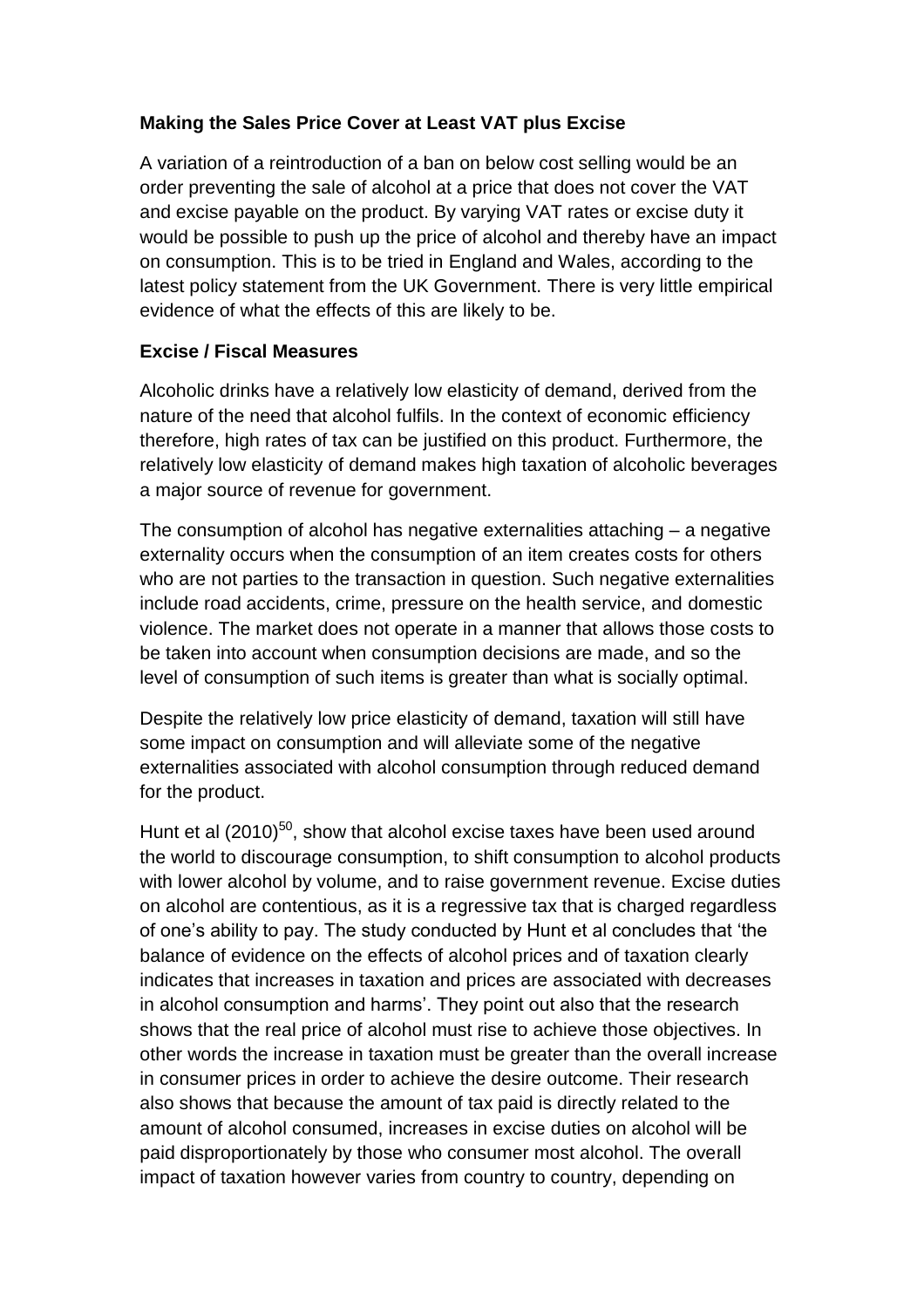social, economic and cultural conditions in the country, but in overall terms, taxation is an effective instrument for influencing the level of alcohol that is consumed.

Research also shows that increasing taxes alone may not achieve the desired outcome, because the incidence of the tax may fall on the manufacturer or the retailer, rather than the consumer. There is limited international research available on the extent to which tax increases influence the consumer price of alcohol, but they stress that an understanding of the pass-through rate from tax increases to prices is a key pre-condition to shedding light on how tax changes would affect consumers, producers, retailers and society as a whole. It is clear from the experience in Ireland that in the case of retail multiples in particular, tax increases are often absorbed at least in part by the retailer and not passed on to the consumer, thereby negating the health impact.

It has been suggested that excise and/or other taxation measures could be 'tailored' to address specific problems. The one area that seems to have been tried with Alcopops. These drinks, attractive to younger drinkers, have been targeted by policymakers in several countries. More generally, there are plenty of advocates who suggest that simply raising taxes is a blunt instrument that targets problem and non-problem drinkers alike. Hence, they argue, policies should be pointed at the specific target of problem drinkers. Apart from Alcopops, we have found no other significant policy measures have been adopted in this way.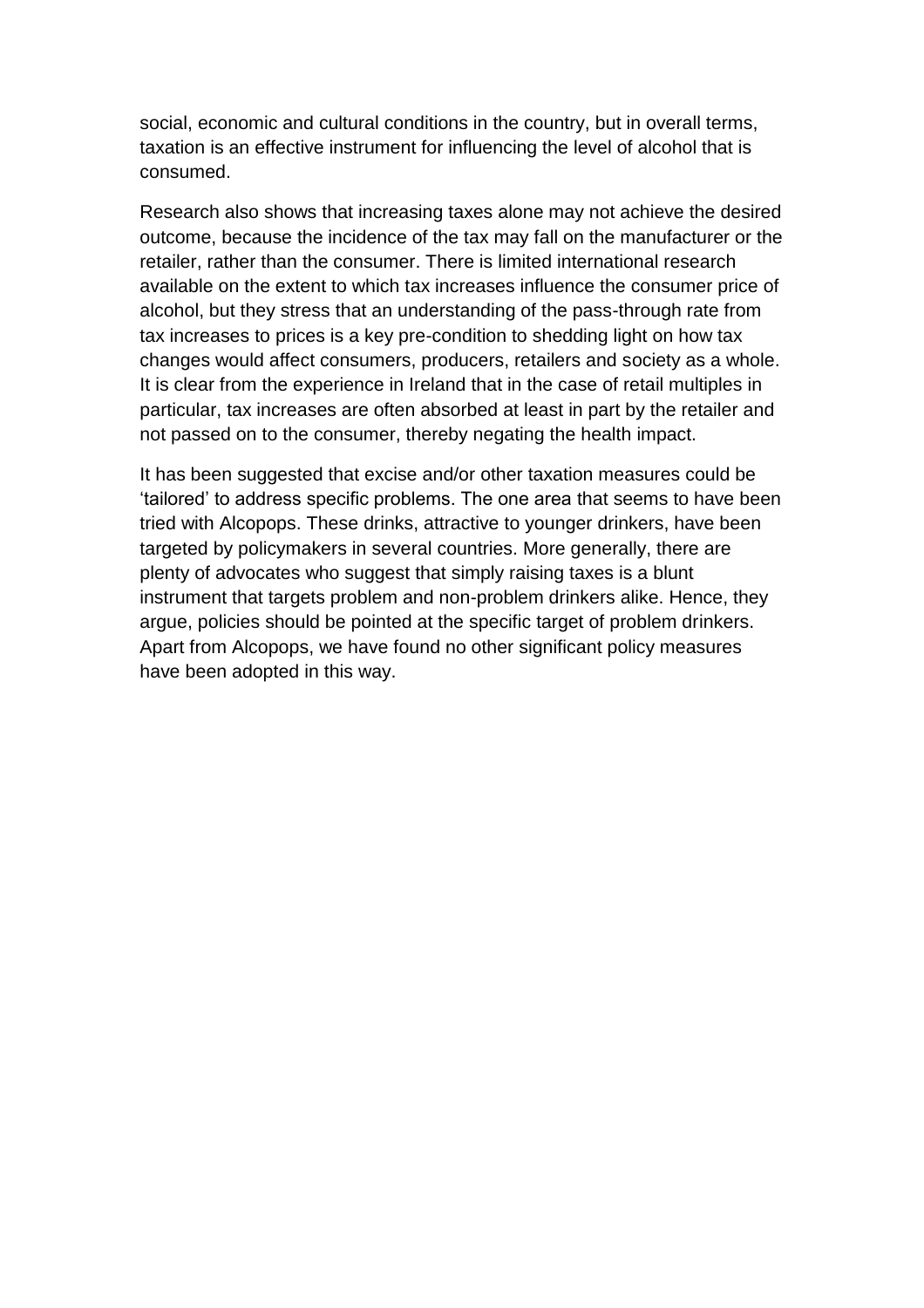# **ECONOMIC IMPACTS OF VARIOUS POLICY MEASURES FOR IRELAND**

CJP Economic Consultants conducted an extensive literature review on the various policy options available and those that have been used in selected jurisdictions. As we have mentioned, the bulk of the international research has tended to focus on how best to reduce the consumption of alcohol, but a lot less research has been conducted on the impact the various policies have had on the overall economy; tax revenues; employment levels; the alcohol industry; cross-border trade and illegal activities. This lack of real research is probably related to the fact that much of the research has been conducted by health lobbyists rather than economists. Clearly however, these are factors that must be taken in to account in any policy formulation regarding the consumption of alcohol.

The literature review shows that in Canada there is an acceptance that public policies that raise the price of alcohol are an effective means of reducing alcohol consumption. A decade ago Saskatchewan set minimum prices for alcohol content and following the extensions and price rises in April 2010, total annual per capita consumption fell by 3.5 %, but the value of the alcohol sold increased by 4.3 % per capita. The broader economic consequences are thus likely to have been relatively minimal.

The OECD<sup>40</sup> estimates that adults over the age of 15 in Ireland consumed 11.9 litres of alcohol per capita in 2010, which is the  $7<sup>th</sup>$  highest in the EU-27 and is almost twice as much as the lowest consuming country, Italy. Between 1980 and 2010, consumption per capita in Ireland grew by 24 per cent, compared to an average decline of 15 per cent in the EU-27. A target of reducing this to the OECD average of 9.1 litres by 2020 would represent a very significant step in the right direction from a health perspective.

As highlighted in the international literature review, the effectiveness of pricing and taxation initiatives is almost certainly best maximized as part of a broader strategy. Such a broader strategy is outlined in the Steering Group Report on a National Substance Misuse Strategy (2012).

Minimum Unit Pricing is almost universally recommended by researchers in the field, but it is not without risks. Hence, such a policy would need to be supported by other policies to make it effective in achieving its objectives.

The authors of this report were asked to consider four alternative policy options - minimum unit pricing (MUP); the reintroduction of a ban on below cost selling; making the sales price of alcohol cover at least VAT plus excise; and Excise/Fiscal Measures.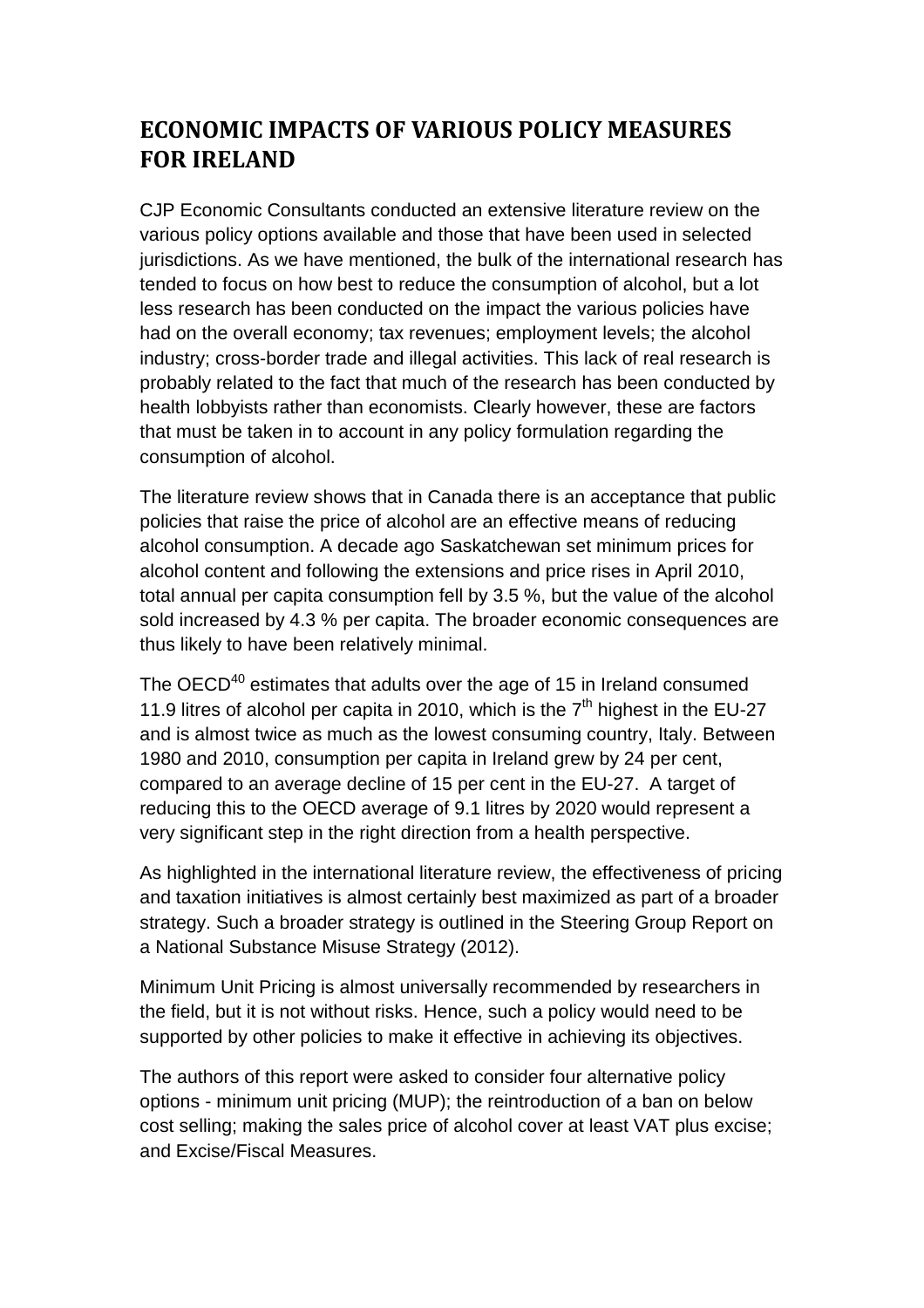The objective of the four proposed measures is to increase the price of alcohol and reduce the level of alcohol that is consumed. It would be very difficult to achieve this in a revenue neutral manner, but it seems certain that the savings made in reducing the negative externalities from excessive alcohol consumption would eventually far outweigh any revenue loss to the Exchequer from reduced consumption.

Furthermore, if structured properly the revenue losses could be minimized, as could the negative impact on employment in the alcohol industry and general economic activity.

A MUP regime should be structured to make high alcohol products more expensive and lower alcohol products relatively less expensive. A price, below which alcohol could not be sold, based on covering higher Excise and VAT would have a disproportionate impact on the off-trade, which is where the real problems are caused, and put the on-trade back in a relatively advantageous position.

The pub as an Irish institution has many advantages compared to the current trend of buying cheap alcohol in supermarkets and off licenses. The pub is a more controlled and regulated environment; it has strong social aspects; and is much more labour intensive than the off-trade. Policy should be designed to eliminate cheap below-cost sales of alcohol and loss-leader behavior by supermarkets.

Job losses would be minimized through such a balanced policy. The argument that jobs would be lost on the manufacturing side from reduced domestic consumption does not stand up to scrutiny. The growing craft beer industry offers an expensive product in any event and so its growth would not be affected. Furthermore, export markets are becoming an increasingly important part of domestic drink manufacturing.

Figure 8 shows the recent trend in exports of beverages and the general expectation is that this trend will continue. A DIGI report<sup>53</sup> in 2012 suggested that the outlook for alcohol exports is very encouraging. The report showed that Ireland's share of global exports of alcohol is 2.4 %, compared to 0.8 % global market share for all exports.

The importance of exports in an Irish context should be clear, particularly the export market for premium products. It should also be clear that domestic price and tax reform does not represent a threat to jobs or output of the exporting sector.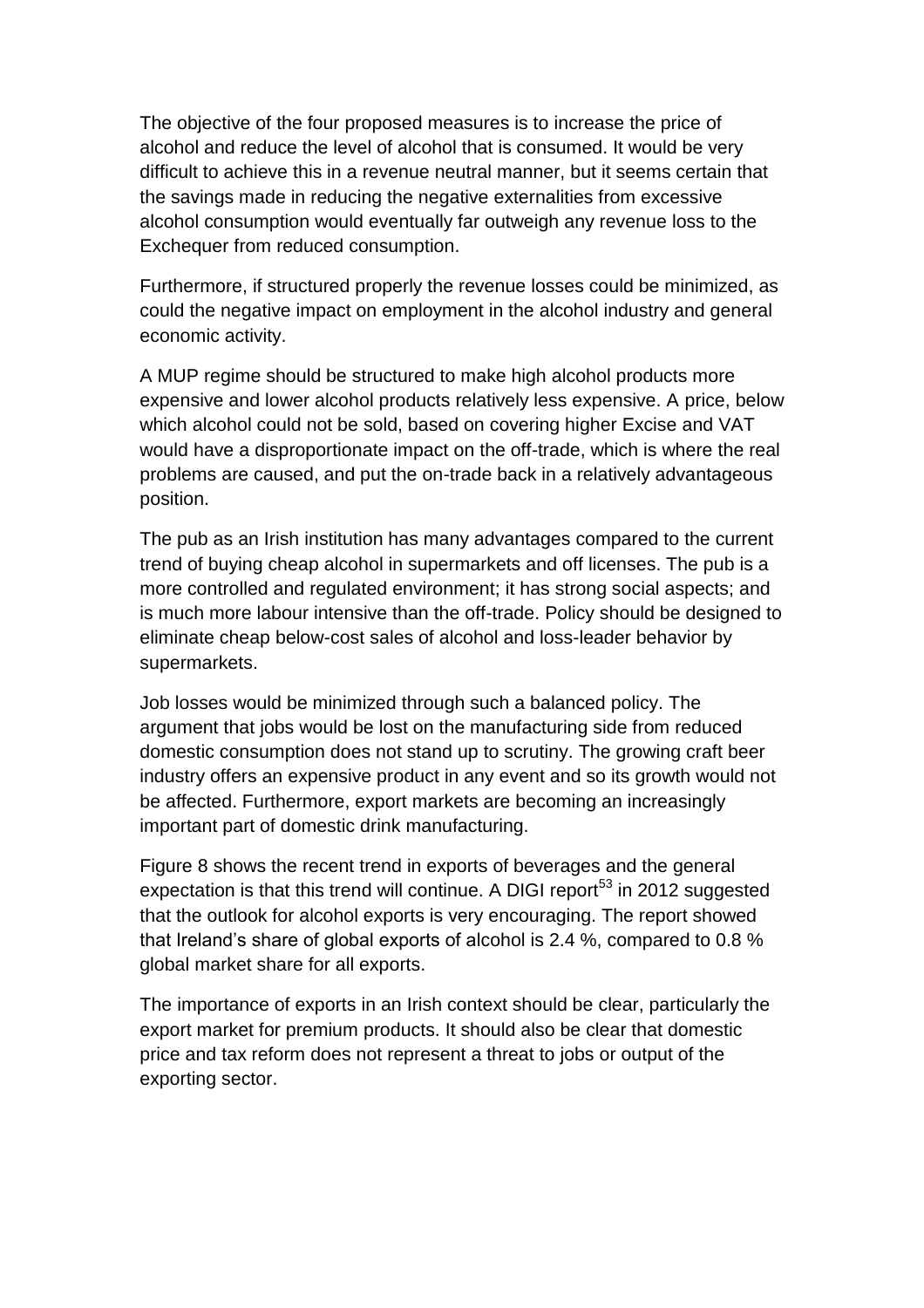**Figure 8: Beverage Exports**



Source: CSO

A policy of MUP would have a minimal impact on premium products. Rather it would primarily target those alcoholic beverages that are cheap relative to their alcoholic content.

While the evidence base for the economic consequences of alcohol tax reform is not extensive, what here is suggests that the consequences should be small in the short term and, provided the reforms are large enough, the positive societal effects will swamp any (probably small) jobs or other losses.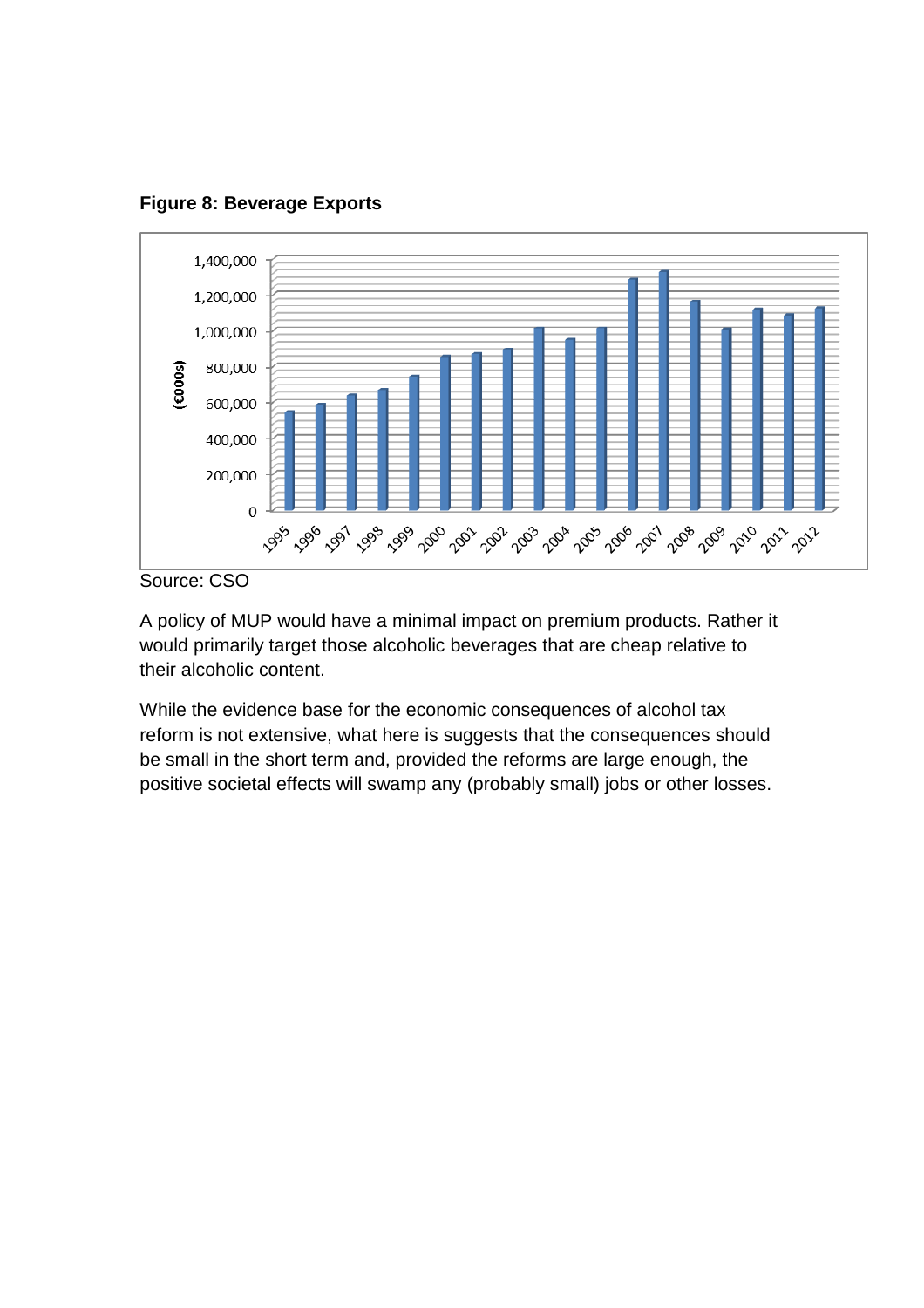## **REFERENCES**

1. World Health Organization. (2009). *Handbook for action to reduce alcoholrelated harm*. Copenhagen: World Health Organization Regional Office for Europe.

2. Gallet (2007), The demand for alcohol: a meta-analysis of elasticities. The Australian Journal of Agricultural and Resource Economics, 51, pp. 121–135 3. Baumberg, Ben, (2006) The global economic burden of alcohol: a review and some suggestions. Drug and Alcohol Review, 25(6):537-552.

4. Griffith, Leicester & O'Connell, (2013), Price Based Measures to Reduce Alcohol Consumption, IFS Briefing Note, BN 138

5. Cnossen (2006), Alcohol Taxation and Regulation in the European Union, CESinfo Working Paper 1821

6. *[http://www.nationalframework-cadrenational.ca/detail\\_e.php?id\\_top=1](http://www.nationalframework-cadrenational.ca/detail_e.php?id_top=1)*

7. *<http://www.ccsa.ca/Eng/Priorities/Alcohol/Pages/default.aspx>*

8. *[http://www.ccsa.ca/eng/priorities/alcohol/alcohol-pricing-in](http://www.ccsa.ca/eng/priorities/alcohol/alcohol-pricing-in-canada/pages/default.aspx)[canada/pages/default.aspx](http://www.ccsa.ca/eng/priorities/alcohol/alcohol-pricing-in-canada/pages/default.aspx)*

9. Wagenaar, A. C., Salois, M. J., & Komro, K. A. (2009). *Effects of beverage alcohol price and tax levels on drinking: a meta-analysis of 1003 estimates from 112 studies.* Addiction, 104, 179-190.

10. Gruenewald, P., Ponicki, W., Holder, H., & Romelsjo, A. (2006). Alcohol prices, beverage quality, and the demand for alcohol: Quality substitutions and price elasticities. Alcoholism: Clinical and Experimental Research, 30(1), 96–105.ii

11. Meier, P., Purshouse, R., & Brennan, A. (2009). Policy options for alcohol price regulation: The importance of modelling population heterogeneity. Addiction, 105(3), 383–393.

12. Purshouse, R., Meier, P., Brennan, A., Taylor, K., & Rafia, R. (2010). Estimated effect of alcohol pricing policies on health epidemiological model. Lancet, 375(9723), 1355–1364.

13. Thomas, G. (2012). Saskatchewan's alcohol price policies reduce consumption. CCSA Action News. Ottawa: Canadian Centre on Substance Abuse.

14. *[http://www.euro.who.int/en/what-we-do/health-topics/noncommunicable](http://www.euro.who.int/en/what-we-do/health-topics/noncommunicable-diseases/sections/news/2012/10/can-fiscal-policies-reduce-noncommunicable-diseases2/increasing-excise-duties-and-value-added-tax-on-alcohol)[diseases/sections/news/2012/10/can-fiscal-policies-reduce-noncommunicable](http://www.euro.who.int/en/what-we-do/health-topics/noncommunicable-diseases/sections/news/2012/10/can-fiscal-policies-reduce-noncommunicable-diseases2/increasing-excise-duties-and-value-added-tax-on-alcohol)[diseases2/increasing-excise-duties-and-value-added-tax-on-alcohol](http://www.euro.who.int/en/what-we-do/health-topics/noncommunicable-diseases/sections/news/2012/10/can-fiscal-policies-reduce-noncommunicable-diseases2/increasing-excise-duties-and-value-added-tax-on-alcohol)*

15. Natacha Carragher & Jenny Chalmers, (2011), *What are the Options? Pricing and taxation reforms to redress excessive alcohol consumption and related harms in Australia*. NSW Bureau of Crime Statistics & Research, Attorney General's Department.

16. Reference 15, above, is drawn on extensively in our survey of the Australian experience and for many of the cited literature references

17. *[http://www.drinkingnightmare.gov.au/internet/drinkingnightmare/publishing.ns](http://www.drinkingnightmare.gov.au/internet/drinkingnightmare/publishing.nsf/Content/about-the-campaign) [f/Content/about-the-campaign](http://www.drinkingnightmare.gov.au/internet/drinkingnightmare/publishing.nsf/Content/about-the-campaign)*

18. Collins, D. J. & Lapsley, H.M. (2008), *The costs of tobacco, alcohol and illicit drug abuse to Australian society in 2004/05*. Canberra: Commonwealth of Australia.

19. Anderson, P., Chisholm, D., & Fuhr, D. C. (2009). *Effectiveness and costeffectiveness of policies and programmes to reduce the harm caused by alcohol.*  Lancet, 373, 2234- 2246.

20. Toumbourou, J. W., Stockwell, T., Neighbors, C., Marlatt, G. A., Sturge, J., & Rehm, J. (2007). *Interventions to reduce harm associated with adolescent substance use.* Lancet, 369, 41-51

21. Wagenaar, A. C., Salois, M. J., & Komro, K. A. (2009). *Effects of beverage alcohol price and tax levels on drinking: a meta-analysis of 1003 estimates from 112 studies.* Addiction, 104, 179-190.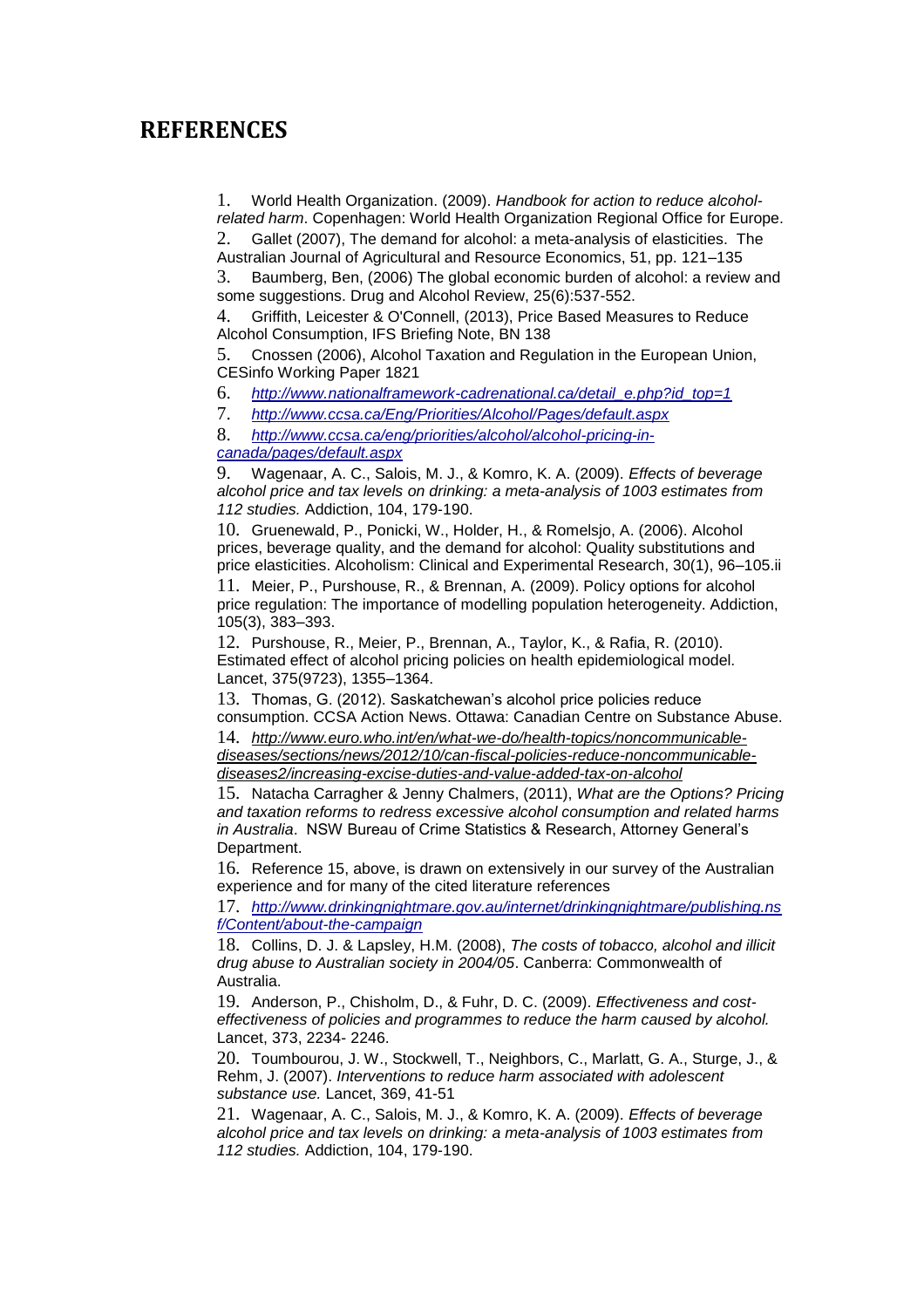22. Babor, T., Caetano, R., Casswell, S., Edwards, G., Giesbrecht, N., Graham K., Grube, J., Hill, L., Holder, H., Homel, R., Livingston, M., Österberg, E., Rehm, J., Room, R., & Rossow, I. (2010). *Alcohol: no ordinary commodity - research and public policy* (2nd ed.). Oxford: Oxford University Press

23. Purshouse, R. C., Meier, P.S., Brennan, A., Taylor, K.B., & Rafia, R. (2010). *Estimated effect of alcohol pricing policies on health and health economic outcomes in England: an epidemiological model.* Lancet, 375, 1355-1364.

24. Fogarty & Chapman, (2013), *What should be done about policy on alcohol pricing and promotions? Australian experts' views of policy priorities: a qualitative interview study*, BMC Public Health, 13:610

25. *[http://www.preventativehealth.org.au/internet/preventativehealth/publishing.n](http://www.preventativehealth.org.au/internet/preventativehealth/publishing.nsf/Content/nphs-roadmap-toc~nphs-roadmap-4) [sf/Content/nphs-roadmap-toc~nphs-roadmap-4](http://www.preventativehealth.org.au/internet/preventativehealth/publishing.nsf/Content/nphs-roadmap-toc~nphs-roadmap-4)*

26. *[http://taxreview.treasury.gov.au/content/FinalReport.aspx?doc=html/Publicati](http://taxreview.treasury.gov.au/content/FinalReport.aspx?doc=html/Publications/Papers/Final_Report_Part_2/chapter_e5.htm) [ons/Papers/Final\\_Report\\_Part\\_2/chapter\\_e5.htm](http://taxreview.treasury.gov.au/content/FinalReport.aspx?doc=html/Publications/Papers/Final_Report_Part_2/chapter_e5.htm)*

27. National Preventative Health Taskforce. (2009). *Australia: the healthiest country by 2020 - National Preventative Healthy Strategy - the roadmap for action.*  Canberra: Commonwealth of Australia.

28. *<http://www.phaa.net.au/documents/101126Attachmenttosub->*

NAAAPositionStatement-ReducingharmfromalcoholcreatingahealthierAustralia.pdf

29. Cobiac L, Vos T, Doran C, Wallace A: *Cost-effectiveness of interventions to prevent alcohol-related disease and injury in Australia*, Addiction (2009, 104:1646- 1655)

30. Salleh, A. (2010, May 3). Tax review gets a good health report. ABC Science.

31. Commonwealth of Australia (2010): *Taking preventative action - a response to Australia: the healthiest country by 2020.*

32. FARE (2012), Counting the Benefits of Alcohol Tax Reform.

33. Marsden Jacob Associates (2012) *Bingeing, collateral damage and the benefits and costs of taxing alcohol rationally,* report to the Foundation for Alcohol Research and Education, October.

34. Allen Consulting Group (2011), Alcohol Taxation Reform

35. Anderson, P. & Baumberg, B*. (2006) Alcohol in Europe. London:* Institute of Alcohol Studies.

36. The Affordability of Alcoholic Beverages in the EU (2009) – *Understanding the link between alcohol affordability, consumption & harms*', Lila Rabinovich, Philipp-Bastian Brutscher, Han de VRies, Jan Tiessen, Jack Clift & Anais Reding, Rand Europe.

37. *Preliminary assessment of the economic impacts of alcohol pricing policy options in the UK,* (2010), Priscillia Hunt, Lila Rabinovich & Ben Baumberg, Rand Europe.

38. *Price Based Measures to Reduce Alcohol Consumption*, Rachel Griffith, Andrew Leicester & Martin O'Connell, IFS Briefing Note BN138, Economic & Social Research Council, 2013

39. Steering Group Report on a National Substance Misuse Strategy', Department of Health, February 2012

40. Health at a Glance :Europe 2012, OECD, 2012

41. European Commission Council Directive 92/83/EEC

42. Brining it all Back Home: Alcohol Taxation and Cross-Border Shopping (1995), Institute for Fiscal Studies

43. Driven to Drink – Sin Taxes Near a Border, Timothy K.M. Beatty, Erling Roed Larsen & Dag Einar Sommervoll, Discussion Papers No. 507Statistics Norway, Research Department, June 2007

44. The Implications of Cross-Border Shopping for the Irish Exchequer', Office of the Revenue Commissioners &The CSO, Dublin, February 2009

45. An Analysis of Cross Border Shopping', Fitz Gerald, J. et al, 1988.